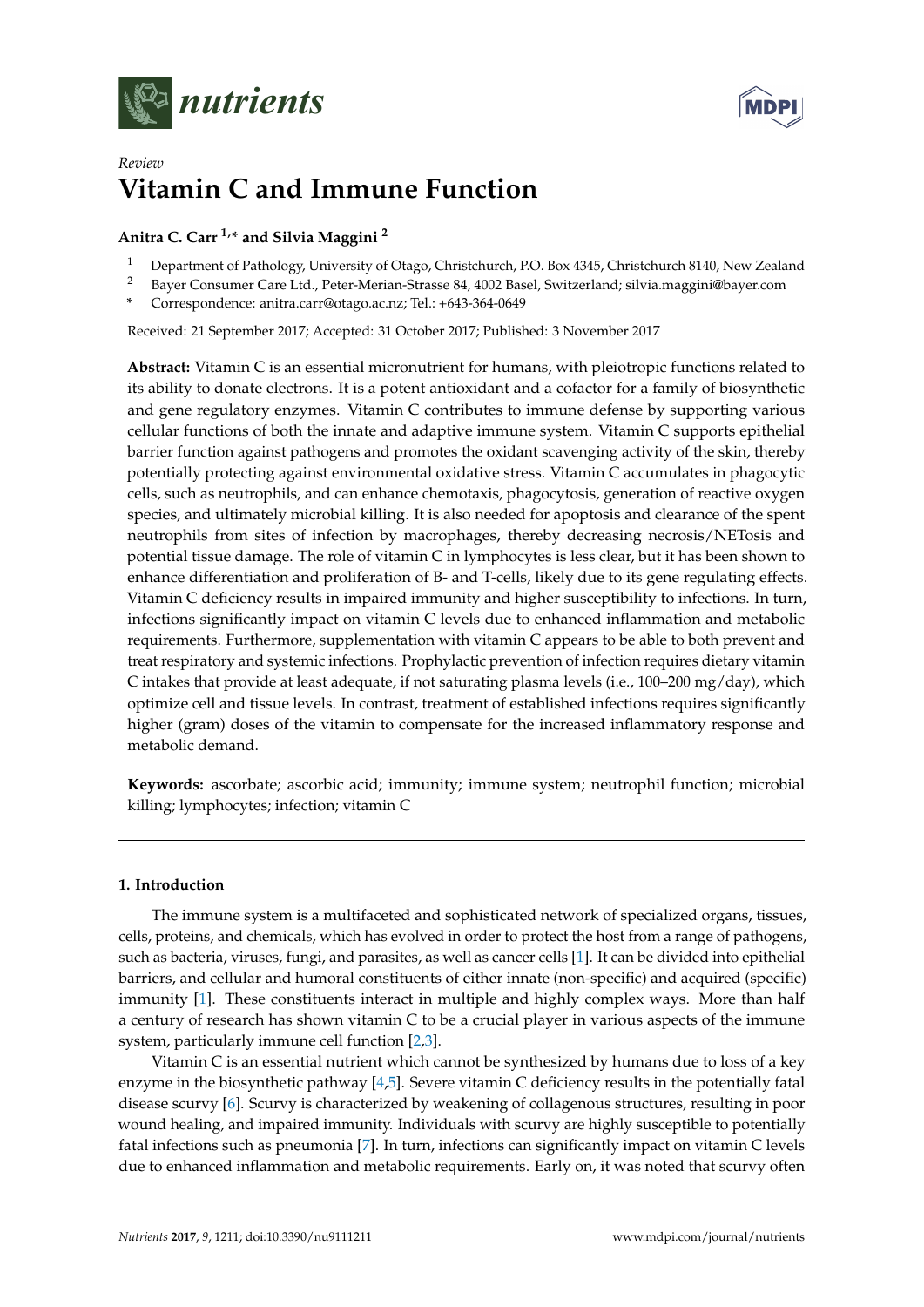followed infectious epidemics in populations [\[7\]](#page-12-6), and cases of scurvy have been reported following respiratory infection [\[8\]](#page-12-7). This is particularly apparent for individuals who are already malnourished.

Although the amount of vitamin C required to prevent scurvy is relatively low (i.e.,  $~10$  mg/day) [\[9\]](#page-12-8), the recommended dietary intakes for vitamin C are up to one hundred-fold higher than that for many other vitamins [\[10\]](#page-12-9). A diet that supplies 100–200 mg/day of vitamin C provides adequate to saturating plasma concentrations in healthy individuals and should cover r<br>general requirements for the reduction of chronic disease risk [\[11,](#page-12-10)[12\]](#page-12-11). Due to the low storage capacity of the body for the water-soluble vitamin, a regular and adequate intake is required to prevent of the reduction of the reduction of charms, a regaliar that adequate make to required to prevent<br>hypovitaminosis C. Epidemiological studies have indicated that hypovitaminosis C (plasma vitamin C  $<$  23  $\mu$ mol/L) is relatively common in Western populations, and vitamin C deficiency (<11  $\mu$ mol/L) is the fourth leading nutrient deficiency in the United States [\[13,](#page-13-0)[14\]](#page-13-1). There are several reasons why vitamin  $\mathtt C$  dietary recommendations are not met, even in countries where food availability and supply would be expected to be sufficient. These include poor dietary habits, life-stages and/or lifestyles either limiting intakes or increasing micronutrient requirements (e.g., smoking and alcohol or drug abuse), various diseases, exposure to pollutants and smoke (both active and passive), and economic reasons (poor socioeconomic status and limited access to nutritious food) [\[15,](#page-13-2)[16\]](#page-13-3). Even otherwise 'healthy' individuals in industrialized countries can be at risk due to lifestyle-related factors, such as those on a diet or eating an unbalanced diet, and people facing periods of excessive physical or  $p$ sychological stress [\[15](#page-13-2)[,16\]](#page-13-3). solutions c. reputation gian statics have intrated that hypovitaminosis C. prasma vitaminosis C.

Vitamin C has a number of activities that could conceivably contribute to its immune-modulating effects. It is a highly effective antioxidant, due to its ability to readily donate electrons, thus protecting effects. It is a highly effective antioxidant, due to its ability to readily donate electrons, thus protecting<br>important biomolecules (proteins, lipids, carbohydrates, and nucleic acids) from damage by oxidants generated during normal cell metabolism and through exposure to toxins and pollutants (e.g.,  $\alpha$ igarette smoke) [\[17\]](#page-13-4). Vitamin C is also a cofactor for a family of biosynthetic and gene regulatory monooxygenase and dioxygenase enzymes [\[18](#page-13-5)[,19\]](#page-13-6). The vitamin has long been known as a cofactor monooxygenase and dioxygenase enzymes [18,19]. The vitamin has long been known as a cofactor for for the lysyl and prolyl hydroxylases required for stabilization of the tertiary structure of collagen, and is a cofactor for the two hydroxylases involved in carnitine biosynthesis, a molecule required for transport of fatty acids into mitochondria for generation of metabolic energy (Figure [1\)](#page-1-0) [\[19\]](#page-13-6). fortant biomolecules (proteins, lipids, carbohydrates, and nucleic acids) from damage by oxida

<span id="page-1-0"></span>

**Figure 1.** The enzyme cofactor activities of vitamin C. Vitamin C is a cofactor of a family of **Figure 1.** The enzyme cofactor activities of vitamin C. Vitamin C is a cofactor of a family of biosynthetic and gene regulatory monooxygenase and dioxygenase enzymes. These enzymes are biosynthetic and gene regulatory monooxygenase and dioxygenase enzymes. These enzymes are involved in the synthesis of collagen, carnitine, catecholamine hormones, e.g., norepinephrine, and involved in the synthesis of collagen, carnitine, catecholamine hormones, e.g., norepinephrine, and amidated peptide hormones, e.g., vasopressin. These enzymes also hydroxylate transcription factors, amidated peptide hormones, e.g., vasopressin. These enzymes also hydroxylate transcription factors, e.g., hypoxia-inducible factor 1α, and methylated DNA and histones, thus playing a role in gene e.g., hypoxia-inducible factor 1α, and methylated DNA and histones, thus playing a role in gene transcription and epigenetic regulation. ↑ indicates an increase and ↓ indicates a decrease. transcription and epigenetic regulation. ↑ indicates an increase and ↓ indicates a decrease.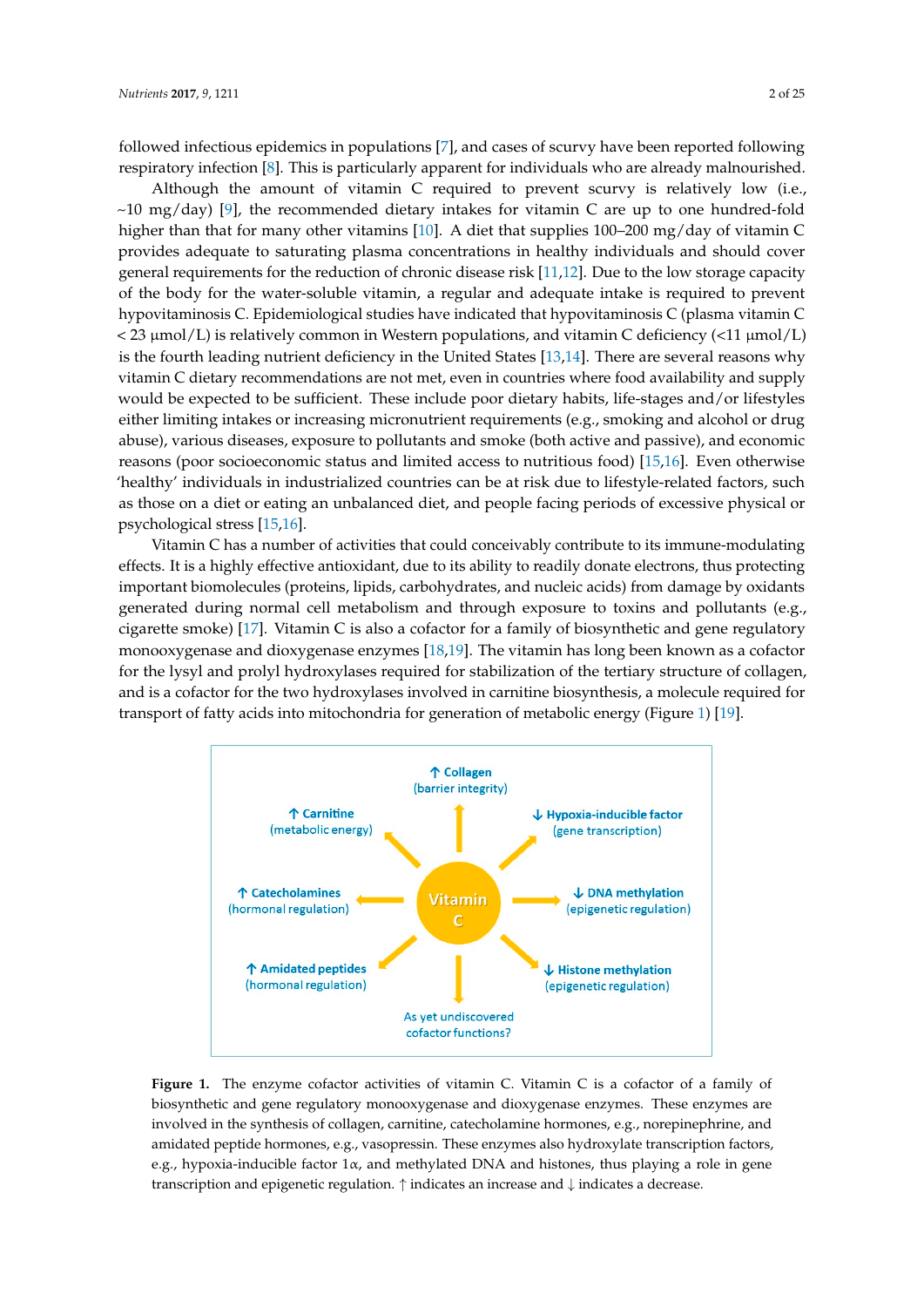Vitamin C is also a cofactor for the hydroxylase enzymes involved in the synthesis of catecholamine hormones, e.g., norepinephrine, and amidated peptide hormones e.g., vasopressin, which are central to the cardiovascular response to severe infection [\[20\]](#page-13-7). Furthermore, research over the past 15 years or so has uncovered new roles for vitamin C in the regulation of gene transcription and cell signaling pathways through regulation of transcription factor activity and epigenetic marks (Figure [1\)](#page-1-0) [\[21](#page-13-8)[,22\]](#page-13-9). For example, the asparagyl and prolyl hydroylases required for the downregulation of the pleiotropic transcription factor hypoxia-inducible factor-1α (HIF-1α) utilize vitamin C as a cofactor [\[21\]](#page-13-8). Recent research has also indicated an important role for vitamin C in regulation of DNA and histone methylation by acting as a cofactor for enzymes which hydoxylate these epigenetic marks [\[22\]](#page-13-9).

Our review explores the various roles of vitamin C in the immune system, including barrier integrity and leukocyte function, and discusses potential mechanisms of action. We discuss the relevance of the immune-modulating effects of vitamin C in the context of infections and conditions leading to vitamin C insufficiency.

#### **2. Barrier Integrity and Wound Healing**

The skin has numerous essential functions, the primary of which is to act as a barrier against external insults, including pathogens. The epidermal layer is highly cellular, comprising primarily keratinocytes, whilst the dermal layer comprises fibroblasts which secrete collagen fibers, the major component of the dermis [\[23\]](#page-13-10). Skin contains millimolar concentrations of vitamin C, with higher levels found in the epidermis than the dermis [\[24](#page-13-11)[–26\]](#page-13-12). Vitamin C is actively accumulated into the epidermal and dermal cells via the two sodium-dependent vitamin C transporter (SVCT) isoforms 1 and 2 [\[27\]](#page-13-13), suggesting that the vitamin has crucial functions within the skin. Clues to the role of vitamin C in the skin come from the symptoms of the vitamin C deficiency disease scurvy, which is characterized by bleeding gums, bruising, and impaired wound healing [\[28,](#page-13-14)[29\]](#page-13-15). These symptoms are thought to be a result of the role of vitamin C as a co-factor for the prolyl and lysyl hydroxylase enzymes that stabilize the tertiary structure of collagen (Table [1\)](#page-2-0) [\[30\]](#page-13-16). Further research has shown that vitamin C can also increase collagen gene expression in fibroblasts [\[31–](#page-13-17)[35\]](#page-14-0).

<span id="page-2-0"></span>

| <b>Immune System</b>                     | <b>Function of Vitamin C</b>                              | Refs.                    |
|------------------------------------------|-----------------------------------------------------------|--------------------------|
| Epithelial barriers                      | Enhances collagen synthesis and stabilization             | $[30 - 35]$              |
|                                          | Protects against ROS-induced damage <sup>1</sup>          | $[36 - 40]$              |
|                                          | Enhances keratinocyte differentiation and lipid synthesis | $[41 - 45]$              |
|                                          | Enhances fibroblast proliferation and migration           | [46, 47]                 |
|                                          | Shortens time to wound healing in patients                | [48, 49]                 |
| Phagocytes (neutrophils,<br>macrophages) | Acts as an antioxidant/electron donor                     | $[50 - 53]$              |
|                                          | Enhances motility/chemotaxis                              | $[54 - 63]$              |
|                                          | Enhances phagocytosis and ROS generation                  | $[64 - 71]$              |
|                                          | Enhances microbial killing                                | [54, 55, 57, 58, 70, 72] |
|                                          | Facilitates apoptosis and clearance                       | [71, 73, 74]             |
|                                          | Decreases necrosis/NETosis                                | [73, 75]                 |
| B- and T-lymphocytes                     | Enhances differentiation and proliferation                | $[62, 63, 76 - 82]$      |
|                                          | Enhances antibody levels                                  | $[78, 83 - 85]$          |
| Inflammatory mediators                   | Modulates cytokine production                             | $[75, 77, 86 - 94]$      |
|                                          | Decreases histamine levels                                | $[56, 61, 95 - 101]$     |

**Table 1.** Role of vitamin C in immune defense.

<sup>1</sup> ROS, reactive oxygen species; NET, neutrophil extracellular trap. Note that many of these studies comprised marginal or deficient vitamin C status at baseline. Supplementation in situations of adequate vitamin C status may not have comparable effects.

Vitamin C intervention studies in humans (using both dietary and gram doses of vitamin C) have shown enhanced vitamin C uptake into skin cells [\[26](#page-13-12)[,36\]](#page-14-1) and enhanced oxidant scavenging activity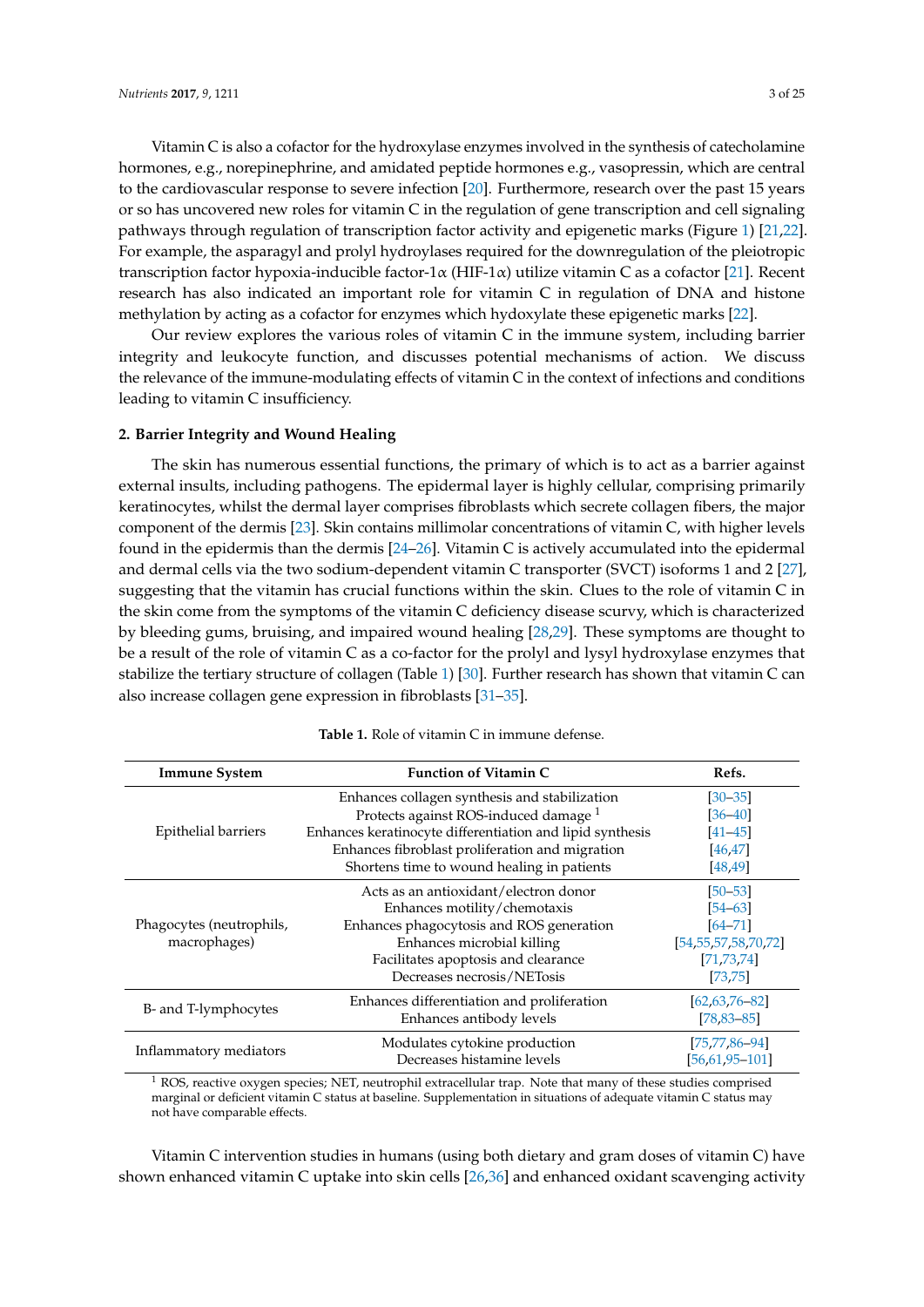of the skin [\[36](#page-14-1)[,37\]](#page-14-11). The elevated antioxidant status of the skin following vitamin C supplementation could potentially protect against oxidative stress induced by environmental pollutants [\[38,](#page-14-12)[39\]](#page-14-13). The antioxidant effects of vitamin C are likely to be enhanced in combination with vitamin E [\[40](#page-14-2)[,102\]](#page-17-3).

Cell culture and preclinical studies have indicated that vitamin C can enhance epithelial barrier functions via a number of different mechanisms. Vitamin C supplementation of keratinocytes in culture enhances differentiation and barrier function via modulating signaling and biosynthetic pathways, with resultant elevations in barrier lipid synthesis [\[41](#page-14-3)[–45\]](#page-14-4). Dysfunctional epithelial barrier function in the lungs of animals with serious infection can be restored by administration of vitamin C [\[74\]](#page-15-10). This was attributed to enhanced expression of tight junction proteins and prevention of cytoskeletal rearrangements.

Animal studies using the vitamin C-dependent Gulo knockout mouse indicated that deficiency did not affect the formation of collagen in the skin of unchallenged mice [\[103\]](#page-17-4); however, following full thickness excisional wounding there was significantly decreased collagen formation in vitamin C-deficient mice [\[46\]](#page-14-5). This finding is in agreement with an earlier study carried out with scorbutic guinea pigs [\[104\]](#page-17-5). Thus, vitamin C appears to be particularly essential during wound healing, also decreasing the expression of pro-inflammatory mediators and enhancing the expression of various wound healing mediators [\[46\]](#page-14-5). Fibroblast cell culture experiments have also indicated that vitamin C can alter gene expression profiles within dermal fibroblasts, promoting fibroblast proliferation and migration which is essential for tissue remodeling and wound healing [\[46,](#page-14-5)[47\]](#page-14-6). Following surgery, patients require relatively high intakes of vitamin C in order to normalize their plasma vitamin C status (e.g., ≥500 mg/day) [\[105\]](#page-17-6), and administration of antioxidant micronutrients, including vitamin C, to patients with disorders in wound healing can shorten the time to wound closure [\[48,](#page-14-7)[49,](#page-14-8)[106](#page-17-7)[,107\]](#page-17-8).

Leukocytes, particularly neutrophils and monocyte-derived macrophages, are major players in wound healing [\[108\]](#page-17-9). During the initial inflammatory stage, neutrophils migrate to the wound site in order to sterilize it via the release of reactive oxygen species (ROS) and antimicrobial proteins [\[109\]](#page-17-10). The neutrophils eventually undergo apoptosis and are cleared by macrophages, resulting in resolution of the inflammatory response. However, in chronic, non-healing wounds, such as those observed in diabetics, the neutrophils persist and instead undergo necrotic cell death which can perpetuate the inflammatory response and hinder wound healing [\[109](#page-17-10)[,110\]](#page-17-11). Vitamin C is thought to influence several important aspects of neutrophil function: migration in response to inflammatory mediators (chemotaxis), phagocytosis and killing of microbes, and apoptosis and clearance by macrophages (see below).

#### **3. Vitamin C and Leukocyte Function**

Leukocytes, such as neutrophils and monocytes, actively accumulate vitamin C against a concentration gradient, resulting in values that are 50- to 100-fold higher than plasma concentrations [\[111](#page-17-12)[–113\]](#page-17-13). These cells accumulate maximal vitamin C concentrations at dietary intakes of ~100 mg/day [\[114](#page-17-14)[,115\]](#page-17-15), although other body tissues likely require higher intakes for saturation [\[116,](#page-18-0)[117\]](#page-18-1). Neutrophils accumulate vitamin C via SVCT2 and typically contain intracellular levels of at least 1 mM [\[111](#page-17-12)[,118\]](#page-18-2). Following stimulation of their oxidative burst neutrophils can further increase their intracellular concentration of vitamin C through the non-specific uptake of the oxidized form, dehydroascorbate (DHA), via glucose transporters (GLUT) [\[118](#page-18-2)[,119\]](#page-18-3). DHA is then rapidly reduced to ascorbate intracellularly, to give levels of about 10 mM [\[119\]](#page-18-3). It is believed that the accumulation of such high vitamin C concentrations indicates important functions within these cells.

Accumulation of millimolar concentrations of vitamin C into neutrophils, particularly following activation of their oxidative burst, is thought to protect these cells from oxidative damage [\[119\]](#page-18-3). Vitamin C is a potent water-soluble antioxidant that can scavenge numerous reactive oxidants and can also regenerate the important cellular and membrane antioxidants glutathione and vitamin E [\[120\]](#page-18-4). Upon phagocytosis or activation with soluble stimulants, vitamin C is depleted from neutrophils in an oxidant-dependent manner [\[50](#page-14-9)[–53\]](#page-14-10). An alteration in the balance between oxidant generation and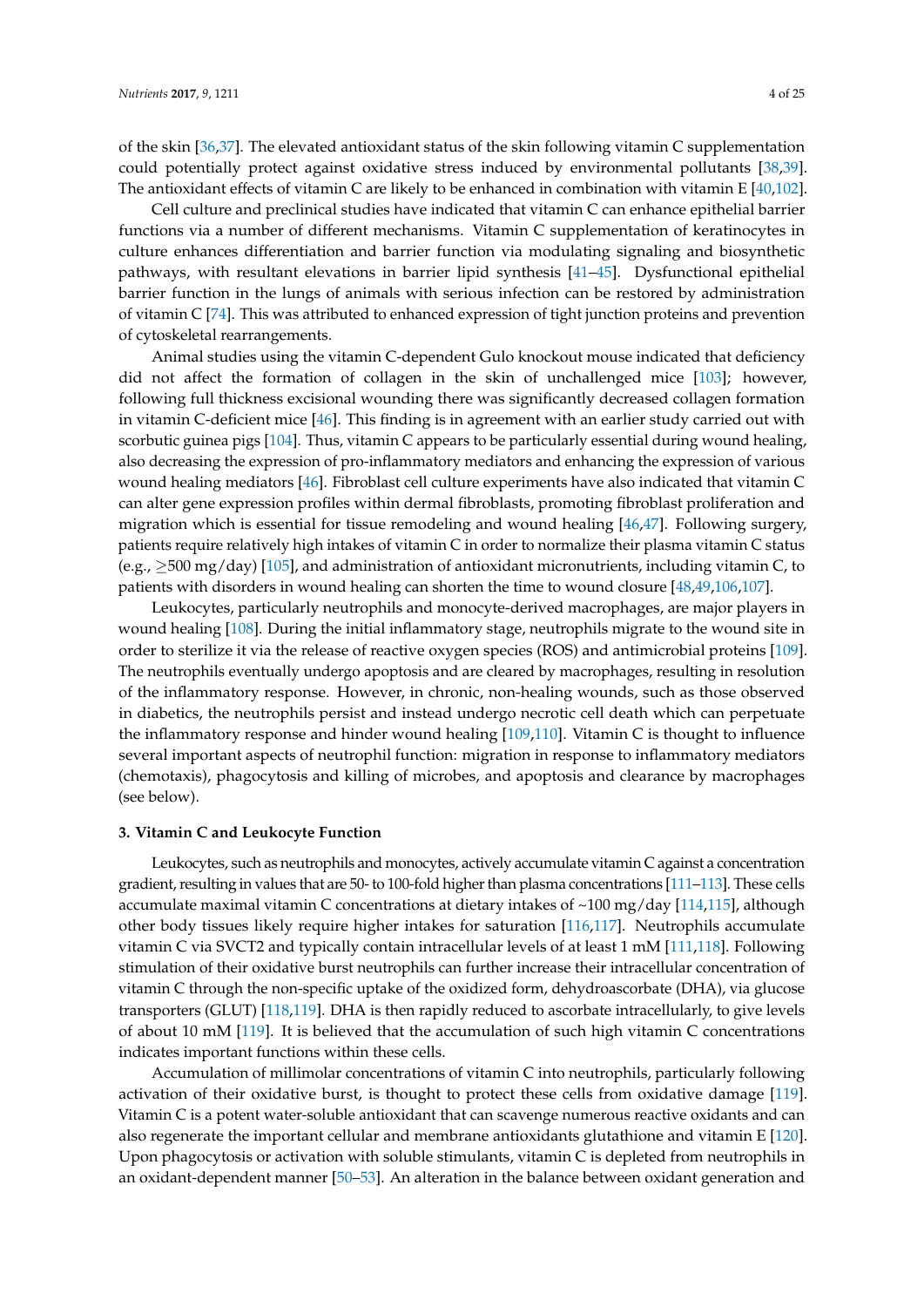antioxidant defenses can lead to alterations in multiple signaling pathways, with the pro-inflammatory transcription factor nuclear factor κB (NFκB) playing a central role [\[121\]](#page-18-5). Oxidants can activate NFκB, which triggers a signaling cascade leading to continued synthesis of oxidative species and other inflammatory mediators [\[122,](#page-18-6)[123\]](#page-18-7). Vitamin C has been shown to attenuate both oxidant generation and NFκB activation in dendritic cells in vitro, and NFκB activation in neutrophils isolated from septic Gulo knockout mice [\[75](#page-16-0)[,124\]](#page-18-8). Thiol-containing proteins can be particularly sensitive to redox alterations within cells and are often central to the regulation of redox-related cell signaling pathways [\[125\]](#page-18-9). Vitamin C-dependent modulation of thiol-dependent cell signaling and gene expression pathways has been reported in T-cells [\[126](#page-18-10)[,127\]](#page-18-11).

Thus, vitamin C could modulate immune function through modulation of redox-sensitive cell signaling pathways or by directly protecting important cell structural components. For example, exposure of neutrophils to oxidants can inhibit motility of the cells, which is thought to be due to oxidation of membrane lipids and resultant effects on cell membrane fluidity [\[63\]](#page-15-1). Neutrophils contain high levels of polyunsaturated fatty acids in their plasma membranes, and thus improvements in neutrophil motility observed following vitamin C administration (see below) could conceivably be attributed to oxidant scavenging as well as regeneration of vitamin E [\[120\]](#page-18-4).

#### *3.1. Neutrophil Chemotaxis*

Neutrophil infiltration into infected tissues is an early step in innate immunity. In response to pathogen- or host-derived inflammatory signals (e.g., *N*-formylmethionyl-leucyl-phenylalanine (fMLP), interleukin (IL)-8, leukotriene B4, and complement component C5a), marginated neutrophils literally swarm to the site of infection [\[128\]](#page-18-12). Migration of neutrophils in response to chemical stimuli is termed chemotaxis, while random migration is termed chemokinesis (Figure [2\)](#page-5-0). Neutrophils express more than 30 different chemokine and chemoattractant receptors in order to sense and rapidly respond to tissue damage signals [\[128\]](#page-18-12). Early studies carried out in scorbutic guinea pigs indicated impaired leukocyte chemotactic response compared with leukocytes isolated from guinea pigs supplemented with adequate vitamin C in their diet (Table [1\)](#page-2-0) [\[54](#page-15-0)[–56,](#page-15-12)[64\]](#page-15-2). These findings suggest that vitamin C deficiency may impact on the ability of phagocytes to migrate to sites of infection.

Patients with severe infection exhibit compromised neutrophil chemotactic ability [\[129–](#page-18-13)[132\]](#page-18-14). This neutrophil 'paralysis' is believed to be partly due to enhanced levels of anti-inflammatory and immune-suppressive mediators (e.g., IL-4 and IL-10) during the compensatory anti-inflammatory response observed following initial hyper-stimulation of the immune system [\[133\]](#page-18-15). However, it is also possible that vitamin C depletion, which is prevalent during severe infection [\[20\]](#page-13-7), may contribute. Studies in the 1980s and 1990s indicated that patients with recurrent infections had impaired leukocyte chemotaxis, which could be restored in response to supplementation with gram doses of vitamin C [\[57](#page-15-5)[–60](#page-15-14)[,65–](#page-15-15)[67\]](#page-15-16). Furthermore, supplementation of neonates with suspected sepsis with 400 mg/day vitamin C dramatically improved neutrophil chemotaxis [\[134\]](#page-18-16).

Recurrent infections can also result from genetic disorders of neutrophil function, such as chronic granulomatous disease (CGD), an immunodeficiency disease resulting in defective leukocyte generation of ROS [\[135\]](#page-18-17), and Chediak-Higashi syndrome (CHS), a rare autosomal recessive disorder affecting vesicle trafficking [\[136\]](#page-18-18). Although vitamin C administration would not be expected to affect the underlying defects of these genetic disorders, it may support the function of redundant antimicrobial mechanisms in these cells. For example, patients with CGD showed improved leukocyte chemotaxis following supplementation with gram doses of vitamin C administered either enterally or parenterally [\[137–](#page-18-19)[139\]](#page-19-0). This was associated with decreased infections and clinical improvement [\[137](#page-18-19)[,138\]](#page-19-1). A mouse model of CHS showed improved neutrophil chemotaxis following vitamin C supplementation [\[140\]](#page-19-2), and neutrophils isolated from two children with CHS showed improved chemotaxis following supplementation with 200–500 mg/day vitamin C [\[141,](#page-19-3)[142\]](#page-19-4), although this effect has not been observed in all cases [\[140](#page-19-2)[,143\]](#page-19-5). The vitamin C-dependent enhancement of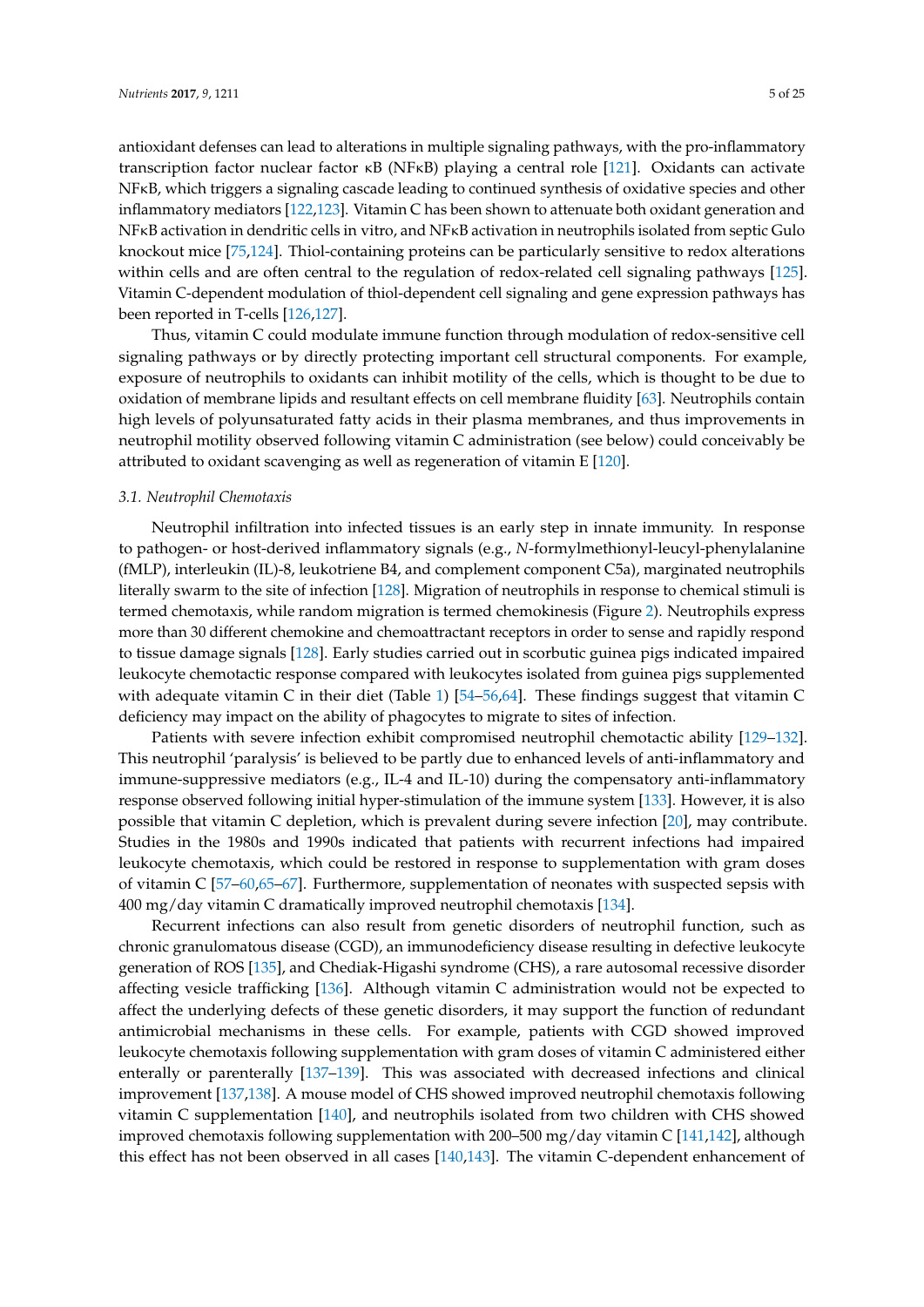<span id="page-5-0"></span>chemotaxis was thought to be mediated in part via effects on microtubule assembly [144,145], and more recent research has indicated that intracellular vitamin C can stabilize microtubules [\[146\]](#page-19-8).



**Figure 2.** Role of vitamin C in phagocyte function. Vitamin C has been shown to: (**a**) enhance **Figure 2.** Role of vitamin C in phagocyte function. Vitamin C has been shown to: (**a**) enhance neutrophil migration in response to chemoattractants (chemotaxis), (b) enhance engulfment (phagocytosis) of microbes, and (c) stimulate reactive oxygen species (ROS) generation and killing of microbes. (d) Vitamin C supports caspase-dependent apoptosis, enhancing uptake and clearance by macrophages, (**d**) Vitamin C supports caspase-dependent apoptosis, enhancing uptake and clearance by macrophages,<br>and inhibits necrosis, including NETosis, thus supporting resolution of the inflammatory response and attenuating tissue damage.

Supplementation of healthy volunteers with dietary or gram doses of vitamin C has also been shown to enhance neutrophil chemotactic ability  $[61-63,147]$  $[61-63,147]$  $[61-63,147]$ . Johnston et al., proposed that the antihistamine effect of vitamin C correlated with enhanced chemotaxis [\[61\]](#page-15-13). In participants who had inadequate vitamin C status (i.e., <50 μM), supplementation with a dietary source of vitamin C (providing ~250 mg/day) resulted in a 20% increase in neutrophil chemotaxis [147]. Furthermore, (providing ~250 mg/day) resulted in a 20% increase in neutrophil chemotaxis [\[147\]](#page-19-9). Furthermore, supplementation of elderly women with 1 g/day vitamin C, in combination with vitamin E, enhanced supplementation of elderly women with 1 g/day vitamin C, in combination with vitamin E, enhanced neutrophil functions, including chemotaxis [148]. Thus, members of the general population may neutrophil functions, including chemotaxis [\[148\]](#page-19-10). Thus, members of the general population may benefit from improved immune cell function through enhanced vitamin C intake, particularly if they benefit from improved immune cell function through enhanced vitamin C intake, particularly if they have inadequate vitamin C status, which can be more prevalent in the elderly. However, it should be have inadequate vitamin C status, which can be more prevalent in the elderly. However, it should be noted that it is not yet certain to what extent improved ex vivo leukocyte chemotaxis translates into noted that it is not yet certain to what extent improved ex vivo leukocyte chemotaxis translates into improved in vivo immune function. improved in vivo immune function.

# *3.2. Phagocytosis and Microbial Killing 3.2. Phagocytosis and Microbial Killing*

Once neutrophils have migrated to the site of infection, they proceed to engulf the invading Once neutrophils have migrated to the site of infection, they proceed to engulf the invading pathogens (Figure [2](#page-5-0)). Various intracellular granules are mobilized and fuse with the phagosome, pathogens (Figure 2). Various intracellular granules are mobilized and fuse with the phagosome,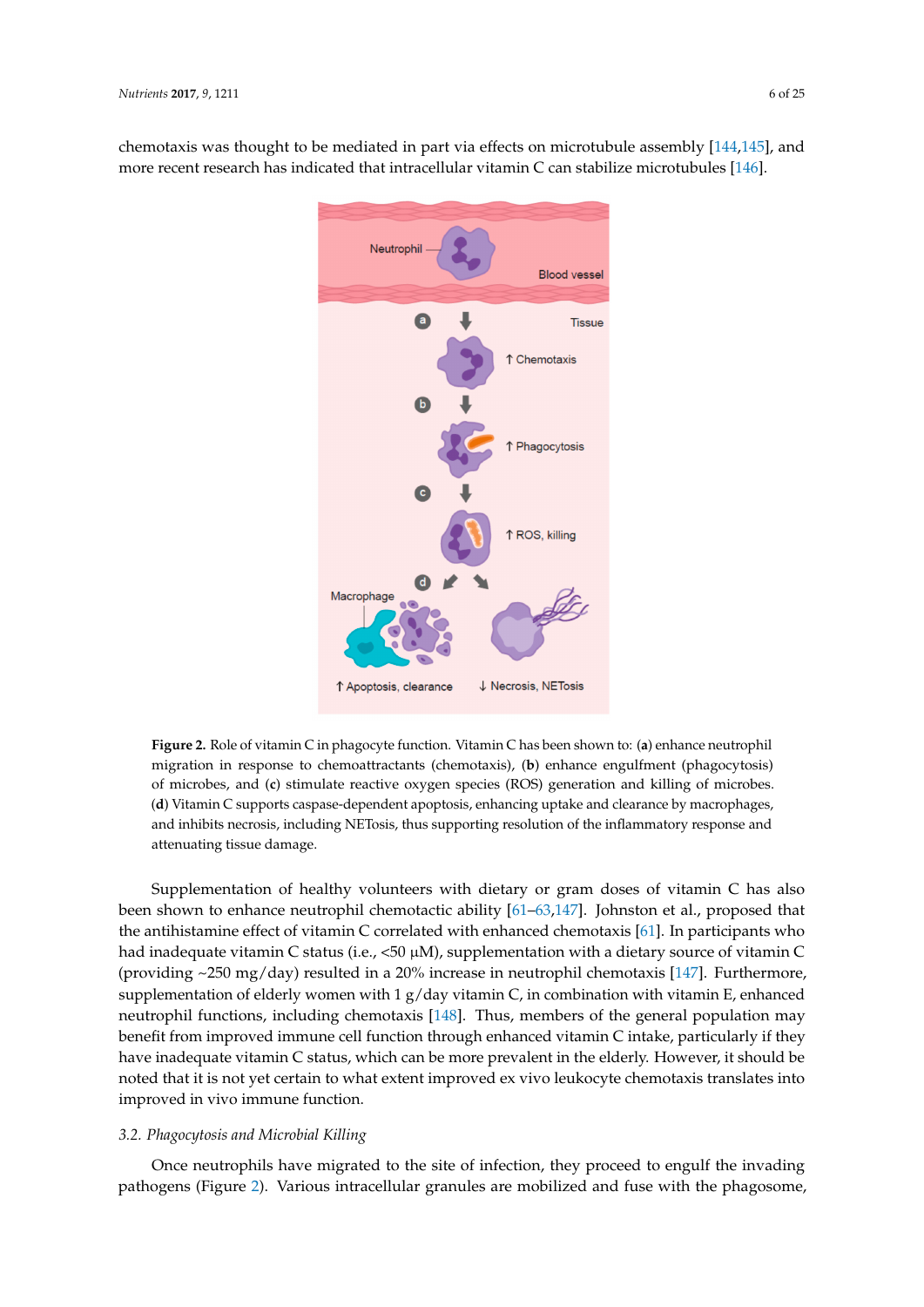emptying their arsenal of antimicrobial peptides and proteins into the phagosome [\[149\]](#page-19-11). Components of the nicotinamide adenine dinucleotide phosphate (NADPH) oxidase assemble in the phagosomal membrane and generate superoxide, the first in a long line of ROS generated by neutrophils to kill pathogens. The enzyme superoxide dismutase converts superoxide to hydrogen peroxide, which can then be utilized to form the oxidant hypochlorous acid via the azurophilic granule enzyme myeloperoxidase [\[149\]](#page-19-11). Hypochlorous acid can further react with amines to form secondary oxidants known as chloramines. These various neutrophil-derived oxidants have different reactivities and specificities for biological targets, with protein thiol groups being particularly susceptible.

Neutrophils isolated from scorbutic guinea pigs exhibit a severely impaired ability to kill microbes [\[54,](#page-15-0)[55,](#page-15-4)[70\]](#page-15-7), and studies have indicated impaired phagocytosis and/or ROS generation in neutrophils from scorbutic compared with ascorbate replete animals [\[68](#page-15-17)[–70\]](#page-15-7). Generation of ROS by neutrophils from volunteers with inadequate vitamin C status can be enhanced by 20% following supplementation with a dietary source of vitamin  $C$  [\[147\]](#page-19-9), and increases in both phagocytosis and oxidant generation were observed following supplementation of elderly participants with a combination of vitamins C and E [\[148\]](#page-19-10). Patients with recurrent infections [\[57,](#page-15-5)[58,](#page-15-6)[66,](#page-15-18)[67,](#page-15-16)[72\]](#page-15-8), or the genetic conditions CGD or CHS [\[138](#page-19-1)[,139](#page-19-0)[,141,](#page-19-3)[143,](#page-19-5)[150\]](#page-19-12), have impaired neutrophil bacterial killing and/or phagocytosis, which can be significantly improved following supplementation with gram doses of vitamin C, resulting in long lasting clinical improvement. A couple of studies, however, showed no improvement of ex vivo anti-fungal or anti-bacterial activity in neutrophils isolated from CGD or CHS patients supplemented with vitamin C [\[140,](#page-19-2)[151\]](#page-19-13). The reason for these differences is not clear, although it may depend on the baseline vitamin C level of the patients, which is not assessed in most cases. Furthermore, different microbes have variable susceptibility to the oxidative and non-oxidative anti-microbial mechanisms of neutrophils. For example, *Staphylococcus aureus* is susceptible to oxidative mechanisms, whereas other microorganisms are more susceptible to non-oxidative mechanisms [\[152\]](#page-19-14). Therefore, the type of microbe used to assess the ex vivo neutrophil functions could influence the findings.

Patients with severe infection (sepsis) exhibit a decreased ability to phagocytose microbes and a diminished ability to generate ROS [\[153\]](#page-19-15). Decreased neutrophil phagocytosis was associated with enhanced patient mortality [\[154\]](#page-19-16). Interestingly, Stephan et al. [\[155\]](#page-19-17) observed impaired neutrophil killing activity in critically ill patients prior to acquiring nosocomial infections, suggesting that critical illness itself, without prior infection, can also impair neutrophil function. This resulted in subsequent susceptibility to hospital-acquired infections. Impaired phagocytic and oxidant-generating capacity of leukocytes in patients with severe infection has been attributed to the compensatory anti-inflammatory response, resulting in enhanced levels of immunosuppressive mediators such as IL-10 [\[133\]](#page-18-15), as well as to the hypoxic conditions of inflammatory sites, which diminishes substrate for ROS generation [\[156\]](#page-19-18). Another explanation is the larger numbers of immature neutrophils released from the bone marrow due to increased demands during severe infection. These immature 'band' cells have decreased functionality compared with differentiated neutrophils [\[157\]](#page-20-0). Thus, conflicting findings in severe infection could be due to variability in the total numbers of underactive immature neutrophils compared with activated fully-differentiated neutrophils [\[158](#page-20-1)[,159\]](#page-20-2). Despite displaying an activated basal state, the mature neutrophils from patients with severe infection do not generate ROS to the same extent as healthy neutrophils following ex vivo stimulation [\[160\]](#page-20-3). The effect of vitamin C supplementation on phagocytosis, oxidant generation, and microbial killing by leukocytes from septic patients has not yet been explored.

#### *3.3. Neutrophil Apoptosis and Clearance*

Following microbial phagocytosis and killing, neutrophils undergo a process of programmed cell death called apoptosis [\[161\]](#page-20-4). This process facilitates subsequent phagocytosis and clearance of the spent neutrophils from sites of inflammation by macrophages, thus supporting resolution of inflammation and preventing excessive tissue damage (Figure [2\)](#page-5-0). Caspases are key effector enzymes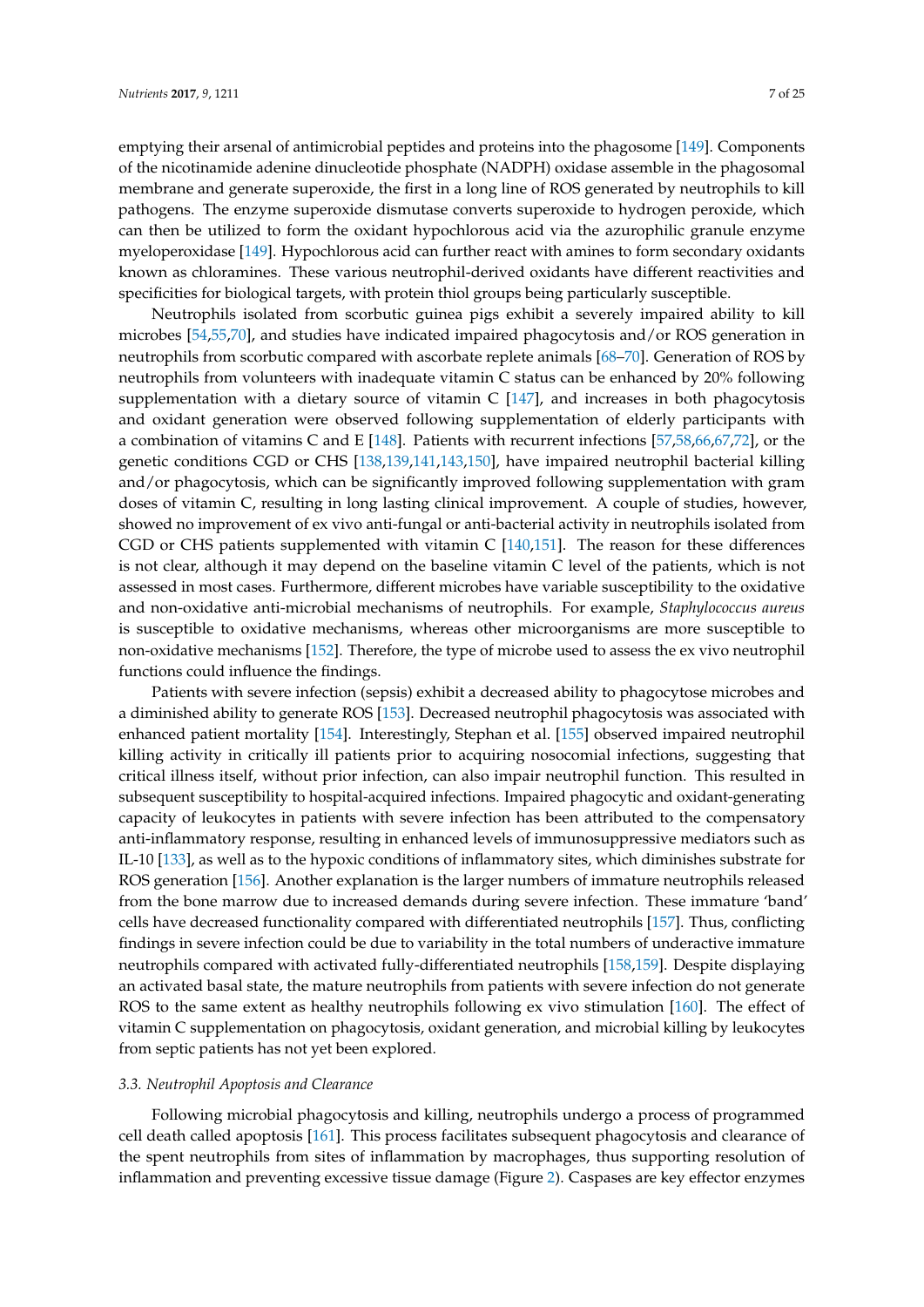in the apoptotic process, culminating in phosphatidyl serine exposure, thus marking the cells for uptake and clearance by macrophages [\[162\]](#page-20-5). Interestingly, caspases are thiol-dependent enzymes, making them very sensitive to inactivation by ROS generated by activated neutrophils [\[163,](#page-20-6)[164\]](#page-20-7). Thus, vitamin C may be expected to protect the oxidant-sensitive caspase-dependent apoptotic process following activation of neutrophils. In support of this premise, in vitro studies have shown that loading human neutrophils with vitamin C can enhance *Escherichia coli*-mediated apoptosis of the neutrophils (Table [1\)](#page-2-0) [\[71\]](#page-15-3). Peritoneal neutrophils isolated from vitamin C-deficient Gulo mice exhibited attenuated apoptosis [\[75\]](#page-16-0), and instead underwent necrotic cell death [\[73\]](#page-15-9). These vitamin C-deficient neutrophils were not phagocytosed by macrophages in vitro, and persisted at inflammatory loci in vivo [\[73\]](#page-15-9). Furthermore, administration of vitamin C to septic animals decreased the numbers of neutrophils in the lungs of these animals [\[74\]](#page-15-10).

Numerous studies have reported attenuated neutrophil apoptosis in patients with severe infection compared with control participants [\[165](#page-20-8)[–172\]](#page-20-9). The delayed apoptosis appears to be related to disease severity and is thought to be associated with enhanced tissue damage observed in patients with sepsis [\[173](#page-20-10)[,174\]](#page-20-11). Immature 'band' neutrophils released during severe infection were also found to be resistant to apoptosis and had longer life spans [\[157\]](#page-20-0). Plasma from septic patients has been found to suppress apoptosis in healthy neutrophils, suggesting that pro-inflammatory cytokines were responsible for the increased in vivo survival of neutrophils during inflammatory conditions [\[165,](#page-20-8)[174–](#page-20-11)[176\]](#page-21-0). Interestingly, high-dose vitamin C administration has been shown to modulate cytokine levels in patients with cancer [\[177\]](#page-21-1) and, although this has not yet been assessed in patients with severe infection, could conceivably be another mechanism by which vitamin C may modulate neutrophil function in these patients. To date, only one study has investigated the effect of vitamin C supplementation on neutrophil apoptosis in septic patients [\[178\]](#page-21-2). Intravenous supplementation of septic abdominal surgery patients with 450 mg/day vitamin C was found to decrease caspase-3 protein levels and, thus was presumed to have an anti-apoptotic effect on peripheral blood neutrophils. However, caspase activity and apoptosis of the neutrophils following activation was not assessed. Furthermore, circulating neutrophils may not reflect the activation status of neutrophils at inflammatory tissue loci. Clearly, more studies need to be undertaken to tease out the role of vitamin C in neutrophil apoptosis and clearance from inflammatory loci.

#### *3.4. Neutrophil Necrosis and NETosis*

Neutrophils that fail to undergo apoptosis instead undergo necrotic cell death (Figure [2\)](#page-5-0). The subsequent release of toxic intracellular components, such as proteases, can cause extensive tissue damage [\[179,](#page-21-3)[180\]](#page-21-4). One recently discovered form of neutrophil death has been termed NETosis. This results from the release of 'neutrophil extracellular traps' (NETs) comprising neutrophil DNA, histones, and enzymes [\[181\]](#page-21-5). Although NETs have been proposed to comprise a unique method of microbial killing [\[182](#page-21-6)[,183\]](#page-21-7), they have also been implicated in tissue damage and organ failure [\[184](#page-21-8)[,185\]](#page-21-9). NET-associated histones can act as damage-associated molecular pattern proteins, activating the immune system and causing further damage [\[186\]](#page-21-10). Patients with sepsis, or who go on to develop sepsis, have significantly elevated levels of circulating cell-free DNA, which is thought to indicate NET formation [\[184,](#page-21-8)[187\]](#page-21-11).

Pre-clinical studies in vitamin C-deficient Gulo knockout mice indicated enhanced NETosis in the lungs of septic animals and increased circulating cell-free DNA [\[75\]](#page-16-0). The levels of these markers were attenuated in vitamin C sufficient animals or in deficient animals that were administered vitamin C (Table [1\)](#page-2-0). The same investigators showed that in vitro supplementation of human neutrophils with vitamin C attenuated phorbol ester-induced NETosis [\[75\]](#page-16-0). Administration of gram doses of vitamin C to septic patients over four days, however, did not appear to decrease circulating cell-free DNA levels [\[188\]](#page-21-12), although the duration of treatment may have been too short to see a sustained effect. It should be noted that cell-free DNA is not specific for neutrophil-derived DNA, as it may also derive from necrotic tissue; however, the association of neutrophil-specific proteins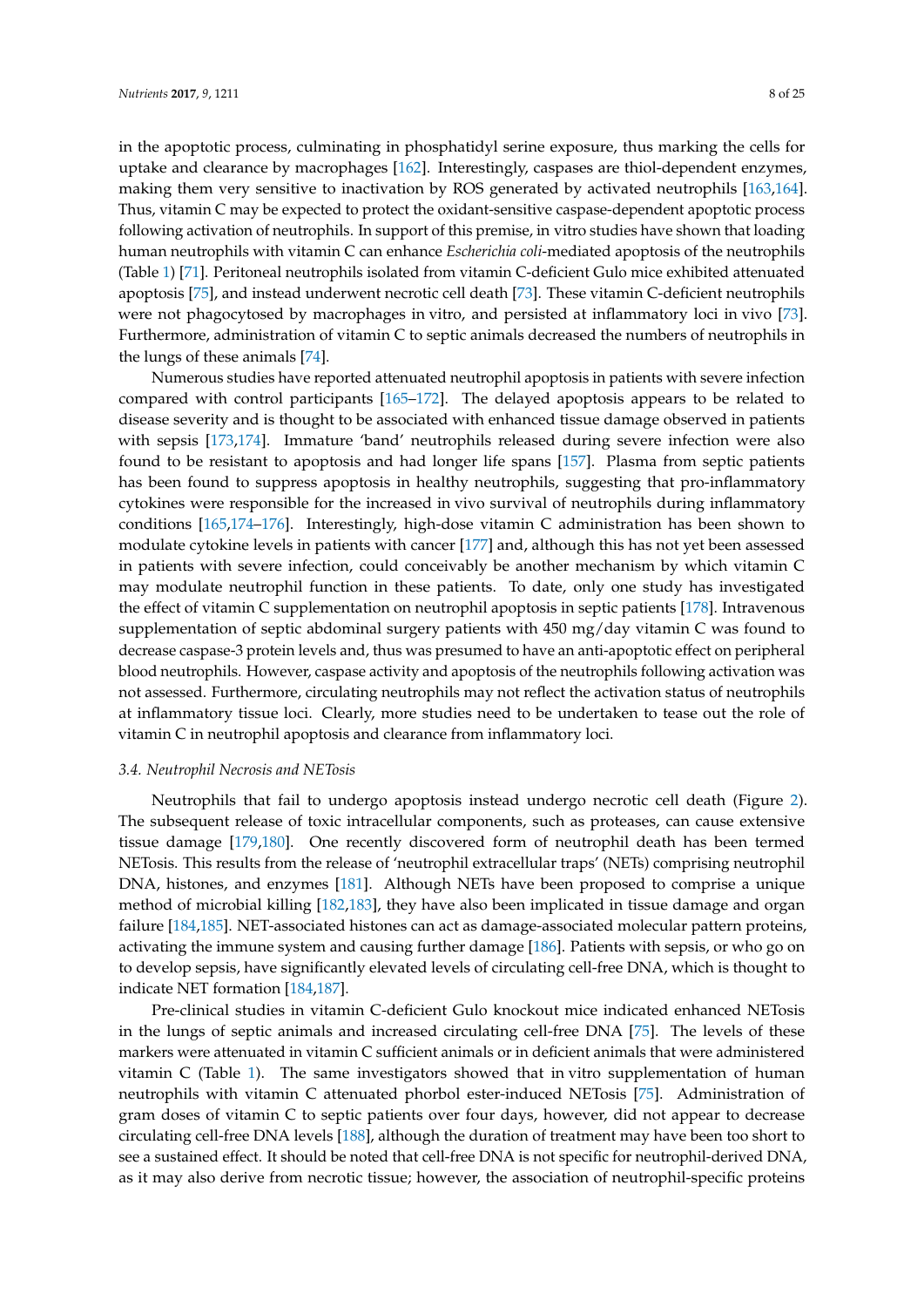or enzymes, such as myeloperoxidase, with the DNA can potentially provide an indication of its source [\[184\]](#page-21-8).

The transcription factor HIF-1 $\alpha$  facilitates neutrophil survival at hypoxic loci through delaying apoptosis [\[189\]](#page-21-13). Interestingly, vitamin C is a cofactor for the iron-containing dioxygenase enzymes that regulate the levels and activity of HIF-1 $\alpha$  [\[190\]](#page-21-14). These hydroxylase enzymes downregulate HIF-1 $\alpha$  activity by facilitating degradation of constitutively expressed HIF-1 $\alpha$  and decreasing binding of transcription coactivators. In vitamin C-deficient Gulo knockout mice, up-regulation of HIF-1α was observed under normoxic conditions, along with attenuated neutrophil apoptosis and clearance by macrophages [\[73\]](#page-15-9). HIF-1 $\alpha$  has also been proposed as a regulator of NET generation by neutrophils [\[191\]](#page-21-15), hence providing a potential mechanism by which vitamin C could downregulate NET generation by these cells [\[75\]](#page-16-0).

#### *3.5. Lymphocyte Function*

Like phagocytes, B- and T-lymphocytes accumulate vitamin C to high levels via SVCT [\[192,](#page-21-16)[193\]](#page-21-17). The role of vitamin C within these cells is less clear, although antioxidant protection has been suggested [\[194\]](#page-21-18). In vitro studies have indicated that incubation of vitamin C with lymphocytes promotes proliferation [\[76](#page-16-1)[,77\]](#page-16-6), resulting in enhanced antibody generation [\[78\]](#page-16-3), and also provides resistance to various cell death stimuli [\[195\]](#page-21-19). Furthermore, vitamin C appears to have an important role in developmental differentiation and maturation of immature T-cells (Table [1\)](#page-2-0) [\[76,](#page-16-1)[79\]](#page-16-8). Similar proliferative and differentiation/maturation effects have been observed with mature and immature natural killer cells, respectively [\[196\]](#page-21-20).

Early studies in guinea pigs showed enhanced mitotic activity of isolated peripheral blood lymphocytes following intraperitoneal vitamin C treatment, and enhanced humoral antibody levels during immunization [\[82–](#page-16-2)[85\]](#page-16-5). Although one human intervention study has reported positive associations between antibody levels (immunoglobulin (Ig)M, (Ig)G, (Ig)A) and vitamin C supplementation [\[85\]](#page-16-5), another has not [\[62\]](#page-15-11). Instead, Anderson and coworkers showed that oral and intravenous supplementation of low gram doses of vitamin C to children with asthma and healthy volunteers enhanced lymphocyte transformation, an ex vivo measure of mitogen-induced proliferation and enlargement of T-lymphocytes (Table [1\)](#page-2-0) [\[62,](#page-15-11)[63,](#page-15-1)[81\]](#page-16-9). Administration of vitamin C to elderly people was also shown to enhance ex vivo lymphocyte proliferation [\[80\]](#page-16-10), a finding confirmed using combinations of vitamin C with vitamins A and/or E [\[148](#page-19-10)[,197\]](#page-22-0). Exposure to toxic chemicals can affect lymphocyte function, and both natural killer cell activity and lymphocyte blastogenic responses to T- and B-cell mitogens were restored to normal levels following vitamin C supplementation [\[198\]](#page-22-1). Although the human studies mentioned above are encouraging, it is apparent that more human intervention studies are needed to confirm these findings.

Recent research in wild-type and Gulo knockout mice indicated that parenteral administration of 200 mg/kg vitamin C modulated the immunosuppression of regulatory T-cells (Tregs) observed in sepsis [\[89\]](#page-16-11). Vitamin C administration enhanced Treg proliferation and inhibited the negative immunoregulation of Tregs by inhibiting the expression of specific transcription factors, antigens, and cytokines [\[89\]](#page-16-11). The mechanisms involved likely rely on the gene regulatory effects of vitamin C [\[79](#page-16-8)[,89](#page-16-11)[,199](#page-22-2)[,200\]](#page-22-3). For example, recent research has implicated vitamin C in epigenetic regulation through its action as a cofactor for the iron-containing dioxygenases which hydroxylate methylated DNA and histones [\[22](#page-13-9)[,201\]](#page-22-4). The ten-eleven translocation (TET) enzymes hydroxylate methylcytosine residues, which may act as epigenetic marks in their own right, and also facilitate removal of the methylated residues, an important process in epigenetic regulation [\[202\]](#page-22-5). Preliminary evidence indicates that vitamin C can regulate T-cell maturation via epigenetic mechanisms involving the TETs and histone demethylation [\[79,](#page-16-8)[199,](#page-22-2)[200\]](#page-22-3). It is likely that the cell signaling and gene regulatory functions of vitamin C, via regulation of transcription factors and epigenetic marks, play major roles in its immune-regulating functions.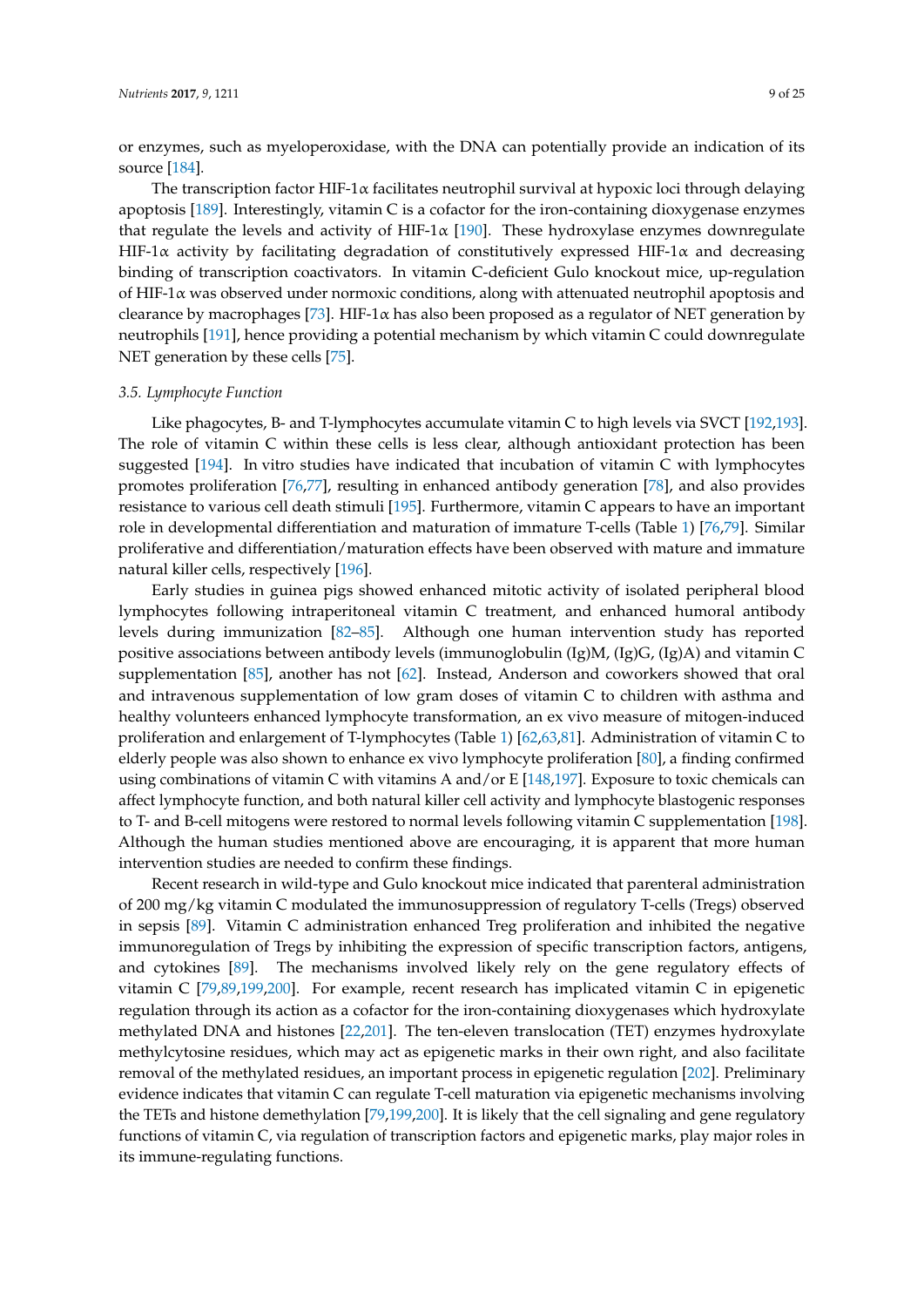#### *3.6. Inflammatory Mediators*

Cytokines are important cell signaling molecules secreted by a variety of immune cells, both innate and adaptive, in response to infection and inflammation [\[1\]](#page-12-0). They comprise a broad range of molecules, including chemokines, interferons (IFNs), ILs, lymphokines, and TNFs, which modulate both humoral and cell-based immune responses, and regulate the maturation, growth, and responsiveness of specific cell populations. Cytokines can elicit pro-inflammatory or anti-inflammatory responses, and vitamin C appears to modulate systemic and leukocyte-derived cytokines in a complex manner.

Incubation of vitamin C with peripheral blood lymphocytes decreased lipopolysaccharide (LPS)-induced generation of the pro-inflammatory cytokines TNF-α and IFN-γ, and increased anti-inflammatory IL-10 production, while having no effect on IL-1β levels [\[77\]](#page-16-6). Furthermore, in vitro addition of vitamin C to peripheral blood monocytes isolated from pneumonia patients decreased the generation of the pro-inflammatory cytokines TNF- $\alpha$  and IL-6 [\[86\]](#page-16-7). However, another study found that in vitro treatment of peripheral blood monocytes with vitamin C and/or vitamin E enhanced LPS-stimulated TNF-α generation, but did not affect IL-1β generation [\[87\]](#page-16-12). Furthermore, incubation of vitamin C with virus-infected human and murine fibroblasts enhanced generation of antiviral IFN [\[91–](#page-16-13)[93\]](#page-16-14). Supplementation of healthy human volunteers with 1  $g$ /day vitamin C (with and without vitamin E) was shown to enhance peripheral blood mononuclear cell-derived IL-10, IL-1, and TNF-α following stimulation with LPS [\[87](#page-16-12)[,94\]](#page-17-0). Thus, the effect of vitamin C on cytokine generation appears to depend on the cell type and/or the inflammatory stimulant. Recent research has indicated that vitamin C treatment of microglia, resident myeloid-derived macrophages in the central nervous system, attenuates activation of the cells and synthesis of the pro-inflammatory cytokines TNF, IL-6, and IL-1β [\[90\]](#page-16-15). This is indicative of an anti-inflammatory phenotype.

Preclinical studies using Gluo knockout mice have highlighted the cytokine-modulating effects of vitamin C. Vitamin C-deficient Gulo knockout mice infected with influenza virus showed enhanced synthesis of the pro-inflammatory cytokines TNF-α and IL-1α/β in their lungs, and decreased production of the anti-viral cytokine IFN- $\alpha$ /β [\[88\]](#page-16-16). Administration of vitamin C to Gulo mice with polymicrobial peritonitis resulted in decreased synthesis of the pro-inflammatory cytokines TNF-α and IL-1 $\beta$  by isolated neutrophils [\[75\]](#page-16-0). Another study in septic Gulo mice administered 200 mg/kg parenteral vitamin C has shown decreased secretion of the inhibitory cytokines TGF-β and IL-10 by Tregs [\[89\]](#page-16-11). In this study, attenuated IL-4 secretion and augmented IFN- $\gamma$  secretion was also observed, suggesting immune-modulating effects of vitamin C in sepsis. Overall, vitamin C appears to normalize cytokine generation, likely through its gene-regulating effects.

Histamine is an immune mediator produced by basophils, eosinophils, and mast cells during the immune response to pathogens and stress. Histamine stimulates vasodilation and increased capillary permeability, resulting in the classic allergic symptoms of runny nose and eyes. Studies using guinea pigs, a vitamin C-requiring animal model, have indicated that vitamin C depletion is associated with enhanced circulating histamine levels, and that supplementation of the animals with vitamin C resulted in decreased histamine levels [\[56,](#page-15-12)[95–](#page-17-1)[98\]](#page-17-16). Enhanced histamine generation was found to increase the utilization of vitamin C in these animals [\[96\]](#page-17-17). Consistent with the animal studies, human intervention studies with oral vitamin C (125 mg/day to 2 g/day) and intravenous vitamin C (7.5 g infusion) have reported decreased histamine levels [\[61](#page-15-13)[,99–](#page-17-18)[101\]](#page-17-2), which was more apparent in patients with allergic compared with infectious diseases [\[101\]](#page-17-2). Although vitamin C has been proposed to 'detoxify' histamine [\[96](#page-17-17)[,97\]](#page-17-19), the precise mechanisms responsible for the in vivo decrease in histamine levels following vitamin C administration are currently unknown. Furthermore, effects of vitamin C supplementation on histamine levels are not observed in all studies [\[203\]](#page-22-6).

#### **4. Vitamin C Insufficiency Conditions**

Numerous environmental and health conditions can have an impact on vitamin C status. In this section we discuss examples which also have a link with impaired immunity and increased susceptibility to infection. For example, exposure to air pollution containing oxidants, such as ozone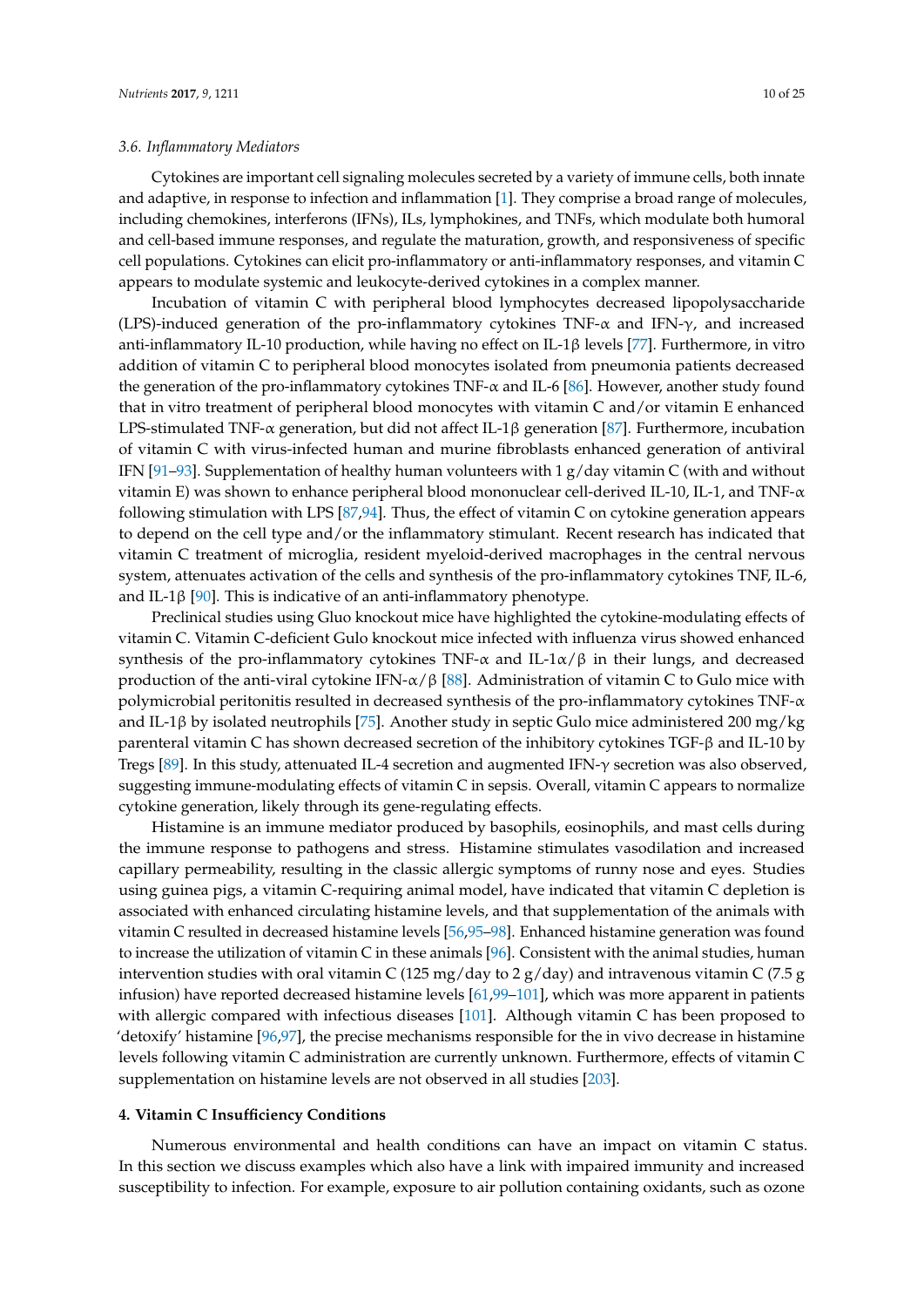and nitrogen dioxide, can upset the oxidant-antioxidant balance within the body and cause oxidative stress [\[204\]](#page-22-7). Oxidative stress can also occur if antioxidant defenses are impaired, which may be the case when vitamin C levels are insufficient [\[205\]](#page-22-8). Air pollution can damage respiratory tract lining fluid and increase the risk of respiratory disease, particularly in children and the elderly [\[204,](#page-22-7)[206\]](#page-22-9) who are at risk of both impaired immunity and vitamin C insufficiency [\[14,](#page-13-1)[204\]](#page-22-7). Vitamin C is a free-radical scavenger that can scavenge superoxide and peroxyl radicals, hydrogen peroxide, hypochlorous acid, and oxidant air pollutants [\[207](#page-22-10)[,208\]](#page-22-11). The antioxidant properties of vitamin C enable it to protect lung cells exposed to oxidants and oxidant-mediated damage caused by various pollutants, heavy metals, pesticides, and xenobiotics [\[204,](#page-22-7)[209\]](#page-22-12).

Tobacco smoke is an underestimated pollutant in many parts of the world. Both smokers and passive smokers have lower plasma and leukocyte vitamin C levels than non-smokers [\[10,](#page-12-9)[210,](#page-22-13)[211\]](#page-22-14), partly due to increased oxidative stress and to both a lower intake and a higher metabolic turnover of vitamin C compared to non-smokers [\[10,](#page-12-9)[211–](#page-22-14)[213\]](#page-22-15). Mean serum concentrations of vitamin C in adults who smoke have been found to be one-third lower than those of non-smokers, and it has been recommended that smokers should consume an additional 35 mg/day of vitamin C to ensure there is sufficient ascorbic acid to repair oxidant damage [\[10](#page-12-9)[,14\]](#page-13-1). Vitamin C levels are also lower in children and adolescents exposed to environmental tobacco smoke [\[214\]](#page-22-16). Research in vitamin C-deficient guinea pigs exposed to tobacco smoke has indicated that vitamin C can protect against protein damage and lipid peroxidation [\[213,](#page-22-15)[215\]](#page-22-17). In passive smokers exposed to environmental tobacco smoke, vitamin C supplementation significantly reduced plasma  $F_2$ -isoprostane concentrations, a measure of oxidative stress [\[216\]](#page-22-18). Tobacco use increases susceptibility to bacterial and viral infections [\[217,](#page-22-19)[218\]](#page-22-20), in which vitamin C may play a role. For example, in a population-based study the risk of developing obstructive airways disease was significantly higher in those with the lowest plasma vitamin C concentrations (26  $\mu$ mol/L) compared to never smokers, a risk that decreased with increasing vitamin C concentration [\[219\]](#page-23-0).

Individuals with diabetes are at greater risk of common infections, including influenza, pneumonia, and foot infections, which are associated with increased morbidity and mortality [\[220](#page-23-1)[,221\]](#page-23-2). Several immune-related changes are observed in obesity that contribute towards the development of type 2 diabetes. A major factor is persistent low-grade inflammation of adipose tissue in obese subjects, which plays a role in the progression to insulin resistance and type 2 diabetes, and which is not present in the adipose tissue of lean subjects [\[222](#page-23-3)[,223\]](#page-23-4). The adipose tissue is infiltrated by pro-inflammatory macrophages and T-cells, leading to the accumulation of pro-inflammatory cytokines such as interleukins and TNF- $\alpha$  [\[224,](#page-23-5)[225\]](#page-23-6). A decrease in plasma vitamin C levels has been observed in studies of type 2 diabetes [\[18](#page-13-5)[,226\]](#page-23-7), and a major cause of increased need for vitamin C in type 2 diabetes is thought to be the high level of oxidative stress caused by hyperglycemia [\[10,](#page-12-9)[227,](#page-23-8)[228\]](#page-23-9). Inverse correlations have been reported between plasma vitamin C concentrations and the risk of diabetes, hemoglobin A1c concentrations (an index of glucose tolerance), fasting and postprandial blood glucose, and oxidative stress [\[219,](#page-23-0)[229–](#page-23-10)[232\]](#page-23-11). Meta-analysis of interventional studies has indicted that supplementation with vitamin C can improve glycemic control in type 2 diabetes [\[233\]](#page-23-12).

Elderly people are particularly susceptible to infections due to immunosenescence and decreased immune cell function [\[234\]](#page-23-13). For example, common viral infections such as respiratory illnesses, that are usually self-limiting in healthy young people, can lead to the development of complications such as pneumonia, resulting in increased morbidity and mortality in elderly people. A lower mean vitamin C status has been observed in free-living or institutionalized elderly people, indicated by lowered plasma and leukocyte concentrations [\[10,](#page-12-9)[235,](#page-23-14)[236\]](#page-23-15), which is of concern because low vitamin C concentrations (<17 µmol/L) in older people (aged 75–82 years) are strongly predictive of all-cause mortality [\[237\]](#page-23-16). Acute and chronic diseases that are prevalent in this age group may also play an important part in the reduction of vitamin C reserves [\[238–](#page-23-17)[240\]](#page-23-18). Institutionalization in particular is an aggravating factor in this age group, resulting in even lower plasma vitamin C levels than in non-institutionalized elderly people. It is noteworthy that elderly hospitalized patients with acute respiratory infections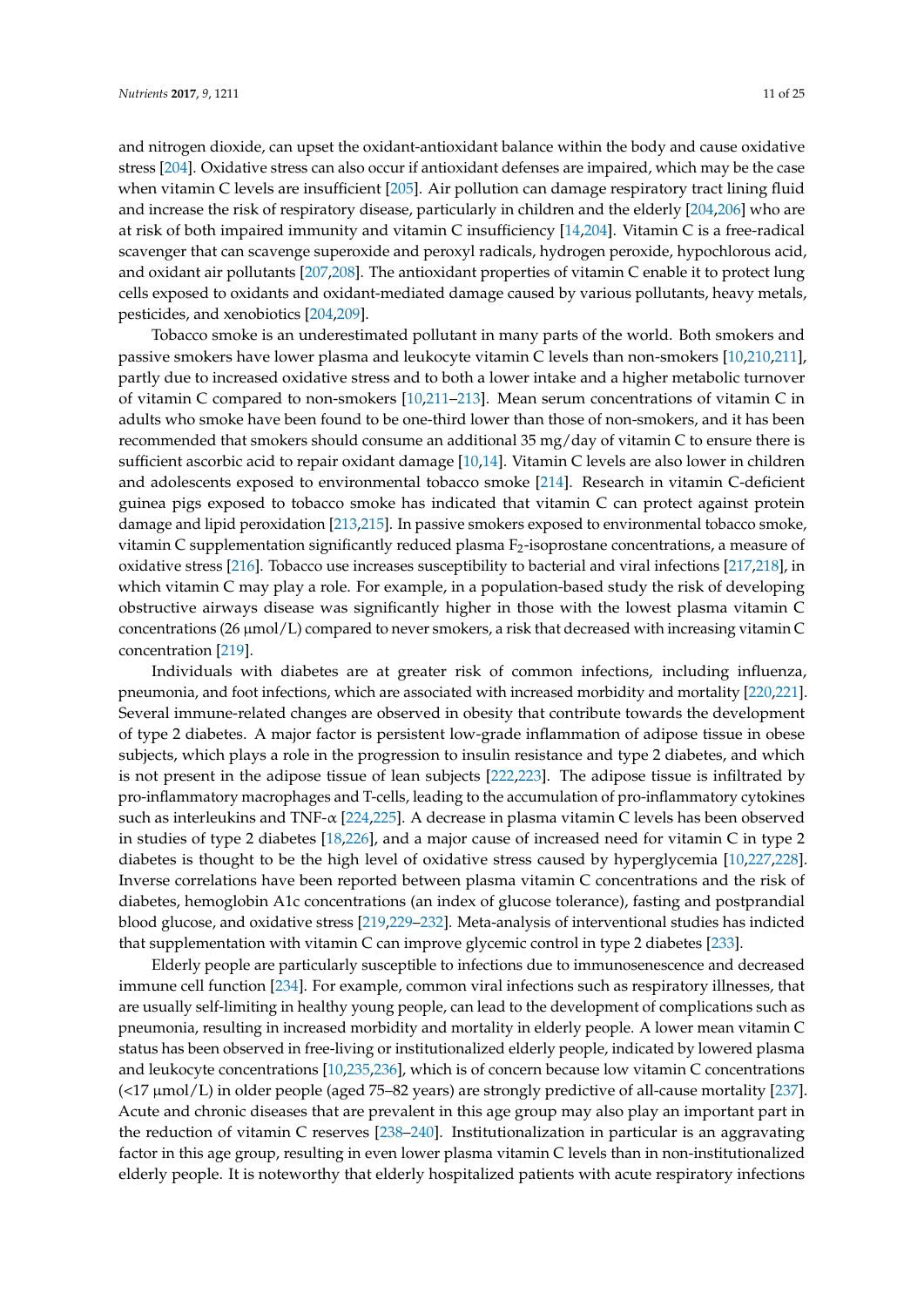have been shown to fare significantly better with vitamin C supplementation than those not receiving the vitamin [\[241\]](#page-24-0). Decreased immunological surveillance in individuals older than 60 years also results in greater risk of cancer, and patients with cancer, particularly those undergoing cancer treatments, have compromised immune systems, decreased vitamin C status, and enhanced risk of developing sepsis [\[242](#page-24-1)[,243\]](#page-24-2). Hospitalized patients, in general, have lower vitamin C status than the general population [\[244\]](#page-24-3).

#### **5. Vitamin C and Infection**

A major symptom of the vitamin C deficiency disease scurvy is the marked susceptibility to infections, particularly of the respiratory tract, with pneumonia being one of the most frequent complications of scurvy and a major cause of death [\[7\]](#page-12-6). Patients with acute respiratory infections, such as pulmonary tuberculosis and pneumonia, have decreased plasma vitamin C concentrations relative to control subjects [\[245\]](#page-24-4). Administration of vitamin C to patients with acute respiratory infections returns their plasma vitamin C levels to normal and ameliorates the severity of the respiratory symptoms [\[246\]](#page-24-5). Cases of acute lung infections have shown rapid clearance of chest X-rays following administration of intravenous vitamin C [\[247](#page-24-6)[,248\]](#page-24-7). This vitamin C-dependent clearance of neutrophils from infected lungs could conceivably be due to enhanced apoptosis and subsequent phagocytosis and clearance of the spent neutrophils by macrophages [\[73\]](#page-15-9). Pre-clinical studies of animals with sepsis-induced lung injury have indicated that vitamin C administration can increase alveolar fluid clearance, enhance bronchoalveolar epithelial barrier function, and attenuate sequestration of neutrophils [\[74\]](#page-15-10), all essential factors for normal lung function.

Meta-analysis has indicated that vitamin C supplementation with doses of 200 mg or more daily is effective in ameliorating the severity and duration of the common cold, and the incidence of the common cold if also exposed to physical stress [\[249\]](#page-24-8). Supplementation of individuals who had an inadequate vitamin C status (i.e.,  $\langle 45 \mu m o/L \rangle$  also decreased the incidence of the common cold [\[203\]](#page-22-6). Surprisingly, few studies have assessed vitamin C status during the common cold [\[250\]](#page-24-9). Significant decreases in both leukocyte vitamin C levels, and urinary excretion of the vitamin, have been reported to occur during common cold episodes, with levels returning to normal following the infection [\[251](#page-24-10)[–254\]](#page-24-11). These changes indicate that vitamin C is utilized during the common cold infection. Administration of gram doses of vitamin C during the common cold episode ameliorated the decline in leukocyte vitamin C levels, suggesting that administration of vitamin C may be beneficial for the recovery process [\[251\]](#page-24-10).

Beneficial effects of vitamin C on recovery have been noted in pneumonia. In elderly people hospitalized because of pneumonia, who were determined to have very low vitamin C levels, administration of vitamin C reduced the respiratory symptom score in the more severe patients [\[246\]](#page-24-5). In other pneumonia patients, low-dose vitamin C (0.25–0.8  $g$ /day) reduced the hospital stay by 19% compared with no vitamin C supplementation, whereas the higher-dose group  $(0.5-1.6 \text{ g/day})$ reduced the duration by 36% [\[255\]](#page-24-12). There was also a positive effect on the normalization of chest X-ray, temperature, and erythrocyte sedimentation rate [\[255\]](#page-24-12). Since prophylactic vitamin C administration also appears to decrease the risk of developing more serious respiratory infections, such as pneumonia [\[256\]](#page-24-13), it is likely that the low vitamin C levels observed during respiratory infections are both a cause and a consequence of the disease.

#### **6. Conclusions**

Overall, vitamin C appears to exert a multitude of beneficial effects on cellular functions of both the innate and adaptive immune system. Although vitamin C is a potent antioxidant protecting the body against endogenous and exogenous oxidative challenges, it is likely that its action as a cofactor for numerous biosynthetic and gene regulatory enzymes plays a key role in its immune-modulating effects. Vitamin C stimulates neutrophil migration to the site of infection, enhances phagocytosis and oxidant generation, and microbial killing. At the same time, it protects host tissue from excessive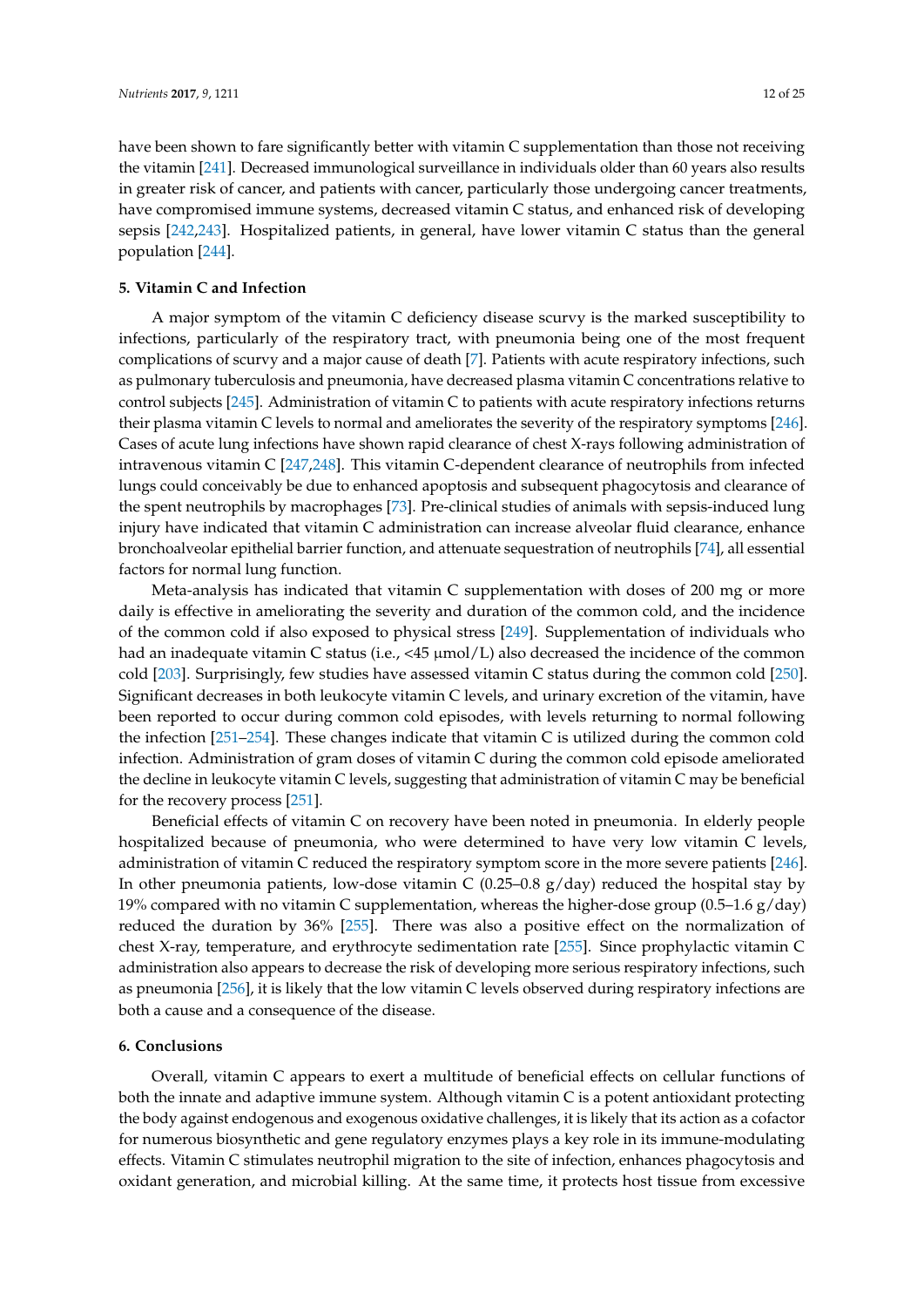damage by enhancing neutrophil apoptosis and clearance by macrophages, and decreasing neutrophil necrosis and NETosis. Thus, it is apparent that vitamin C is necessary for the immune system to mount and sustain an adequate response against pathogens, whilst avoiding excessive damage to the host.

Vitamin C appears to be able to both prevent and treat respiratory and systemic infections by enhancing various immune cell functions. Prophylactic prevention of infection requires dietary vitamin C intakes that provide at least adequate, if not saturating plasma levels (i.e., 100–200 mg/day), which optimize cell and tissue levels. In contrast, treatment of established infections requires significantly higher (gram) doses of the vitamin to compensate for the increased metabolic demand.

Epidemiological studies indicate that hypovitaminosis C is still relatively common in Western populations, and vitamin C deficiency is the fourth leading nutrient deficiency in the United States. Reasons include reduced intake combined with limited body stores. Increased needs occur due to pollution and smoking, fighting infections, and diseases with oxidative and inflammatory components, e.g., type 2 diabetes, etc. Ensuring adequate intake of vitamin C through the diet or via supplementation, especially in groups such as the elderly or in individuals exposed to risk factors for vitamin C insufficiency, is required for proper immune function and resistance to infections.

**Acknowledgments:** Thanks are given to Mark Hampton for critically reviewing the manuscript and Deborah Nock (Medical WriteAway, Norwich, UK) for medical writing support and editorial assistance on behalf of Bayer Consumer Care Ltd. A.C.C. is the recipient of a Health Research Council of New Zealand Sir Charles Hercus Health Research Fellowship.

**Author Contributions:** A.C.C. and S.M. conceived and wrote the review, and A.C.C. had primary responsibility for the final content.

**Conflicts of Interest:** S.M. is employed by Bayer Consumer Care Ltd., a manufacturer of multivitamins, and wrote the section on 'Vitamin C insufficiency conditions'. A.C.C. has received funding, as a Key Opinion Leader, from Bayer Consumer Care Ltd.

#### **References**

- <span id="page-12-1"></span><span id="page-12-0"></span>1. Parkin, J.; Cohen, B. An overview of the immune system. *Lancet* **2001**, *357*, 1777–1789. [\[CrossRef\]](http://dx.doi.org/10.1016/S0140-6736(00)04904-7)
- 2. Maggini, S.; Wintergerst, E.S.; Beveridge, S.; Hornig, D.H. Selected vitamins and trace elements support immune function by strengthening epithelial barriers and cellular and humoral immune responses. *Br. J. Nutr.* **2007**, *98*, S29–S35. [\[CrossRef\]](http://dx.doi.org/10.1017/S0007114507832971) [\[PubMed\]](http://www.ncbi.nlm.nih.gov/pubmed/17922955)
- <span id="page-12-2"></span>3. Webb, A.L.; Villamor, E. Update: Effects of antioxidant and non-antioxidant vitamin supplementation on immune function. *Nutr. Rev.* **2007**, *65*, 181. [\[CrossRef\]](http://dx.doi.org/10.1111/j.1753-4887.2007.tb00298.x) [\[PubMed\]](http://www.ncbi.nlm.nih.gov/pubmed/17566547)
- <span id="page-12-3"></span>4. Burns, J.J. Missing step in man, monkey and guinea pig required for the biosynthesis of L-ascorbic acid. *Nature* **1957**, *180*, 553. [\[CrossRef\]](http://dx.doi.org/10.1038/180553a0) [\[PubMed\]](http://www.ncbi.nlm.nih.gov/pubmed/13477232)
- <span id="page-12-4"></span>5. Nishikimi, M.; Fukuyama, R.; Minoshima, S.; Shimizu, N.; Yagi, K. Cloning and chromosomal mapping of the human nonfunctional gene for L-gulono-gamma-lactone oxidase, the enzyme for L-ascorbic acid biosynthesis missing in man. *J. Biol. Chem.* **1994**, *269*, 13685–13688. [\[PubMed\]](http://www.ncbi.nlm.nih.gov/pubmed/8175804)
- <span id="page-12-5"></span>6. Sauberlich, H.E. A history of scurvy and vitamin C. In *Vitamin C in Health and Disease*; Packer, L., Fuchs, J., Eds.; Marcel Dekker: New York, NY, USA, 1997; pp. 1–24.
- <span id="page-12-7"></span><span id="page-12-6"></span>7. Hemila, H. Vitamin C and Infections. *Nutrients* **2017**, *9*, 339. [\[CrossRef\]](http://dx.doi.org/10.3390/nu9040339) [\[PubMed\]](http://www.ncbi.nlm.nih.gov/pubmed/28353648)
- 8. Carr, A.C.; McCall, C. The role of vitamin C in the treatment of pain: New insights. *J. Transl. Med.* **2017**, *15*, 77. [\[CrossRef\]](http://dx.doi.org/10.1186/s12967-017-1179-7) [\[PubMed\]](http://www.ncbi.nlm.nih.gov/pubmed/28410599)
- <span id="page-12-8"></span>9. Krebs, H.A. The Sheffield Experiment on the vitamin C requirement of human adults. *Proc. Nutr. Soc.* **1953**, *12*, 237–246. [\[CrossRef\]](http://dx.doi.org/10.1079/PNS19530054)
- <span id="page-12-9"></span>10. Institute of Medicine Panel on Dietary Antioxidants and Related Compounds. *Dietary Reference Intakes for Vitamin C, Vitamin E, Selenium, and Carotenoids*; National Academies Press: Washington, DC, USA, 2000.
- <span id="page-12-10"></span>11. Levine, M.; Dhariwal, K.R.; Welch, R.W.; Wang, Y.; Park, J.B. Determination of optimal vitamin C requirements in humans. *Am. J. Clin. Nutr.* **1995**, *62*, 1347S–1356S. [\[PubMed\]](http://www.ncbi.nlm.nih.gov/pubmed/7495230)
- <span id="page-12-11"></span>12. Carr, A.C.; Frei, B. Toward a new recommended dietary allowance for vitamin C based on antioxidant and health effects in humans. *Am. J. Clin. Nutr.* **1999**, *69*, 1086–1087. [\[PubMed\]](http://www.ncbi.nlm.nih.gov/pubmed/10357726)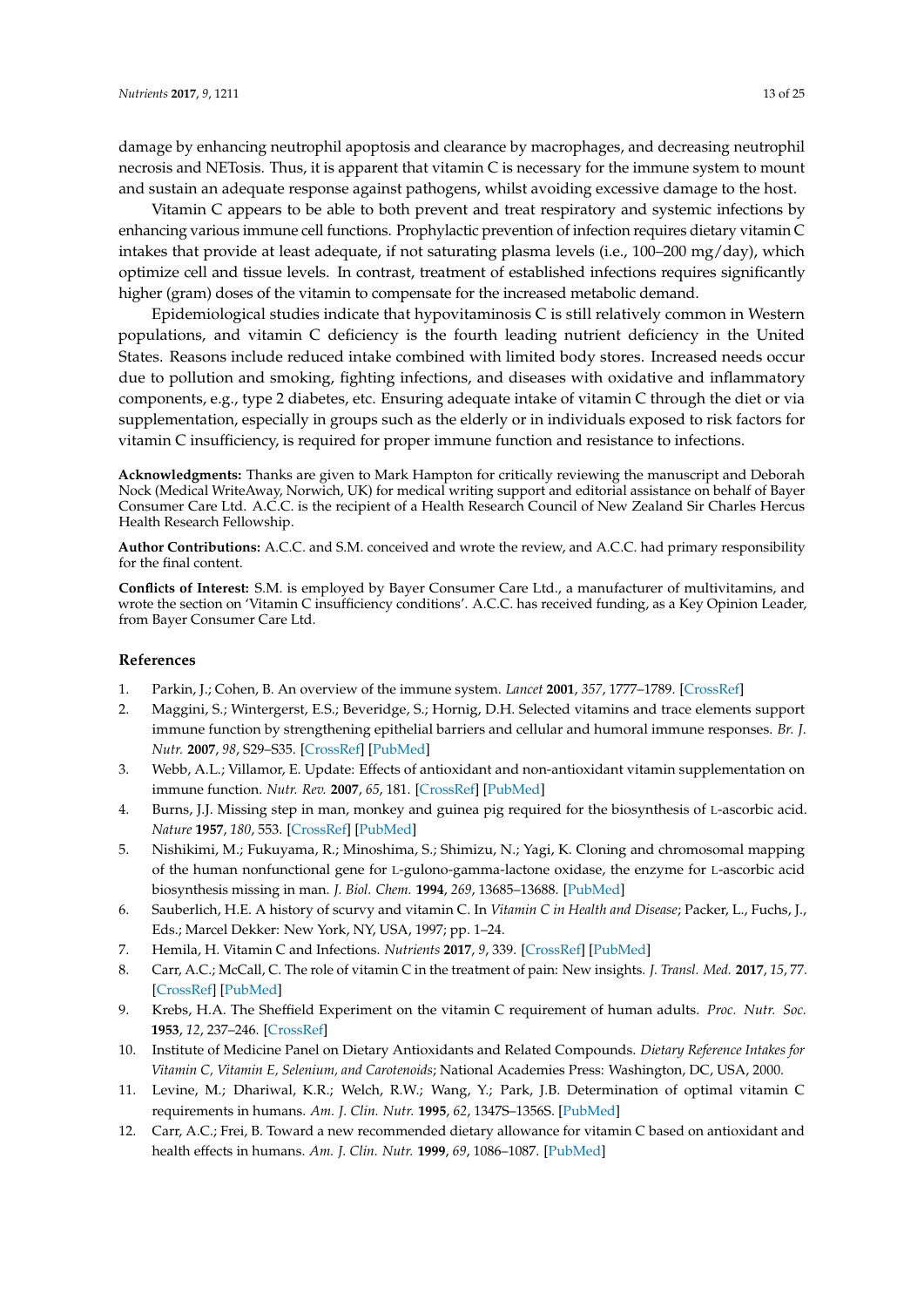- <span id="page-13-0"></span>13. Schleicher, R.L.; Carroll, M.D.; Ford, E.S.; Lacher, D.A. Serum vitamin C and the prevalence of vitamin C deficiency in the United States: 2003–2004 National Health and Nutrition Examination Survey (NHANES). *Am. J. Clin. Nutr.* **2009**, *90*, 1252–1263. [\[CrossRef\]](http://dx.doi.org/10.3945/ajcn.2008.27016) [\[PubMed\]](http://www.ncbi.nlm.nih.gov/pubmed/19675106)
- <span id="page-13-1"></span>14. US Centers for Disease Control and Prevention. *Second National Report on Biochemical Indicators of Diet and Nutrition in the US Population 2012*; National Center for Environmental Health: Atlanta, GA, USA, 2012.
- <span id="page-13-2"></span>15. Maggini, S.; Beveridge, S.; Sorbara, J.; Senatore, G. Feeding the immune system: The role of micronutrients in restoring resistance to infections. *CAB Rev.* **2008**, *3*, 1–21. [\[CrossRef\]](http://dx.doi.org/10.1079/PAVSNNR20083098)
- <span id="page-13-3"></span>16. Huskisson, E.; Maggini, S.; Ruf, M. The role of vitamins and minerals in energy metabolism and well-being. *J. Int. Med. Res.* **2007**, *35*, 277–289. [\[CrossRef\]](http://dx.doi.org/10.1177/147323000703500301) [\[PubMed\]](http://www.ncbi.nlm.nih.gov/pubmed/17593855)
- <span id="page-13-4"></span>17. Carr, A.; Frei, B. Does vitamin C act as a pro-oxidant under physiological conditions? *FASEB J.* **1999**, *13*, 1007–1024. [\[PubMed\]](http://www.ncbi.nlm.nih.gov/pubmed/10336883)
- <span id="page-13-5"></span>18. Mandl, J.; Szarka, A.; Banhegyi, G. Vitamin C: Update on physiology and pharmacology. *Br. J. Pharmacol.* **2009**, *157*, 1097–1110. [\[CrossRef\]](http://dx.doi.org/10.1111/j.1476-5381.2009.00282.x) [\[PubMed\]](http://www.ncbi.nlm.nih.gov/pubmed/19508394)
- <span id="page-13-6"></span>19. Englard, S.; Seifter, S. The biochemical functions of ascorbic acid. *Annu. Rev. Nutr.* **1986**, *6*, 365–406. [\[CrossRef\]](http://dx.doi.org/10.1146/annurev.nu.06.070186.002053) [\[PubMed\]](http://www.ncbi.nlm.nih.gov/pubmed/3015170)
- <span id="page-13-7"></span>20. Carr, A.C.; Shaw, G.M.; Fowler, A.A.; Natarajan, R. Ascorbate-dependent vasopressor synthesis: A rationale for vitamin C administration in severe sepsis and septic shock? *Crit. Care* **2015**, *19*, e418. [\[CrossRef\]](http://dx.doi.org/10.1186/s13054-015-1131-2) [\[PubMed\]](http://www.ncbi.nlm.nih.gov/pubmed/26612352)
- <span id="page-13-8"></span>21. Kuiper, C.; Vissers, M.C. Ascorbate as a co-factor for Fe- and 2-oxoglutarate dependent dioxygenases: Physiological activity in tumor growth and progression. *Front. Oncol.* **2014**, *4*, 359. [\[CrossRef\]](http://dx.doi.org/10.3389/fonc.2014.00359) [\[PubMed\]](http://www.ncbi.nlm.nih.gov/pubmed/25540771)
- <span id="page-13-9"></span>22. Young, J.I.; Zuchner, S.; Wang, G. Regulation of the epigenome by vitamin C. *Annu. Rev. Nutr.* **2015**, *35*, 545–564. [\[CrossRef\]](http://dx.doi.org/10.1146/annurev-nutr-071714-034228) [\[PubMed\]](http://www.ncbi.nlm.nih.gov/pubmed/25974700)
- <span id="page-13-10"></span>23. Pullar, J.M.; Carr, A.C.; Vissers, M.C.M. The roles of vitamin C in skin health. *Nutrients* **2017**, *9*, 866. [\[CrossRef\]](http://dx.doi.org/10.3390/nu9080866) [\[PubMed\]](http://www.ncbi.nlm.nih.gov/pubmed/28805671)
- <span id="page-13-11"></span>24. Rhie, G.; Shin, M.H.; Seo, J.Y.; Choi, W.W.; Cho, K.H.; Kim, K.H.; Park, K.C.; Eun, H.C.; Chung, J.H. Aging- and photoaging-dependent changes of enzymic and nonenzymic antioxidants in the epidermis and dermis of human skin in vivo. *J. Investig. Dermatol.* **2001**, *117*, 1212–1217. [\[CrossRef\]](http://dx.doi.org/10.1046/j.0022-202x.2001.01469.x) [\[PubMed\]](http://www.ncbi.nlm.nih.gov/pubmed/11710935)
- 25. Shindo, Y.; Witt, E.; Han, D.; Epstein, W.; Packer, L. Enzymic and non-enzymic antioxidants in epidermis and dermis of human skin. *J. Investig. Dermatol.* **1994**, *102*, 122–124. [\[CrossRef\]](http://dx.doi.org/10.1111/1523-1747.ep12371744) [\[PubMed\]](http://www.ncbi.nlm.nih.gov/pubmed/8288904)
- <span id="page-13-12"></span>26. McArdle, F.; Rhodes, L.E.; Parslew, R.; Jack, C.I.; Friedmann, P.S.; Jackson, M.J. UVR-induced oxidative stress in human skin in vivo: Effects of oral vitamin C supplementation. *Free Radic. Biol. Med.* **2002**, *33*, 1355–1362. [\[CrossRef\]](http://dx.doi.org/10.1016/S0891-5849(02)01042-0)
- <span id="page-13-13"></span>27. Steiling, H.; Longet, K.; Moodycliffe, A.; Mansourian, R.; Bertschy, E.; Smola, H.; Mauch, C.; Williamson, G. Sodium-dependent vitamin C transporter isoforms in skin: Distribution, kinetics, and effect of UVB-induced oxidative stress. *Free Radic. Biol. Med.* **2007**, *43*, 752–762. [\[CrossRef\]](http://dx.doi.org/10.1016/j.freeradbiomed.2007.05.001) [\[PubMed\]](http://www.ncbi.nlm.nih.gov/pubmed/17664139)
- <span id="page-13-14"></span>28. Hodges, R.E.; Baker, E.M.; Hood, J.; Sauberlich, H.E.; March, S.C. Experimental scurvy in man. *Am. J. Clin. Nutr.* **1969**, *22*, 535–548. [\[PubMed\]](http://www.ncbi.nlm.nih.gov/pubmed/4977512)
- <span id="page-13-15"></span>29. Hodges, R.E.; Hood, J.; Canham, J.E.; Sauberlich, H.E.; Baker, E.M. Clinical manifestations of ascorbic acid deficiency in man. *Am. J. Clin. Nutr.* **1971**, *24*, 432–443. [\[PubMed\]](http://www.ncbi.nlm.nih.gov/pubmed/5090631)
- <span id="page-13-16"></span>30. Kivirikko, K.I.; Myllyla, R.; Pihlajaniemi, T. Protein hydroxylation: Prolyl 4-hydroxylase, an enzyme with four cosubstrates and a multifunctional subunit. *FASEB J.* **1989**, *3*, 1609–1617. [\[PubMed\]](http://www.ncbi.nlm.nih.gov/pubmed/2537773)
- <span id="page-13-17"></span>31. Geesin, J.C.; Darr, D.; Kaufman, R.; Murad, S.; Pinnell, S.R. Ascorbic acid specifically increases type I and type III procollagen messenger RNA levels in human skin fibroblast. *J. Investig. Dermatol.* **1988**, *90*, 420–424. [\[CrossRef\]](http://dx.doi.org/10.1111/1523-1747.ep12460849) [\[PubMed\]](http://www.ncbi.nlm.nih.gov/pubmed/3351329)
- 32. Kishimoto, Y.; Saito, N.; Kurita, K.; Shimokado, K.; Maruyama, N.; Ishigami, A. Ascorbic acid enhances the expression of type 1 and type 4 collagen and SVCT2 in cultured human skin fibroblasts. *Biochem. Biophys. Res. Commun.* **2013**, *430*, 579–584. [\[CrossRef\]](http://dx.doi.org/10.1016/j.bbrc.2012.11.110) [\[PubMed\]](http://www.ncbi.nlm.nih.gov/pubmed/23228664)
- 33. Nusgens, B.V.; Humbert, P.; Rougier, A.; Colige, A.C.; Haftek, M.; Lambert, C.A.; Richard, A.; Creidi, P.; Lapiere, C.M. Topically applied vitamin C enhances the mRNA level of collagens I and III, their processing enzymes and tissue inhibitor of matrix metalloproteinase 1 in the human dermis. *J. Investig. Dermatol.* **2001**, *116*, 853–859. [\[CrossRef\]](http://dx.doi.org/10.1046/j.0022-202x.2001.01362.x) [\[PubMed\]](http://www.ncbi.nlm.nih.gov/pubmed/11407971)
- 34. Tajima, S.; Pinnell, S.R. Ascorbic acid preferentially enhances type I and III collagen gene transcription in human skin fibroblasts. *J. Dermatol. Sci.* **1996**, *11*, 250–253. [\[CrossRef\]](http://dx.doi.org/10.1016/0923-1811(95)00640-0)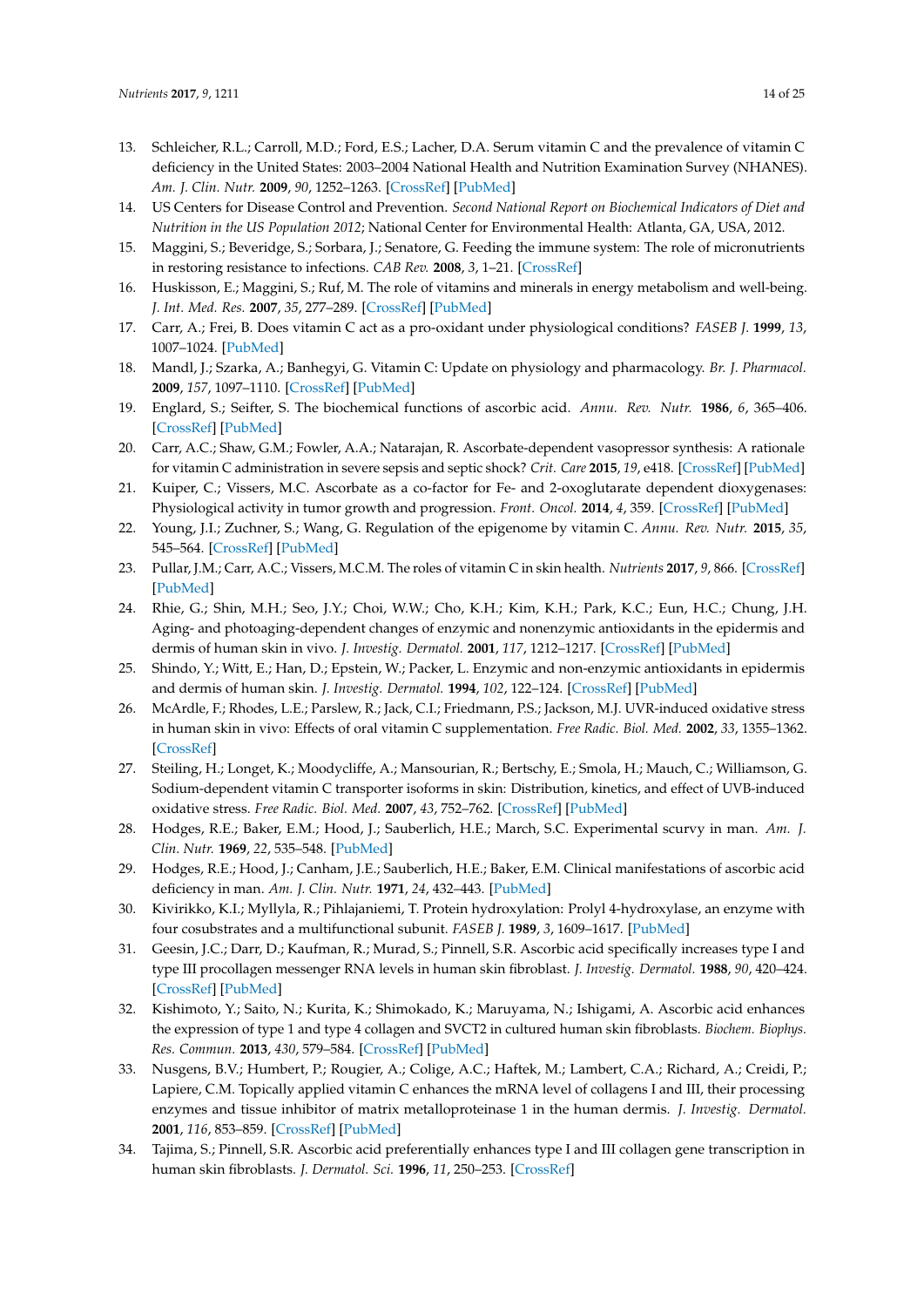- <span id="page-14-0"></span>35. Davidson, J.M.; LuValle, P.A.; Zoia, O.; Quaglino, D., Jr.; Giro, M. Ascorbate differentially regulates elastin and collagen biosynthesis in vascular smooth muscle cells and skin fibroblasts by pretranslational mechanisms. *J. Biol. Chem.* **1997**, *272*, 345–352. [\[CrossRef\]](http://dx.doi.org/10.1074/jbc.272.1.345) [\[PubMed\]](http://www.ncbi.nlm.nih.gov/pubmed/8995268)
- <span id="page-14-1"></span>36. Fuchs, J.; Kern, H. Modulation of UV-light-induced skin inflammation by D-alpha-tocopherol and L-ascorbic acid: A clinical study using solar simulated radiation. *Free Radic. Biol. Med.* **1998**, *25*, 1006–1012. [\[CrossRef\]](http://dx.doi.org/10.1016/S0891-5849(98)00132-4)
- <span id="page-14-11"></span>37. Lauer, A.C.; Groth, N.; Haag, S.F.; Darvin, M.E.; Lademann, J.; Meinke, M.C. Dose-dependent vitamin C uptake and radical scavenging activity in human skin measured with in vivo electron paramagnetic resonance spectroscopy. *Skin Pharmacol. Physiol.* **2013**, *26*, 147–154. [\[CrossRef\]](http://dx.doi.org/10.1159/000350833) [\[PubMed\]](http://www.ncbi.nlm.nih.gov/pubmed/23689595)
- <span id="page-14-12"></span>38. Valacchi, G.; Sticozzi, C.; Belmonte, G.; Cervellati, F.; Demaude, J.; Chen, N.; Krol, Y.; Oresajo, C. Vitamin C compound mixtures prevent ozone-induced oxidative damage in human keratinocytes as initial assessment of pollution protection. *PLoS ONE* **2015**, *10*, e0131097. [\[CrossRef\]](http://dx.doi.org/10.1371/journal.pone.0131097) [\[PubMed\]](http://www.ncbi.nlm.nih.gov/pubmed/26270818)
- <span id="page-14-13"></span>39. Valacchi, G.; Muresan, X.M.; Sticozzi, C.; Belmonte, G.; Pecorelli, A.; Cervellati, F.; Demaude, J.; Krol, Y.; Oresajo, C. Ozone-induced damage in 3D-skin model is prevented by topical vitamin C and vitamin E compound mixtures application. *J. Dermatol. Sci.* **2016**, *82*, 209–212. [\[CrossRef\]](http://dx.doi.org/10.1016/j.jdermsci.2016.02.007) [\[PubMed\]](http://www.ncbi.nlm.nih.gov/pubmed/26917348)
- <span id="page-14-2"></span>40. Lin, J.Y.; Selim, M.A.; Shea, C.R.; Grichnik, J.M.; Omar, M.M.; Monteiro-Riviere, N.A.; Pinnell, S.R. UV photoprotection by combination topical antioxidants vitamin C and vitamin E. *J. Am. Acad. Dermatol.* **2003**, *48*, 866–874. [\[CrossRef\]](http://dx.doi.org/10.1067/mjd.2003.425) [\[PubMed\]](http://www.ncbi.nlm.nih.gov/pubmed/12789176)
- <span id="page-14-3"></span>41. Pasonen-Seppanen, S.; Suhonen, T.M.; Kirjavainen, M.; Suihko, E.; Urtti, A.; Miettinen, M.; Hyttinen, M.; Tammi, M.; Tammi, R. Vitamin C enhances differentiation of a continuous keratinocyte cell line (REK) into epidermis with normal stratum corneum ultrastructure and functional permeability barrier. *Histochem. Cell Biol.* **2001**, *116*, 287–297. [\[CrossRef\]](http://dx.doi.org/10.1007/s004180100312) [\[PubMed\]](http://www.ncbi.nlm.nih.gov/pubmed/11702187)
- 42. Savini, I.; Catani, M.V.; Rossi, A.; Duranti, G.; Melino, G.; Avigliano, L. Characterization of keratinocyte differentiation induced by ascorbic acid: Protein kinase C involvement and vitamin C homeostasis. *J. Investig. Dermatol.* **2002**, *118*, 372–379. [\[CrossRef\]](http://dx.doi.org/10.1046/j.0022-202x.2001.01624.x) [\[PubMed\]](http://www.ncbi.nlm.nih.gov/pubmed/11841559)
- 43. Ponec, M.; Weerheim, A.; Kempenaar, J.; Mulder, A.; Gooris, G.S.; Bouwstra, J.; Mommaas, A.M. The formation of competent barrier lipids in reconstructed human epidermis requires the presence of vitamin C. *J. Investig. Dermatol.* **1997**, *109*, 348–355. [\[CrossRef\]](http://dx.doi.org/10.1111/1523-1747.ep12336024) [\[PubMed\]](http://www.ncbi.nlm.nih.gov/pubmed/9284103)
- 44. Uchida, Y.; Behne, M.; Quiec, D.; Elias, P.M.; Holleran, W.M. Vitamin C stimulates sphingolipid production and markers of barrier formation in submerged human keratinocyte cultures. *J. Investig. Dermatol.* **2001**, *117*, 1307–1313. [\[CrossRef\]](http://dx.doi.org/10.1046/j.0022-202x.2001.01555.x) [\[PubMed\]](http://www.ncbi.nlm.nih.gov/pubmed/11710949)
- <span id="page-14-4"></span>45. Kim, K.P.; Shin, K.O.; Park, K.; Yun, H.J.; Mann, S.; Lee, Y.M.; Cho, Y. Vitamin C stimulates epidermal ceramide production by regulating its metabolic enzymes. *Biomol. Ther.* **2015**, *23*, 525–530. [\[CrossRef\]](http://dx.doi.org/10.4062/biomolther.2015.044) [\[PubMed\]](http://www.ncbi.nlm.nih.gov/pubmed/26535077)
- <span id="page-14-5"></span>46. Mohammed, B.M.; Fisher, B.J.; Kraskauskas, D.; Ward, S.; Wayne, J.S.; Brophy, D.F.; Fowler, A.A., III; Yager, D.R.; Natarajan, R. Vitamin C promotes wound healing through novel pleiotropic mechanisms. *Int. Wound J.* **2016**, *13*, 572–584. [\[CrossRef\]](http://dx.doi.org/10.1111/iwj.12484) [\[PubMed\]](http://www.ncbi.nlm.nih.gov/pubmed/26290474)
- <span id="page-14-6"></span>47. Duarte, T.L.; Cooke, M.S.; Jones, G.D. Gene expression profiling reveals new protective roles for vitamin C in human skin cells. *Free Radic. Biol. Med.* **2009**, *46*, 78–87. [\[CrossRef\]](http://dx.doi.org/10.1016/j.freeradbiomed.2008.09.028) [\[PubMed\]](http://www.ncbi.nlm.nih.gov/pubmed/18973801)
- <span id="page-14-7"></span>48. Desneves, K.J.; Todorovic, B.E.; Cassar, A.; Crowe, T.C. Treatment with supplementary arginine, vitamin C and zinc in patients with pressure ulcers: A randomised controlled trial. *Clin. Nutr.* **2005**, *24*, 979–987. [\[CrossRef\]](http://dx.doi.org/10.1016/j.clnu.2005.06.011) [\[PubMed\]](http://www.ncbi.nlm.nih.gov/pubmed/16297506)
- <span id="page-14-8"></span>49. Taylor, T.V.; Rimmer, S.; Day, B.; Butcher, J.; Dymock, I.W. Ascorbic acid supplementation in the treatment of pressure-sores. *Lancet* **1974**, *2*, 544–546. [\[CrossRef\]](http://dx.doi.org/10.1016/S0140-6736(74)91874-1)
- <span id="page-14-9"></span>50. Stankova, L.; Gerhardt, N.B.; Nagel, L.; Bigley, R.H. Ascorbate and phagocyte function. *Infect. Immun.* **1975**, *12*, 252–256. [\[PubMed\]](http://www.ncbi.nlm.nih.gov/pubmed/1150324)
- 51. Winterbourn, C.C.; Vissers, M.C. Changes in ascorbate levels on stimulation of human neutrophils. *Biochim. Biophys. Acta* **1983**, *763*, 175–179. [\[CrossRef\]](http://dx.doi.org/10.1016/0167-4889(83)90041-1)
- 52. Parker, A.; Cuddihy, S.L.; Son, T.G.; Vissers, M.C.; Winterbourn, C.C. Roles of superoxide and myeloperoxidase in ascorbate oxidation in stimulated neutrophils and  $\rm H_{(2)}O(\rm _2)$ -treated HL60 cells. *Free Radic. Biol. Med.* **2011**, *51*, 1399–1405. [\[CrossRef\]](http://dx.doi.org/10.1016/j.freeradbiomed.2011.06.029) [\[PubMed\]](http://www.ncbi.nlm.nih.gov/pubmed/21791243)
- <span id="page-14-10"></span>53. Oberritter, H.; Glatthaar, B.; Moser, U.; Schmidt, K.H. Effect of functional stimulation on ascorbate content in phagocytes under physiological and pathological conditions. *Int. Arch. Allergy Appl. Immunol.* **1986**, *81*, 46–50. [\[CrossRef\]](http://dx.doi.org/10.1159/000234106) [\[PubMed\]](http://www.ncbi.nlm.nih.gov/pubmed/3744577)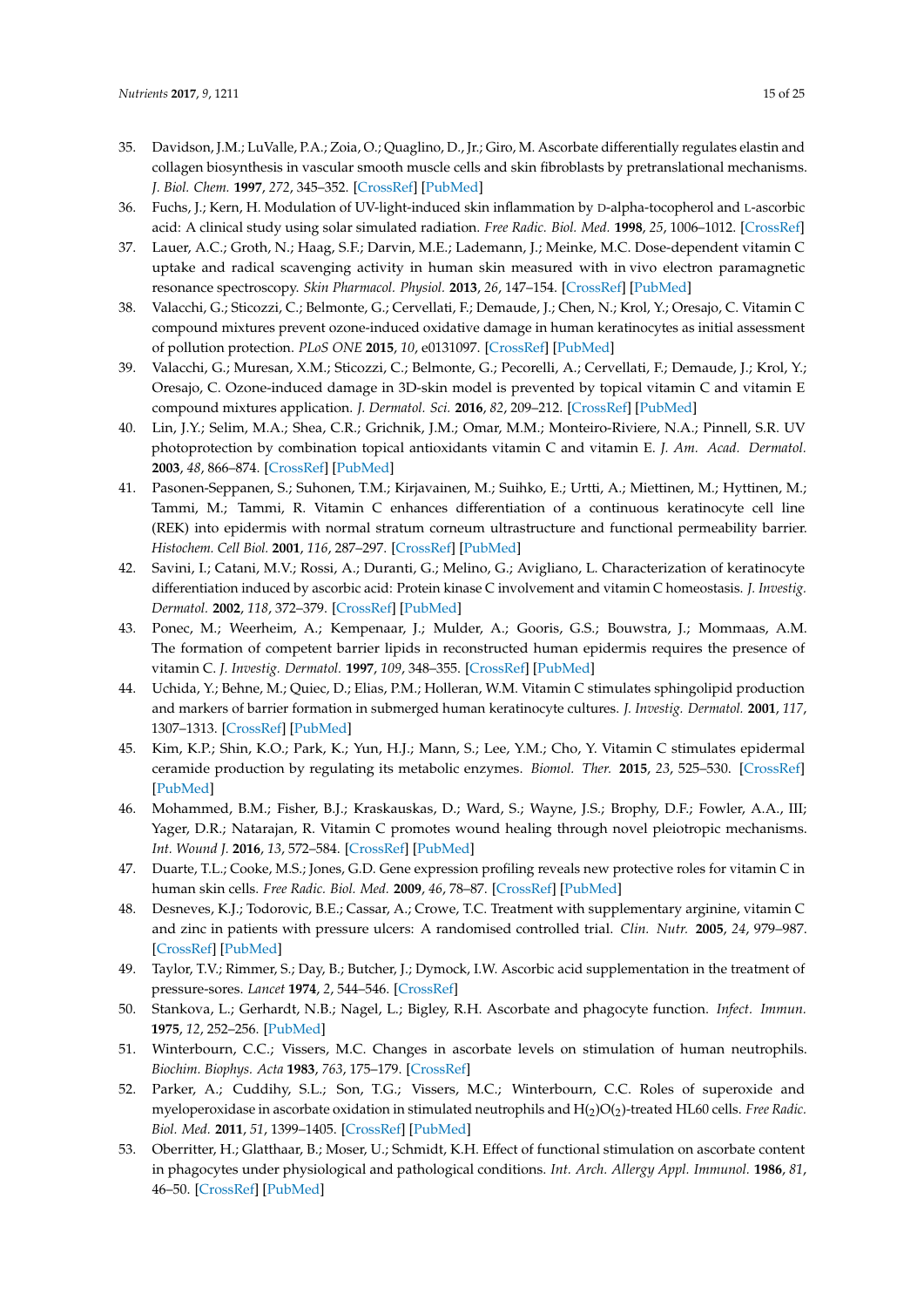- <span id="page-15-0"></span>54. Goldschmidt, M.C. Reduced bactericidal activity in neutrophils from scorbutic animals and the effect of ascorbic acid on these target bacteria in vivo and in vitro. *Am. J. Clin. Nutr.* **1991**, *54*, 1214S–1220S. [\[PubMed\]](http://www.ncbi.nlm.nih.gov/pubmed/1962573)
- <span id="page-15-4"></span>55. Goldschmidt, M.C.; Masin, W.J.; Brown, L.R.; Wyde, P.R. The effect of ascorbic acid deficiency on leukocyte phagocytosis and killing of actinomyces viscosus. *Int. J. Vitam. Nutr. Res.* **1988**, *58*, 326–334. [\[PubMed\]](http://www.ncbi.nlm.nih.gov/pubmed/2461911)
- <span id="page-15-12"></span>56. Johnston, C.S.; Huang, S.N. Effect of ascorbic acid nutriture on blood histamine and neutrophil chemotaxis in guinea pigs. *J. Nutr.* **1991**, *121*, 126–130. [\[PubMed\]](http://www.ncbi.nlm.nih.gov/pubmed/1992049)
- <span id="page-15-5"></span>57. Rebora, A.; Dallegri, F.; Patrone, F. Neutrophil dysfunction and repeated infections: Influence of levamisole and ascorbic acid. *Br. J. Dermatol.* **1980**, *102*, 49–56. [\[CrossRef\]](http://dx.doi.org/10.1111/j.1365-2133.1980.tb05671.x) [\[PubMed\]](http://www.ncbi.nlm.nih.gov/pubmed/7378281)
- <span id="page-15-6"></span>58. Patrone, F.; Dallegri, F.; Bonvini, E.; Minervini, F.; Sacchetti, C. Disorders of neutrophil function in children with recurrent pyogenic infections. *Med. Microbiol. Immunol.* **1982**, *171*, 113–122. [\[CrossRef\]](http://dx.doi.org/10.1007/BF02124918) [\[PubMed\]](http://www.ncbi.nlm.nih.gov/pubmed/7144693)
- 59. Boura, P.; Tsapas, G.; Papadopoulou, A.; Magoula, I.; Kountouras, G. Monocyte locomotion in anergic chronic brucellosis patients: The in vivo effect of ascorbic acid. *Immunopharmacol. Immunotoxicol.* **1989**, *11*, 119–129. [\[CrossRef\]](http://dx.doi.org/10.3109/08923978909082146) [\[PubMed\]](http://www.ncbi.nlm.nih.gov/pubmed/2760414)
- <span id="page-15-14"></span>60. Anderson, R.; Theron, A. Effects of ascorbate on leucocytes: Part III. In vitro and in vivo stimulation of abnormal neutrophil motility by ascorbate. *S. Afr. Med. J.* **1979**, *56*, 429–433. [\[PubMed\]](http://www.ncbi.nlm.nih.gov/pubmed/550365)
- <span id="page-15-13"></span>61. Johnston, C.S.; Martin, L.J.; Cai, X. Antihistamine effect of supplemental ascorbic acid and neutrophil chemotaxis. *J. Am. Coll. Nutr.* **1992**, *11*, 172–176. [\[PubMed\]](http://www.ncbi.nlm.nih.gov/pubmed/1578094)
- <span id="page-15-11"></span>62. Anderson, R.; Oosthuizen, R.; Maritz, R.; Theron, A.; Van Rensburg, A.J. The effects of increasing weekly doses of ascorbate on certain cellular and humoral immune functions in normal volunteers. *Am. J. Clin. Nutr.* **1980**, *33*, 71–76. [\[PubMed\]](http://www.ncbi.nlm.nih.gov/pubmed/7355784)
- <span id="page-15-1"></span>63. Anderson, R. Ascorbate-mediated stimulation of neutrophil motility and lymphocyte transformation by inhibition of the peroxidase/H2O2/halide system in vitro and in vivo. *Am. J. Clin. Nutr.* **1981**, *34*, 1906–1911. [\[PubMed\]](http://www.ncbi.nlm.nih.gov/pubmed/7282616)
- <span id="page-15-2"></span>64. Ganguly, R.; Durieux, M.F.; Waldman, R.H. Macrophage function in vitamin C-deficient guinea pigs. *Am. J. Clin. Nutr.* **1976**, *29*, 762–765. [\[PubMed\]](http://www.ncbi.nlm.nih.gov/pubmed/937230)
- <span id="page-15-15"></span>65. Corberand, J.; Nguyen, F.; Fraysse, B.; Enjalbert, L. Malignant external otitis and polymorphonuclear leukocyte migration impairment. Improvement with ascorbic acid. *Arch. Otolaryngol.* **1982**, *108*, 122–124. [\[CrossRef\]](http://dx.doi.org/10.1001/archotol.1982.00790500058015) [\[PubMed\]](http://www.ncbi.nlm.nih.gov/pubmed/7059315)
- <span id="page-15-18"></span>66. Levy, R.; Schlaeffer, F. Successful treatment of a patient with recurrent furunculosis by vitamin C: Improvement of clinical course and of impaired neutrophil functions. *Int. J. Dermatol.* **1993**, *32*, 832–834. [\[CrossRef\]](http://dx.doi.org/10.1111/j.1365-4362.1993.tb02780.x) [\[PubMed\]](http://www.ncbi.nlm.nih.gov/pubmed/8270350)
- <span id="page-15-16"></span>67. Levy, R.; Shriker, O.; Porath, A.; Riesenberg, K.; Schlaeffer, F. Vitamin C for the treatment of recurrent furunculosis in patients with imparied neutrophil functions. *J. Infect. Dis.* **1996**, *173*, 1502–1505. [\[CrossRef\]](http://dx.doi.org/10.1093/infdis/173.6.1502) [\[PubMed\]](http://www.ncbi.nlm.nih.gov/pubmed/8648230)
- <span id="page-15-17"></span>68. Nungester, W.J.; Ames, A.M. The relationship between ascorbic acid and phagocytic activity. *J. Infect. Dis.* **1948**, *83*, 50–54. [\[CrossRef\]](http://dx.doi.org/10.1093/infdis/83.1.50) [\[PubMed\]](http://www.ncbi.nlm.nih.gov/pubmed/18869807)
- 69. Shilotri, P.G. Phagocytosis and leukocyte enzymes in ascorbic acid deficient guinea pigs. *J. Nutr.* **1977**, *107*, 1513–1516. [\[PubMed\]](http://www.ncbi.nlm.nih.gov/pubmed/196059)
- <span id="page-15-7"></span>70. Shilotri, P.G. Glycolytic, hexose monophosphate shunt and bactericidal activities of leukocytes in ascorbic acid deficient guinea pigs. *J. Nutr.* **1977**, *107*, 1507–1512. [\[PubMed\]](http://www.ncbi.nlm.nih.gov/pubmed/328832)
- <span id="page-15-3"></span>71. Sharma, P.; Raghavan, S.A.; Saini, R.; Dikshit, M. Ascorbate-mediated enhancement of reactive oxygen species generation from polymorphonuclear leukocytes: Modulatory effect of nitric oxide. *J. Leukoc. Biol.* **2004**, *75*, 1070–1078. [\[CrossRef\]](http://dx.doi.org/10.1189/jlb.0903415) [\[PubMed\]](http://www.ncbi.nlm.nih.gov/pubmed/15039465)
- <span id="page-15-8"></span>72. Rebora, A.; Crovato, F.; Dallegri, F.; Patrone, F. Repeated staphylococcal pyoderma in two siblings with defective neutrophil bacterial killing. *Dermatologica* **1980**, *160*, 106–112. [\[CrossRef\]](http://dx.doi.org/10.1159/000250481) [\[PubMed\]](http://www.ncbi.nlm.nih.gov/pubmed/7351273)
- <span id="page-15-9"></span>73. Vissers, M.C.; Wilkie, R.P. Ascorbate deficiency results in impaired neutrophil apoptosis and clearance and is associated with up-regulation of hypoxia-inducible factor 1alpha. *J. Leukoc. Biol.* **2007**, *81*, 1236–1244. [\[CrossRef\]](http://dx.doi.org/10.1189/jlb.0806541) [\[PubMed\]](http://www.ncbi.nlm.nih.gov/pubmed/17264304)
- <span id="page-15-10"></span>74. Fisher, B.J.; Kraskauskas, D.; Martin, E.J.; Farkas, D.; Wegelin, J.A.; Brophy, D.; Ward, K.R.; Voelkel, N.F.; Fowler, A.A., III; Natarajan, R. Mechanisms of attenuation of abdominal sepsis induced acute lung injury by ascorbic acid. *Am. J. Physiol. Lung Cell. Mol. Physiol.* **2012**, *303*, L20–L32. [\[CrossRef\]](http://dx.doi.org/10.1152/ajplung.00300.2011) [\[PubMed\]](http://www.ncbi.nlm.nih.gov/pubmed/22523283)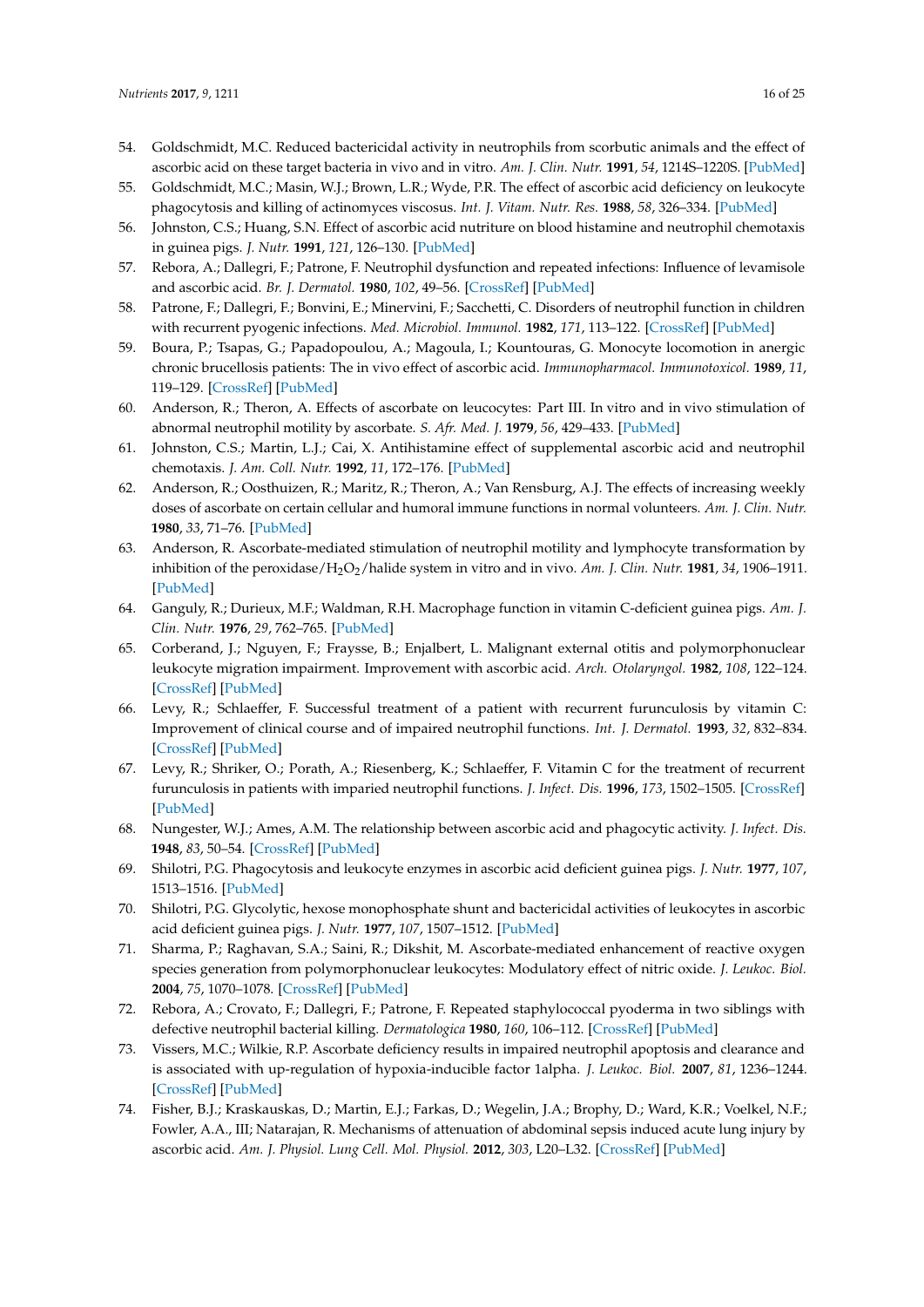- <span id="page-16-0"></span>75. Mohammed, B.M.; Fisher, B.J.; Kraskauskas, D.; Farkas, D.; Brophy, D.F.; Fowler, A.A.; Natarajan, R. Vitamin C: A novel regulator of neutrophil extracellular trap formation. *Nutrients* **2013**, *5*, 3131–3151. [\[CrossRef\]](http://dx.doi.org/10.3390/nu5083131) [\[PubMed\]](http://www.ncbi.nlm.nih.gov/pubmed/23939536)
- <span id="page-16-1"></span>76. Huijskens, M.J.; Walczak, M.; Koller, N.; Briede, J.J.; Senden-Gijsbers, B.L.; Schnijderberg, M.C.; Bos, G.M.; Germeraad, W.T. Technical advance: Ascorbic acid induces development of double-positive T cells from human hematopoietic stem cells in the absence of stromal cells. *J. Leukoc. Biol.* **2014**, *96*, 1165–1175. [\[CrossRef\]](http://dx.doi.org/10.1189/jlb.1TA0214-121RR) [\[PubMed\]](http://www.ncbi.nlm.nih.gov/pubmed/25157026)
- <span id="page-16-6"></span>77. Molina, N.; Morandi, A.C.; Bolin, A.P.; Otton, R. Comparative effect of fucoxanthin and vitamin C on oxidative and functional parameters of human lymphocytes. *Int. Immunopharmacol.* **2014**, *22*, 41–50. [\[CrossRef\]](http://dx.doi.org/10.1016/j.intimp.2014.06.026) [\[PubMed\]](http://www.ncbi.nlm.nih.gov/pubmed/24975831)
- <span id="page-16-3"></span>78. Tanaka, M.; Muto, N.; Gohda, E.; Yamamoto, I. Enhancement by ascorbic acid 2-glucoside or repeated additions of ascorbate of mitogen-induced IgM and IgG productions by human peripheral blood lymphocytes. *Jpn. J. Pharmacol.* **1994**, *66*, 451–456. [\[CrossRef\]](http://dx.doi.org/10.1254/jjp.66.451) [\[PubMed\]](http://www.ncbi.nlm.nih.gov/pubmed/7723222)
- <span id="page-16-8"></span>79. Manning, J.; Mitchell, B.; Appadurai, D.A.; Shakya, A.; Pierce, L.J.; Wang, H.; Nganga, V.; Swanson, P.C.; May, J.M.; Tantin, D.; et al. Vitamin C promotes maturation of T-cells. *Antioxid. Redox Signal.* **2013**, *19*, 2054–2067. [\[CrossRef\]](http://dx.doi.org/10.1089/ars.2012.4988) [\[PubMed\]](http://www.ncbi.nlm.nih.gov/pubmed/23249337)
- <span id="page-16-10"></span>80. Kennes, B.; Dumont, I.; Brohee, D.; Hubert, C.; Neve, P. Effect of vitamin C supplements on cell-mediated immunity in old people. *Gerontology* **1983**, *29*, 305–310. [\[CrossRef\]](http://dx.doi.org/10.1159/000213131) [\[PubMed\]](http://www.ncbi.nlm.nih.gov/pubmed/6604680)
- <span id="page-16-9"></span>81. Anderson, R.; Hay, I.; van Wyk, H.; Oosthuizen, R.; Theron, A. The effect of ascorbate on cellular humoral immunity in asthmatic children. *S. Afr. Med. J.* **1980**, *58*, 974–977. [\[PubMed\]](http://www.ncbi.nlm.nih.gov/pubmed/7444701)
- <span id="page-16-2"></span>82. Fraser, R.C.; Pavlovic, S.; Kurahara, C.G.; Murata, A.; Peterson, N.S.; Taylor, K.B.; Feigen, G.A. The effect of variations in vitamin C intake on the cellular immune response of guinea pigs. *Am. J. Clin. Nutr.* **1980**, *33*, 839–847. [\[PubMed\]](http://www.ncbi.nlm.nih.gov/pubmed/7361703)
- <span id="page-16-4"></span>83. Feigen, G.A.; Smith, B.H.; Dix, C.E.; Flynn, C.J.; Peterson, N.S.; Rosenberg, L.T.; Pavlovic, S.; Leibovitz, B. Enhancement of antibody production and protection against systemic anaphylaxis by large doses of vitamin C. *Res. Commun. Chem. Pathol. Pharmacol.* **1982**, *38*, 313–333. [\[CrossRef\]](http://dx.doi.org/10.1016/S0022-5347(17)52586-0)
- 84. Prinz, W.; Bloch, J.; Gilich, G.; Mitchell, G. A systematic study of the effect of vitamin C supplementation on the humoral immune response in ascorbate-dependent mammals. I. The antibody response to sheep red blood cells (a T-dependent antigen) in guinea pigs. *Int. J. Vitam. Nutr. Res.* **1980**, *50*, 294–300. [\[PubMed\]](http://www.ncbi.nlm.nih.gov/pubmed/7429758)
- <span id="page-16-5"></span>85. Prinz, W.; Bortz, R.; Bregin, B.; Hersch, M. The effect of ascorbic acid supplementation on some parameters of the human immunological defence system. *Int. J. Vitam. Nutr. Res.* **1977**, *47*, 248–257. [\[PubMed\]](http://www.ncbi.nlm.nih.gov/pubmed/914459)
- <span id="page-16-7"></span>86. Chen, Y.; Luo, G.; Yuan, J.; Wang, Y.; Yang, X.; Wang, X.; Li, G.; Liu, Z.; Zhong, N. Vitamin C mitigates oxidative stress and tumor necrosis factor-alpha in severe community-acquired pneumonia and LPS-induced macrophages. *Mediators Inflamm.* **2014**, *2014*, 426740. [\[CrossRef\]](http://dx.doi.org/10.1155/2014/426740) [\[PubMed\]](http://www.ncbi.nlm.nih.gov/pubmed/25253919)
- <span id="page-16-12"></span>87. Jeng, K.C.; Yang, C.S.; Siu, W.Y.; Tsai, Y.S.; Liao, W.J.; Kuo, J.S. Supplementation with vitamins C and E enhances cytokine production by peripheral blood mononuclear cells in healthy adults. *Am. J. Clin. Nutr.* **1996**, *64*, 960–965. [\[PubMed\]](http://www.ncbi.nlm.nih.gov/pubmed/8942423)
- <span id="page-16-16"></span>88. Kim, Y.; Kim, H.; Bae, S.; Choi, J.; Lim, S.Y.; Lee, N.; Kong, J.M.; Hwang, Y.I.; Kang, J.S.; Lee, W.J. Vitamin C is an essential factor on the anti-viral immune responses through the production of interferon-a/b at the initial stage of influenza A virus (H3N<sup>2</sup> ) infection. *Immune Netw.* **2013**, *13*, 70–74. [\[CrossRef\]](http://dx.doi.org/10.4110/in.2013.13.2.70) [\[PubMed\]](http://www.ncbi.nlm.nih.gov/pubmed/23700397)
- <span id="page-16-11"></span>89. Gao, Y.L.; Lu, B.; Zhai, J.H.; Liu, Y.C.; Qi, H.X.; Yao, Y.; Chai, Y.F.; Shou, S.T. The parenteral vitamin C improves sepsis and sepsis-induced multiple organ dysfunction syndrome via preventing cellular immunosuppression. *Mediat. Inflamm.* **2017**, *2017*, 4024672. [\[CrossRef\]](http://dx.doi.org/10.1155/2017/4024672) [\[PubMed\]](http://www.ncbi.nlm.nih.gov/pubmed/28210072)
- <span id="page-16-15"></span>90. Portugal, C.C.; Socodato, R.; Canedo, T.; Silva, C.M.; Martins, T.; Coreixas, V.S.; Loiola, E.C.; Gess, B.; Rohr, D.; Santiago, A.R.; et al. Caveolin-1-mediated internalization of the vitamin C transporter SVCT2 in microglia triggers an inflammatory phenotype. *Sci. Signal.* **2017**, *10*. [\[CrossRef\]](http://dx.doi.org/10.1126/scisignal.aal2005) [\[PubMed\]](http://www.ncbi.nlm.nih.gov/pubmed/28351945)
- <span id="page-16-13"></span>91. Dahl, H.; Degre, M. The effect of ascorbic acid on production of human interferon and the antiviral activity in vitro. *Acta Pathol. Microbiol. Scand. B* **1976**, *84b*, 280–284. [\[CrossRef\]](http://dx.doi.org/10.1111/j.1699-0463.1976.tb01938.x) [\[PubMed\]](http://www.ncbi.nlm.nih.gov/pubmed/970135)
- 92. Karpinska, T.; Kawecki, Z.; Kandefer-Szerszen, M. The influence of ultraviolet irradiation, L-ascorbic acid and calcium chloride on the induction of interferon in human embryo fibroblasts. *Arch. Immunol. Ther. Exp.* **1982**, *30*, 33–37.
- <span id="page-16-14"></span>93. Siegel, B.V. Enhancement of interferon production by poly(rI)-poly(rC) in mouse cell cultures by ascorbic acid. *Nature* **1975**, *254*, 531–532. [\[CrossRef\]](http://dx.doi.org/10.1038/254531a0) [\[PubMed\]](http://www.ncbi.nlm.nih.gov/pubmed/1121329)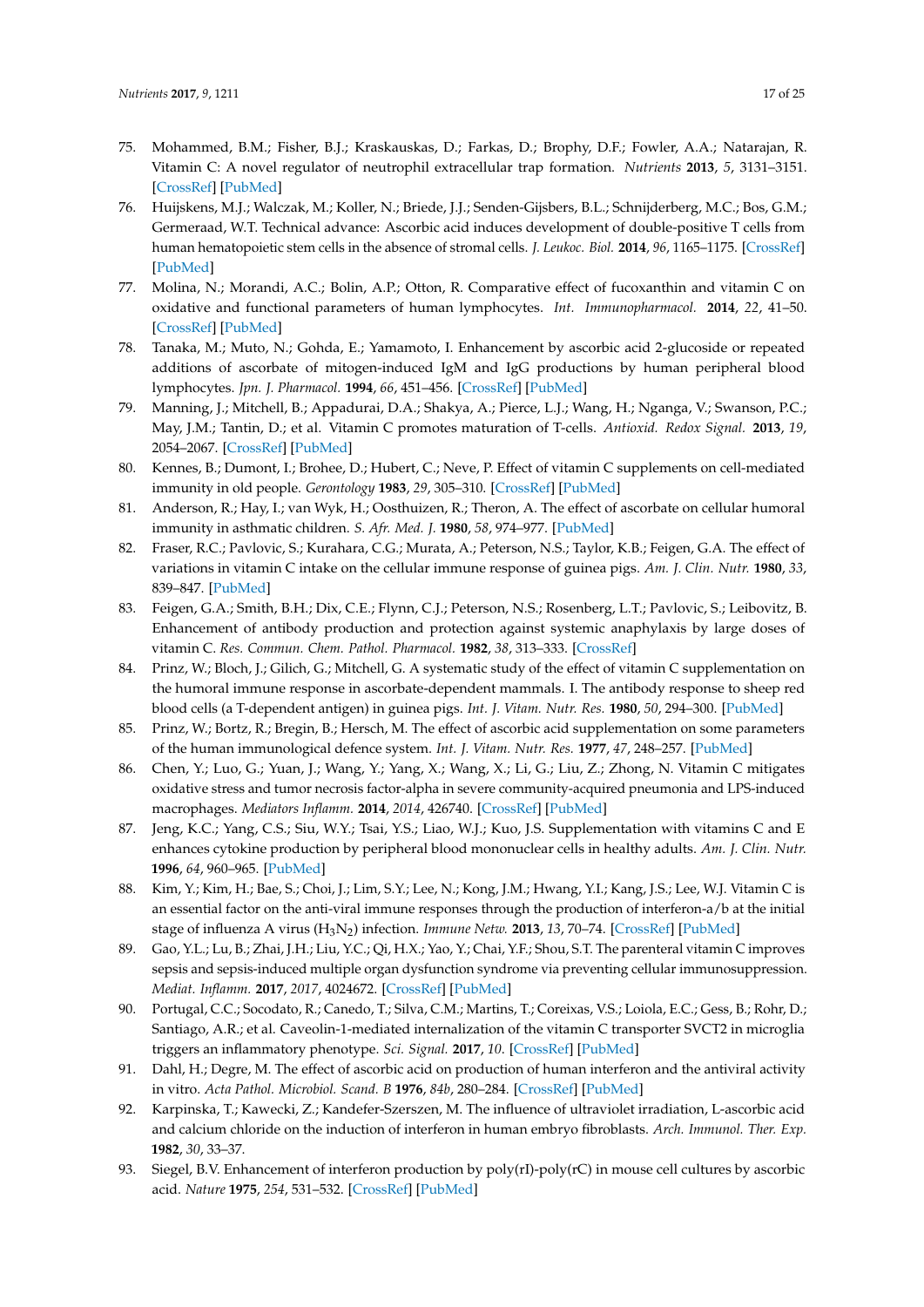- <span id="page-17-0"></span>94. Canali, R.; Natarelli, L.; Leoni, G.; Azzini, E.; Comitato, R.; Sancak, O.; Barella, L.; Virgili, F. Vitamin C supplementation modulates gene expression in peripheral blood mononuclear cells specifically upon an inflammatory stimulus: A pilot study in healthy subjects. *Genes Nutr.* **2014**, *9*, 390. [\[CrossRef\]](http://dx.doi.org/10.1007/s12263-014-0390-x) [\[PubMed\]](http://www.ncbi.nlm.nih.gov/pubmed/24604612)
- <span id="page-17-1"></span>95. Dawson, W.; West, G.B. The influence of ascorbic acid on histamine metabolism in guinea-pigs. *Br. J. Pharmacol. Chemother.* **1965**, *24*, 725–734. [\[CrossRef\]](http://dx.doi.org/10.1111/j.1476-5381.1965.tb01628.x) [\[PubMed\]](http://www.ncbi.nlm.nih.gov/pubmed/14340926)
- <span id="page-17-17"></span>96. Nandi, B.K.; Subramanian, N.; Majumder, A.K.; Chatterjee, I.B. Effect of ascorbic acid on detoxification of histamine under stress conditions. *Biochem. Pharmacol.* **1974**, *23*, 643–647. [\[CrossRef\]](http://dx.doi.org/10.1016/0006-2952(74)90629-7)
- <span id="page-17-19"></span>97. Subramanian, N.; Nandi, B.K.; Majumder, A.K.; Chatterjee, I.B. Role of L-ascorbic acid on detoxification of histamine. *Biochem. Pharmacol.* **1973**, *22*, 1671–1673. [\[CrossRef\]](http://dx.doi.org/10.1016/0006-2952(73)90036-1)
- <span id="page-17-16"></span>98. Chatterjee, I.B.; Gupta, S.D.; Majumder, A.K.; Nandi, B.K.; Subramanian, N. Effect of ascorbic acid on histamine metabolism in scorbutic guinea-pigs. *J. Physiol.* **1975**, *251*, 271–279. [\[CrossRef\]](http://dx.doi.org/10.1113/jphysiol.1975.sp011091) [\[PubMed\]](http://www.ncbi.nlm.nih.gov/pubmed/52707)
- <span id="page-17-18"></span>99. Clemetson, C.A. Histamine and ascorbic acid in human blood. *J. Nutr.* **1980**, *110*, 662–668. [\[PubMed\]](http://www.ncbi.nlm.nih.gov/pubmed/7365537)
- 100. Johnston, C.S.; Solomon, R.E.; Corte, C. Vitamin C depletion is associated with alterations in blood histamine and plasma free carnitine in adults. *J. Am. Coll. Nutr.* **1996**, *15*, 586–591. [\[CrossRef\]](http://dx.doi.org/10.1080/07315724.1996.10718634) [\[PubMed\]](http://www.ncbi.nlm.nih.gov/pubmed/8951736)
- <span id="page-17-2"></span>101. Hagel, A.F.; Layritz, C.M.; Hagel, W.H.; Hagel, H.J.; Hagel, E.; Dauth, W.; Kressel, J.; Regnet, T.; Rosenberg, A.; Neurath, M.F.; et al. Intravenous infusion of ascorbic acid decreases serum histamine concentrations in patients with allergic and non-allergic diseases. *Naunyn Schmiedebergs Arch. Pharmacol.* **2013**, *386*, 789–793. [\[CrossRef\]](http://dx.doi.org/10.1007/s00210-013-0880-1) [\[PubMed\]](http://www.ncbi.nlm.nih.gov/pubmed/23666445)
- <span id="page-17-3"></span>102. Bruno, R.S.; Leonard, S.W.; Atkinson, J.; Montine, T.J.; Ramakrishnan, R.; Bray, T.M.; Traber, M.G. Faster plasma vitamin E disappearance in smokers is normalized by vitamin C supplementation. *Free Radic. Biol. Med.* **2006**, *40*, 689–697. [\[CrossRef\]](http://dx.doi.org/10.1016/j.freeradbiomed.2005.10.051) [\[PubMed\]](http://www.ncbi.nlm.nih.gov/pubmed/16458200)
- <span id="page-17-4"></span>103. Parsons, K.K.; Maeda, N.; Yamauchi, M.; Banes, A.J.; Koller, B.H. Ascorbic acid-independent synthesis of collagen in mice. *Am. J. Physiol. Endocrinol. Metab.* **2006**, *290*, E1131–E1139. [\[CrossRef\]](http://dx.doi.org/10.1152/ajpendo.00339.2005) [\[PubMed\]](http://www.ncbi.nlm.nih.gov/pubmed/16352673)
- <span id="page-17-5"></span>104. Ross, R.; Benditt, E.P. Wound healing and collagen formation. II. Fine structure in experimental scurvy. *J. Cell Biol.* **1962**, *12*, 533–551. [\[CrossRef\]](http://dx.doi.org/10.1083/jcb.12.3.533) [\[PubMed\]](http://www.ncbi.nlm.nih.gov/pubmed/14494203)
- <span id="page-17-6"></span>105. Fukushima, R.; Yamazaki, E. Vitamin C requirement in surgical patients. *Curr. Opin. Clin. Nutr. Metab. Care* **2010**, *13*, 669–676. [\[CrossRef\]](http://dx.doi.org/10.1097/MCO.0b013e32833e05bc) [\[PubMed\]](http://www.ncbi.nlm.nih.gov/pubmed/20689415)
- <span id="page-17-7"></span>106. Blass, S.C.; Goost, H.; Tolba, R.H.; Stoffel-Wagner, B.; Kabir, K.; Burger, C.; Stehle, P.; Ellinger, S. Time to wound closure in trauma patients with disorders in wound healing is shortened by supplements containing antioxidant micronutrients and glutamine: A PRCT. *Clin. Nutr.* **2012**, *31*, 469–475. [\[CrossRef\]](http://dx.doi.org/10.1016/j.clnu.2012.01.002) [\[PubMed\]](http://www.ncbi.nlm.nih.gov/pubmed/22284340)
- <span id="page-17-8"></span>107. Cereda, E.; Gini, A.; Pedrolli, C.; Vanotti, A. Disease-specific, versus standard, nutritional support for the treatment of pressure ulcers in institutionalized older adults: A randomized controlled trial. *J. Am. Geriatr. Soc.* **2009**, *57*, 1395–1402. [\[CrossRef\]](http://dx.doi.org/10.1111/j.1532-5415.2009.02351.x) [\[PubMed\]](http://www.ncbi.nlm.nih.gov/pubmed/19563522)
- <span id="page-17-9"></span>108. Martin, P.; Leibovich, S.J. Inflammatory cells during wound repair: The good, the bad and the ugly. *Trends Cell Biol.* **2005**, *15*, 599–607. [\[CrossRef\]](http://dx.doi.org/10.1016/j.tcb.2005.09.002) [\[PubMed\]](http://www.ncbi.nlm.nih.gov/pubmed/16202600)
- <span id="page-17-10"></span>109. Wilgus, T.A.; Roy, S.; McDaniel, J.C. Neutrophils and Wound Repair: Positive Actions and Negative Reactions. *Adv. Wound Care* **2013**, *2*, 379–388. [\[CrossRef\]](http://dx.doi.org/10.1089/wound.2012.0383) [\[PubMed\]](http://www.ncbi.nlm.nih.gov/pubmed/24527354)
- <span id="page-17-11"></span>110. Wong, S.L.; Demers, M.; Martinod, K.; Gallant, M.; Wang, Y.; Goldfine, A.B.; Kahn, C.R.; Wagner, D.D. Diabetes primes neutrophils to undergo NETosis, which impairs wound healing. *Nat. Med.* **2015**, *21*, 815–819. [\[CrossRef\]](http://dx.doi.org/10.1038/nm.3887) [\[PubMed\]](http://www.ncbi.nlm.nih.gov/pubmed/26076037)
- <span id="page-17-12"></span>111. Washko, P.; Rotrosen, D.; Levine, M. Ascorbic acid transport and accumulation in human neutrophils. *J. Biol. Chem.* **1989**, *264*, 18996–19002. [\[PubMed\]](http://www.ncbi.nlm.nih.gov/pubmed/2681206)
- 112. Bergsten, P.; Amitai, G.; Kehrl, J.; Dhariwal, K.R.; Klein, H.G.; Levine, M. Millimolar concentrations of ascorbic acid in purified human mononuclear leukocytes. Depletion and reaccumulation. *J. Biol. Chem.* **1990**, *265*, 2584–2587. [\[PubMed\]](http://www.ncbi.nlm.nih.gov/pubmed/2303417)
- <span id="page-17-13"></span>113. Evans, R.M.; Currie, L.; Campbell, A. The distribution of ascorbic acid between various cellular components of blood, in normal individuals, and its relation to the plasma concentration. *Br. J. Nutr.* **1982**, *47*, 473–482. [\[CrossRef\]](http://dx.doi.org/10.1079/BJN19820059) [\[PubMed\]](http://www.ncbi.nlm.nih.gov/pubmed/7082619)
- <span id="page-17-14"></span>114. Levine, M.; Conry-Cantilena, C.; Wang, Y.; Welch, R.W.; Washko, P.W.; Dhariwal, K.R.; Park, J.B.; Lazarev, A.; Graumlich, J.F.; King, J.; et al. Vitamin C pharmacokinetics in healthy volunteers: Evidence for a recommended dietary allowance. *Proc. Natl. Acad. Sci. USA* **1996**, *93*, 3704–3709. [\[CrossRef\]](http://dx.doi.org/10.1073/pnas.93.8.3704) [\[PubMed\]](http://www.ncbi.nlm.nih.gov/pubmed/8623000)
- <span id="page-17-15"></span>115. Levine, M.; Wang, Y.; Padayatty, S.J.; Morrow, J. A new recommended dietary allowance of vitamin C for healthy young women. *Proc. Natl. Acad. Sci. USA* **2001**, *98*, 9842–9846. [\[CrossRef\]](http://dx.doi.org/10.1073/pnas.171318198) [\[PubMed\]](http://www.ncbi.nlm.nih.gov/pubmed/11504949)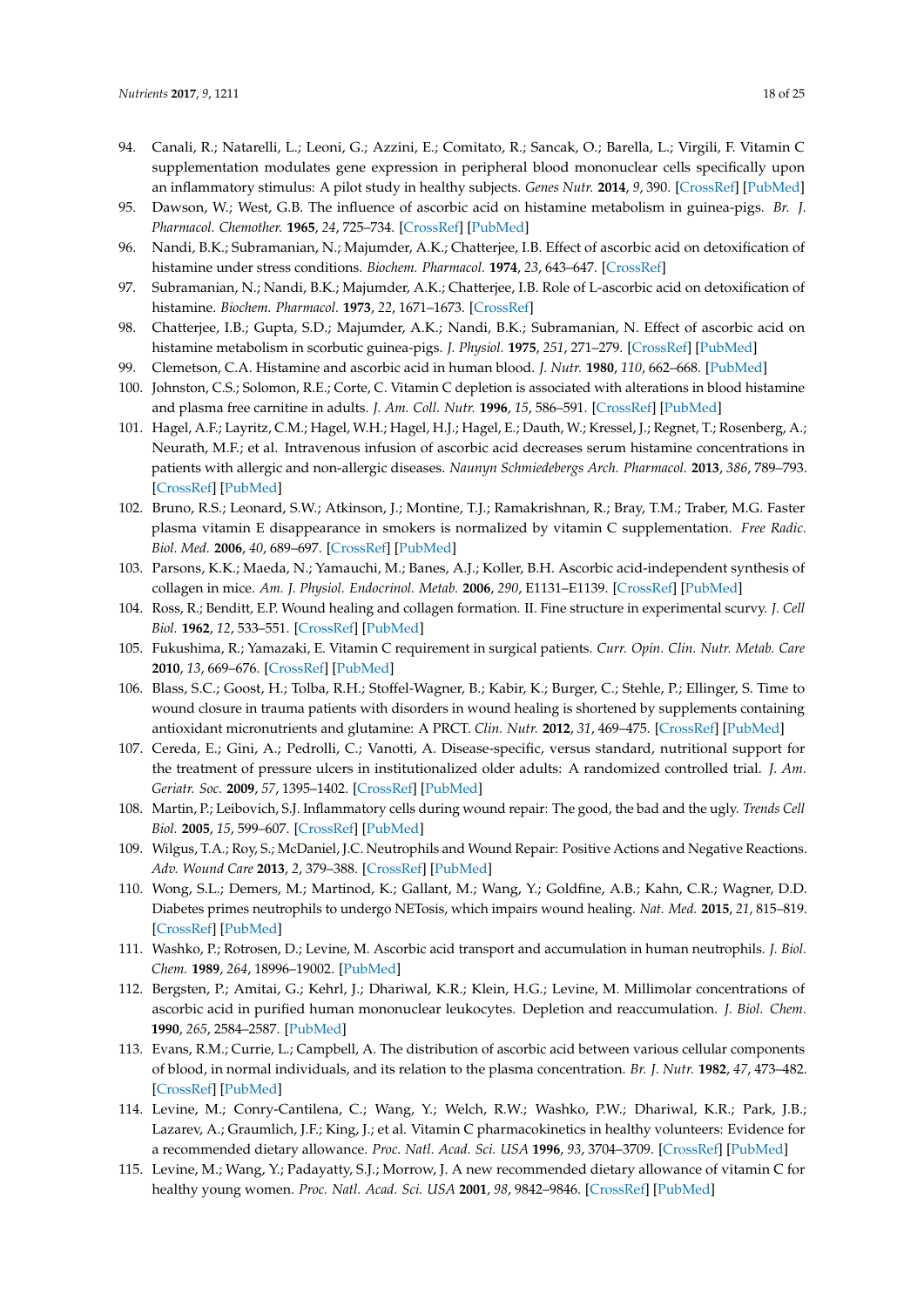- <span id="page-18-0"></span>116. Carr, A.C.; Bozonet, S.M.; Pullar, J.M.; Simcock, J.W.; Vissers, M.C. Human skeletal muscle ascorbate is highly responsive to changes in vitamin C intake and plasma concentrations. *Am. J. Clin. Nutr.* **2013**, *97*, 800–807. [\[CrossRef\]](http://dx.doi.org/10.3945/ajcn.112.053207) [\[PubMed\]](http://www.ncbi.nlm.nih.gov/pubmed/23446899)
- <span id="page-18-1"></span>117. Vissers, M.C.; Bozonet, S.M.; Pearson, J.F.; Braithwaite, L.J. Dietary ascorbate intake affects steady state tissue concentrations in vitamin C-deficient mice: Tissue deficiency after suboptimal intake and superior bioavailability from a food source (kiwifruit). *Am. J. Clin. Nutr.* **2011**, *93*, 292–301. [\[CrossRef\]](http://dx.doi.org/10.3945/ajcn.110.004853) [\[PubMed\]](http://www.ncbi.nlm.nih.gov/pubmed/21123463)
- <span id="page-18-2"></span>118. Corpe, C.P.; Lee, J.H.; Kwon, O.; Eck, P.; Narayanan, J.; Kirk, K.L.; Levine, M. 6-Bromo-6-deoxy-l-ascorbic acid: An ascorbate analog specific for Na<sup>+</sup>-dependent vitamin C transporter but not glucose transporter pathways. *J. Biol. Chem.* **2005**, *280*, 5211–5220. [\[CrossRef\]](http://dx.doi.org/10.1074/jbc.M412925200) [\[PubMed\]](http://www.ncbi.nlm.nih.gov/pubmed/15590689)
- <span id="page-18-3"></span>119. Washko, P.W.; Wang, Y.; Levine, M. Ascorbic acid recycling in human neutrophils. *J. Biol. Chem.* **1993**, *268*, 15531–15535. [\[PubMed\]](http://www.ncbi.nlm.nih.gov/pubmed/8340380)
- <span id="page-18-4"></span>120. Buettner, G.R. The pecking order of free radicals and antioxidants: Lipid peroxidation, alpha-tocopherol, and ascorbate. *Arch. Biochem. Biophys.* **1993**, *300*, 535–543. [\[CrossRef\]](http://dx.doi.org/10.1006/abbi.1993.1074) [\[PubMed\]](http://www.ncbi.nlm.nih.gov/pubmed/8434935)
- <span id="page-18-5"></span>121. Sen, C.K.; Packer, L. Antioxidant and redox regulation of gene transcription. *FASEB J.* **1996**, *10*, 709–720. [\[PubMed\]](http://www.ncbi.nlm.nih.gov/pubmed/8635688)
- <span id="page-18-6"></span>122. Li, N.; Karin, M. Is NF-kappaB the sensor of oxidative stress? *Faseb J.* **1999**, *13*, 1137–1143. [\[PubMed\]](http://www.ncbi.nlm.nih.gov/pubmed/10385605)
- <span id="page-18-7"></span>123. Macdonald, J.; Galley, H.F.; Webster, N.R. Oxidative stress and gene expression in sepsis. *Br. J. Anaesth.* **2003**, *90*, 221–232. [\[CrossRef\]](http://dx.doi.org/10.1093/bja/aeg034) [\[PubMed\]](http://www.ncbi.nlm.nih.gov/pubmed/12538380)
- <span id="page-18-8"></span>124. Tan, P.H.; Sagoo, P.; Chan, C.; Yates, J.B.; Campbell, J.; Beutelspacher, S.C.; Foxwell, B.M.; Lombardi, G.; George, A.J. Inhibition of NF-kappa B and oxidative pathways in human dendritic cells by antioxidative vitamins generates regulatory T cells. *J. Immunol.* **2005**, *174*, 7633–7644. [\[CrossRef\]](http://dx.doi.org/10.4049/jimmunol.174.12.7633) [\[PubMed\]](http://www.ncbi.nlm.nih.gov/pubmed/15944264)
- <span id="page-18-9"></span>125. Winterbourn, C.C.; Hampton, M.B. Thiol chemistry and specificity in redox signaling. *Free Radic. Biol. Med.* **2008**, *45*, 549–561. [\[CrossRef\]](http://dx.doi.org/10.1016/j.freeradbiomed.2008.05.004) [\[PubMed\]](http://www.ncbi.nlm.nih.gov/pubmed/18544350)
- <span id="page-18-10"></span>126. Griffiths, H.R.; Willetts, R.S.; Grant, M.M.; Mistry, N.; Lunec, J.; Bevan, R.J. In vivo vitamin C supplementation increases phosphoinositol transfer protein expression in peripheral blood mononuclear cells from healthy individuals. *Br. J. Nutr.* **2009**, *101*, 1432–1439. [\[CrossRef\]](http://dx.doi.org/10.1017/S0007114508079646) [\[PubMed\]](http://www.ncbi.nlm.nih.gov/pubmed/18947437)
- <span id="page-18-11"></span>127. Grant, M.M.; Mistry, N.; Lunec, J.; Griffiths, H.R. Dose-dependent modulation of the T cell proteome by ascorbic acid. *Br. J. Nutr.* **2007**, *97*, 19–26. [\[CrossRef\]](http://dx.doi.org/10.1017/S0007114507197592) [\[PubMed\]](http://www.ncbi.nlm.nih.gov/pubmed/17217556)
- <span id="page-18-12"></span>128. Lammermann, T. In the eye of the neutrophil swarm-navigation signals that bring neutrophils together in inflamed and infected tissues. *J. Leukoc. Biol.* **2016**, *100*, 55–63. [\[CrossRef\]](http://dx.doi.org/10.1189/jlb.1MR0915-403) [\[PubMed\]](http://www.ncbi.nlm.nih.gov/pubmed/26416718)
- <span id="page-18-13"></span>129. Demaret, J.; Venet, F.; Friggeri, A.; Cazalis, M.A.; Plassais, J.; Jallades, L.; Malcus, C.; Poitevin-Later, F.; Textoris, J.; Lepape, A.; et al. Marked alterations of neutrophil functions during sepsis-induced immunosuppression. *J. Leukoc. Biol.* **2015**, *98*, 1081–1090. [\[CrossRef\]](http://dx.doi.org/10.1189/jlb.4A0415-168RR) [\[PubMed\]](http://www.ncbi.nlm.nih.gov/pubmed/26224052)
- 130. Arraes, S.M.; Freitas, M.S.; da Silva, S.V.; de Paula Neto, H.A.; Alves-Filho, J.C.; Auxiliadora Martins, M.; Basile-Filho, A.; Tavares-Murta, B.M.; Barja-Fidalgo, C.; Cunha, F.Q. Impaired neutrophil chemotaxis in sepsis associates with GRK expression and inhibition of actin assembly and tyrosine phosphorylation. *Blood* **2006**, *108*, 2906–2913. [\[CrossRef\]](http://dx.doi.org/10.1182/blood-2006-05-024638) [\[PubMed\]](http://www.ncbi.nlm.nih.gov/pubmed/16849637)
- 131. Chishti, A.D.; Shenton, B.K.; Kirby, J.A.; Baudouin, S.V. Neutrophil chemotaxis and receptor expression in clinical septic shock. *Intensive Care Med.* **2004**, *30*, 605–611. [\[CrossRef\]](http://dx.doi.org/10.1007/s00134-004-2175-y) [\[PubMed\]](http://www.ncbi.nlm.nih.gov/pubmed/14991094)
- <span id="page-18-14"></span>132. Tavares-Murta, B.M.; Zaparoli, M.; Ferreira, R.B.; Silva-Vergara, M.L.; Oliveira, C.H.; Murta, E.F.; Ferreira, S.H.; Cunha, F.Q. Failure of neutrophil chemotactic function in septic patients. *Crit. Care Med.* **2002**, *30*, 1056–1061. [\[CrossRef\]](http://dx.doi.org/10.1097/00003246-200205000-00017) [\[PubMed\]](http://www.ncbi.nlm.nih.gov/pubmed/12006803)
- <span id="page-18-15"></span>133. Hotchkiss, R.S.; Monneret, G.; Payen, D. Sepsis-induced immunosuppression: From cellular dysfunctions to immunotherapy. *Nat. Rev. Immunol.* **2013**, *13*, 862–874. [\[CrossRef\]](http://dx.doi.org/10.1038/nri3552) [\[PubMed\]](http://www.ncbi.nlm.nih.gov/pubmed/24232462)
- <span id="page-18-16"></span>134. Vohra, K.; Khan, A.J.; Telang, V.; Rosenfeld, W.; Evans, H.E. Improvement of neutrophil migration by systemic vitamin C in neonates. *J. Perinatol.* **1990**, *10*, 134–136. [\[PubMed\]](http://www.ncbi.nlm.nih.gov/pubmed/2358895)
- <span id="page-18-17"></span>135. Roos, D. Chronic granulomatous disease. *Br. Med. Bull.* **2016**, *118*, 50–63. [\[CrossRef\]](http://dx.doi.org/10.1093/bmb/ldw009) [\[PubMed\]](http://www.ncbi.nlm.nih.gov/pubmed/26983962)
- <span id="page-18-18"></span>136. Introne, W.; Boissy, R.E.; Gahl, W.A. Clinical, molecular, and cell biological aspects of Chediak-Higashi syndrome. *Mol. Genet. Metab.* **1999**, *68*, 283–303. [\[CrossRef\]](http://dx.doi.org/10.1006/mgme.1999.2927) [\[PubMed\]](http://www.ncbi.nlm.nih.gov/pubmed/10527680)
- <span id="page-18-19"></span>137. Anderson, R.; Dittrich, O.C. Effects of ascorbate on leucocytes: Part IV. Increased neutrophil function and clinical improvement after oral ascorbate in 2 patients with chronic granulomatous disease. *S. Afr. Med. J.* **1979**, *56*, 476–480. [\[PubMed\]](http://www.ncbi.nlm.nih.gov/pubmed/550375)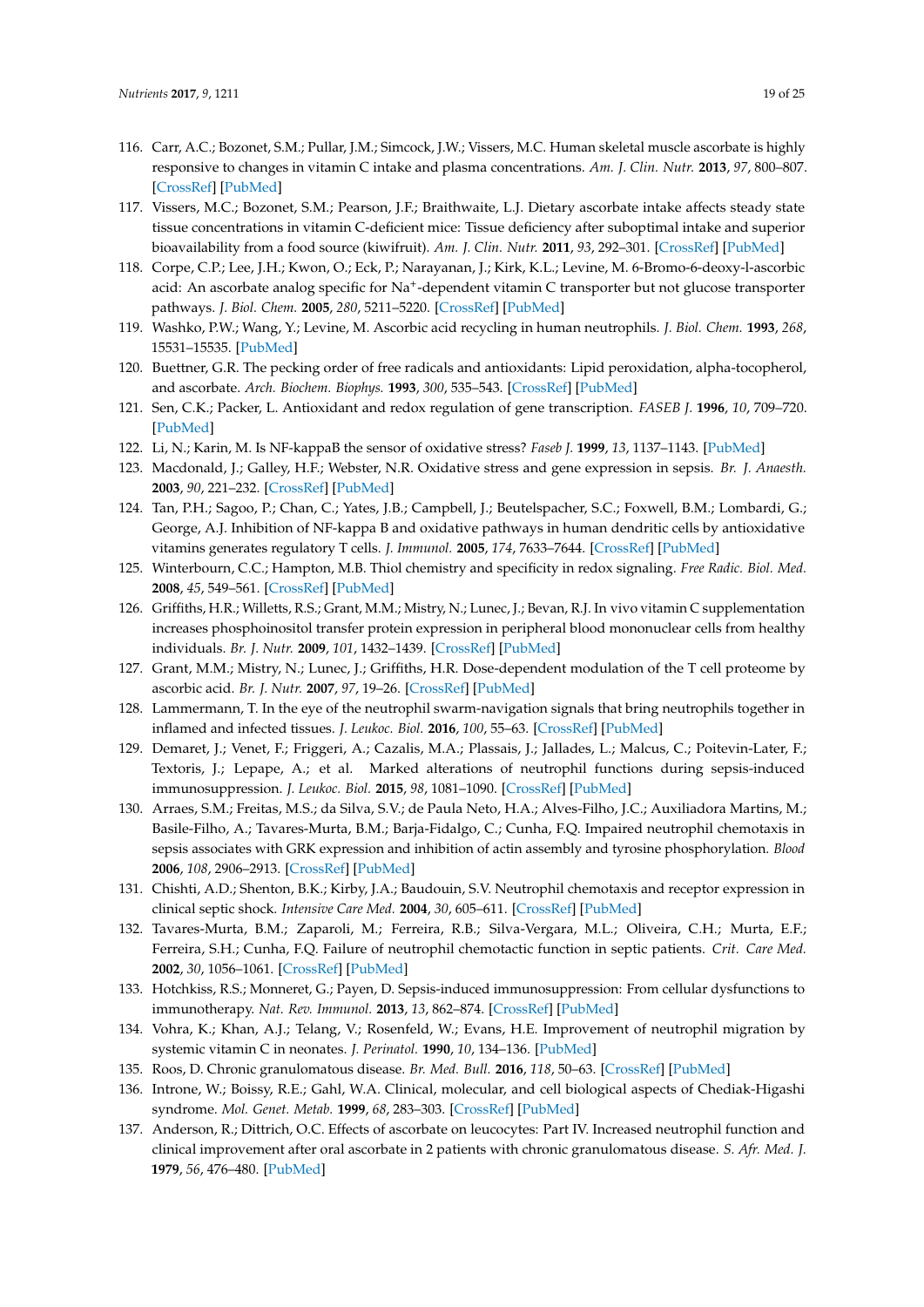- <span id="page-19-1"></span>138. Anderson, R. Assessment of oral ascorbate in three children with chronic granulomatous disease and defective neutrophil motility over a 2-year period. *Clin. Exp. Immunol.* **1981**, *43*, 180–188. [\[PubMed\]](http://www.ncbi.nlm.nih.gov/pubmed/6265123)
- <span id="page-19-0"></span>139. Anderson, R. Effects of ascorbate on normal and abnormal leucocyte functions. *Int. J. Vitam. Nutr. Res. Suppl.* **1982**, *23*, 23–34. [\[PubMed\]](http://www.ncbi.nlm.nih.gov/pubmed/6811483)
- <span id="page-19-2"></span>140. Gallin, J.I.; Elin, R.J.; Hubert, R.T.; Fauci, A.S.; Kaliner, M.A.; Wolff, S.M. Efficacy of ascorbic acid in Chediak-Higashi syndrome (CHS): Studies in humans and mice. *Blood* **1979**, *53*, 226–234. [\[PubMed\]](http://www.ncbi.nlm.nih.gov/pubmed/216437)
- <span id="page-19-3"></span>141. Boxer, L.A.; Watanabe, A.M.; Rister, M.; Besch, H.R., Jr.; Allen, J.; Baehner, R.L. Correction of leukocyte function in Chediak-Higashi syndrome by ascorbate. *N. Engl. J. Med.* **1976**, *295*, 1041–1045. [\[CrossRef\]](http://dx.doi.org/10.1056/NEJM197611042951904) [\[PubMed\]](http://www.ncbi.nlm.nih.gov/pubmed/184391)
- <span id="page-19-4"></span>142. Yegin, O.; Sanal, O.; Yeralan, O.; Gurgey, A.; Berkel, A.I. Defective lymphocyte locomotion in Chediak-Higashi syndrome. *Am. J. Dis. Child.* **1983**, *137*, 771–773. [\[PubMed\]](http://www.ncbi.nlm.nih.gov/pubmed/6869338)
- <span id="page-19-5"></span>143. Weening, R.S.; Schoorel, E.P.; Roos, D.; van Schaik, M.L.; Voetman, A.A.; Bot, A.A.; Batenburg-Plenter, A.M.; Willems, C.; Zeijlemaker, W.P.; Astaldi, A. Effect of ascorbate on abnormal neutrophil, platelet and lymphocytic function in a patient with the Chediak-Higashi syndrome. *Blood* **1981**, *57*, 856–865. [\[PubMed\]](http://www.ncbi.nlm.nih.gov/pubmed/6260267)
- <span id="page-19-6"></span>144. Boxer, L.A.; Vanderbilt, B.; Bonsib, S.; Jersild, R.; Yang, H.H.; Baehner, R.L. Enhancement of chemotactic response and microtubule assembly in human leukocytes by ascorbic acid. *J. Cell. Physiol.* **1979**, *100*, 119–126. [\[CrossRef\]](http://dx.doi.org/10.1002/jcp.1041000112) [\[PubMed\]](http://www.ncbi.nlm.nih.gov/pubmed/468916)
- <span id="page-19-7"></span>145. Boxer, L.A.; Albertini, D.F.; Baehner, R.L.; Oliver, J.M. Impaired microtubule assembly and polymorphonuclear leucocyte function in the Chediak-Higashi syndrome correctable by ascorbic acid. *Br. J. Haematol.* **1979**, *43*, 207–213. [\[CrossRef\]](http://dx.doi.org/10.1111/j.1365-2141.1979.tb03743.x) [\[PubMed\]](http://www.ncbi.nlm.nih.gov/pubmed/508630)
- <span id="page-19-8"></span>146. Parker, W.H.; Rhea, E.M.; Qu, Z.C.; Hecker, M.R.; May, J.M. Intracellular ascorbate tightens the endothelial permeability barrier through Epac1 and the tubulin cytoskeleton. *Am. J. Physiol. Cell Physiol.* **2016**, *311*, C652–C662. [\[CrossRef\]](http://dx.doi.org/10.1152/ajpcell.00076.2016) [\[PubMed\]](http://www.ncbi.nlm.nih.gov/pubmed/27605450)
- <span id="page-19-9"></span>147. Bozonet, S.M.; Carr, A.C.; Pullar, J.M.; Vissers, M.C.M. Enhanced human neutrophil vitamin C status, chemotaxis and oxidant generation following dietary supplementation with vitamin C-rich SunGold kiwifruit. *Nutrients* **2015**, *7*, 2574–2588. [\[CrossRef\]](http://dx.doi.org/10.3390/nu7042574) [\[PubMed\]](http://www.ncbi.nlm.nih.gov/pubmed/25912037)
- <span id="page-19-10"></span>148. De la Fuente, M.; Ferrandez, M.D.; Burgos, M.S.; Soler, A.; Prieto, A.; Miquel, J. Immune function in aged women is improved by ingestion of vitamins C and E. *Can. J. Physiol. Pharmacol.* **1998**, *76*, 373–380. [\[CrossRef\]](http://dx.doi.org/10.1139/y98-038) [\[PubMed\]](http://www.ncbi.nlm.nih.gov/pubmed/9795745)
- <span id="page-19-11"></span>149. Winterbourn, C.C.; Kettle, A.J.; Hampton, M.B. Reactive oxygen species and neutrophil function. *Annu. Rev. Biochem.* **2016**, *85*, 765–792. [\[CrossRef\]](http://dx.doi.org/10.1146/annurev-biochem-060815-014442) [\[PubMed\]](http://www.ncbi.nlm.nih.gov/pubmed/27050287)
- <span id="page-19-12"></span>150. Patrone, F.; Dallegri, F.; Bonvini, E.; Minervini, F.; Sacchetti, C. Effects of ascorbic acid on neutrophil function. Studies on normal and chronic granulomatous disease neutrophils. *Acta Vitaminol. Enzymol.* **1982**, *4*, 163–168. [\[PubMed\]](http://www.ncbi.nlm.nih.gov/pubmed/7124564)
- <span id="page-19-13"></span>151. Foroozanfar, N.; Lucas, C.F.; Joss, D.V.; Hugh-Jones, K.; Hobbs, J.R. Ascorbate (1 g/day) does not help the phagocyte killing defect of X-linked chronic granulomatous disease. *Clin. Exp. Immunol.* **1983**, *51*, 99–102. [\[PubMed\]](http://www.ncbi.nlm.nih.gov/pubmed/6339127)
- <span id="page-19-14"></span>152. Hampton, M.B.; Kettle, A.J.; Winterbourn, C.C. Inside the neutrophil phagosome: Oxidants, myeloperoxidase, and bacterial killing. *Blood* **1998**, *92*, 3007–3017. [\[PubMed\]](http://www.ncbi.nlm.nih.gov/pubmed/9787133)
- <span id="page-19-15"></span>153. Wenisch, C.; Graninger, W. Are soluble factors relevant for polymorphonuclear leukocyte dysregulation in septicemia? *Clin. Diagn. Lab. Immunol.* **1995**, *2*, 241–245. [\[PubMed\]](http://www.ncbi.nlm.nih.gov/pubmed/7697538)
- <span id="page-19-16"></span>154. Danikas, D.D.; Karakantza, M.; Theodorou, G.L.; Sakellaropoulos, G.C.; Gogos, C.A. Prognostic value of phagocytic activity of neutrophils and monocytes in sepsis. Correlation to CD64 and CD14 antigen expression. *Clin. Exp. Immunol.* **2008**, *154*, 87–97. [\[CrossRef\]](http://dx.doi.org/10.1111/j.1365-2249.2008.03737.x) [\[PubMed\]](http://www.ncbi.nlm.nih.gov/pubmed/18727624)
- <span id="page-19-17"></span>155. Stephan, F.; Yang, K.; Tankovic, J.; Soussy, C.J.; Dhonneur, G.; Duvaldestin, P.; Brochard, L.; Brun-Buisson, C.; Harf, A.; Delclaux, C. Impairment of polymorphonuclear neutrophil functions precedes nosocomial infections in critically ill patients. *Crit. Care Med.* **2002**, *30*, 315–322. [\[CrossRef\]](http://dx.doi.org/10.1097/00003246-200202000-00009) [\[PubMed\]](http://www.ncbi.nlm.nih.gov/pubmed/11889301)
- <span id="page-19-18"></span>156. McGovern, N.N.; Cowburn, A.S.; Porter, L.; Walmsley, S.R.; Summers, C.; Thompson, A.A.; Anwar, S.; Willcocks, L.C.; Whyte, M.K.; Condliffe, A.M.; et al. Hypoxia selectively inhibits respiratory burst activity and killing of Staphylococcus aureus in human neutrophils. *J. Immunol.* **2011**, *186*, 453–463. [\[CrossRef\]](http://dx.doi.org/10.4049/jimmunol.1002213) [\[PubMed\]](http://www.ncbi.nlm.nih.gov/pubmed/21135168)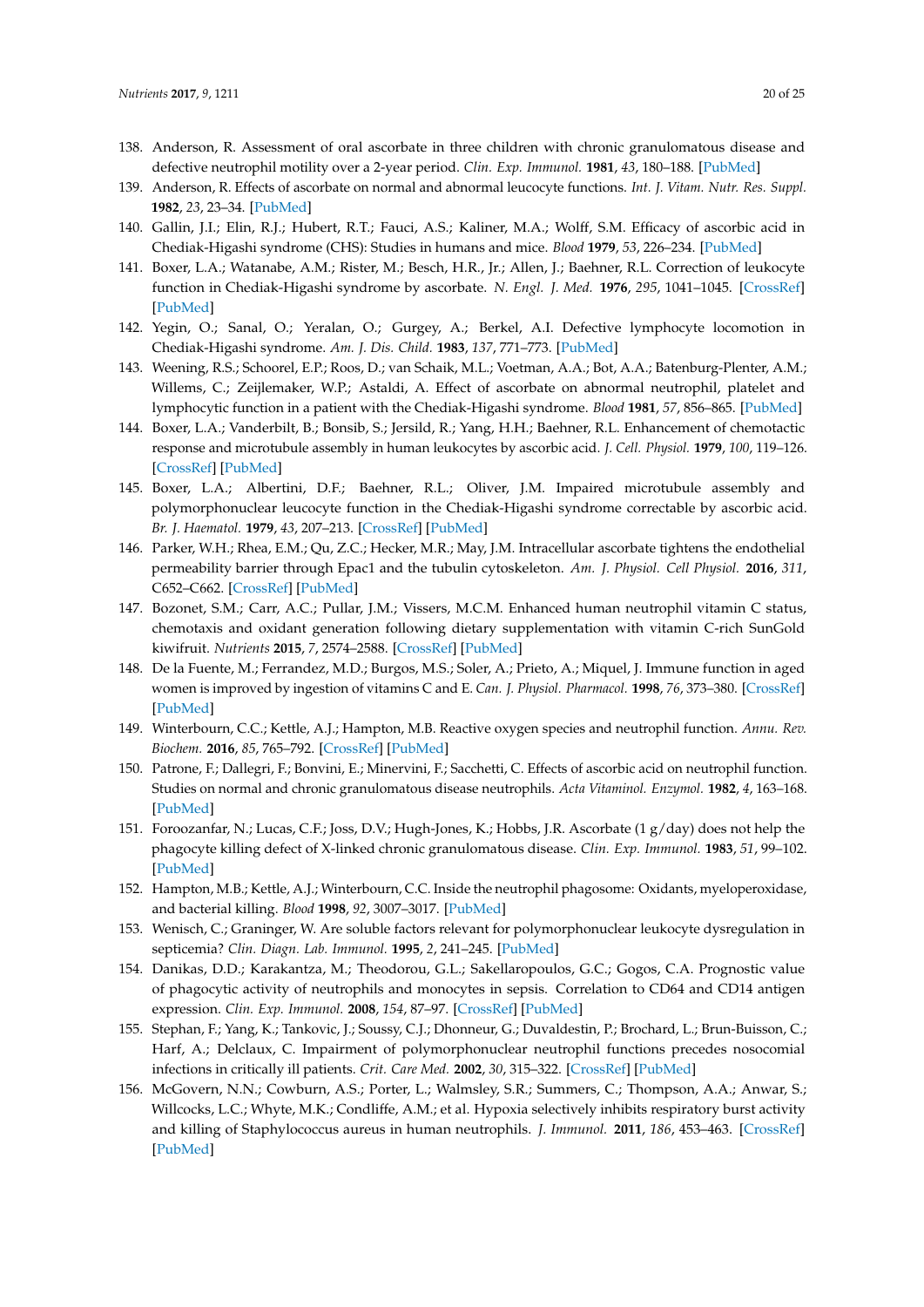- <span id="page-20-0"></span>157. Drifte, G.; Dunn-Siegrist, I.; Tissieres, P.; Pugin, J. Innate immune functions of immature neutrophils in patients with sepsis and severe systemic inflammatory response syndrome. *Crit. Care Med.* **2013**, *41*, 820–832. [\[CrossRef\]](http://dx.doi.org/10.1097/CCM.0b013e318274647d) [\[PubMed\]](http://www.ncbi.nlm.nih.gov/pubmed/23348516)
- <span id="page-20-1"></span>158. Bass, D.A.; Olbrantz, P.; Szejda, P.; Seeds, M.C.; McCall, C.E. Subpopulations of neutrophils with increased oxidative product formation in blood of patients with infection. *J. Immunol.* **1986**, *136*, 860–866. [\[PubMed\]](http://www.ncbi.nlm.nih.gov/pubmed/3001188)
- <span id="page-20-2"></span>159. Pillay, J.; Ramakers, B.P.; Kamp, V.M.; Loi, A.L.; Lam, S.W.; Hietbrink, F.; Leenen, L.P.; Tool, A.T.; Pickkers, P.; Koenderman, L. Functional heterogeneity and differential priming of circulating neutrophils in human experimental endotoxemia. *J. Leukoc. Biol.* **2010**, *88*, 211–220. [\[CrossRef\]](http://dx.doi.org/10.1189/jlb.1209793) [\[PubMed\]](http://www.ncbi.nlm.nih.gov/pubmed/20400675)
- <span id="page-20-3"></span>160. Wenisch, C.; Fladerer, P.; Patruta, S.; Krause, R.; Horl, W. Assessment of neutrophil function in patients with septic shock: Comparison of methods. *Clin. Diagn. Lab. Immunol.* **2001**, *8*, 178–180. [\[CrossRef\]](http://dx.doi.org/10.1128/CDLI.8.1.178-180.2001) [\[PubMed\]](http://www.ncbi.nlm.nih.gov/pubmed/11139215)
- <span id="page-20-4"></span>161. Fox, S.; Leitch, A.E.; Duffin, R.; Haslett, C.; Rossi, A.G. Neutrophil apoptosis: Relevance to the innate immune response and inflammatory disease. *J. Innate Immun.* **2010**, *2*, 216–227. [\[CrossRef\]](http://dx.doi.org/10.1159/000284367) [\[PubMed\]](http://www.ncbi.nlm.nih.gov/pubmed/20375550)
- <span id="page-20-5"></span>162. Hampton, M.B.; Fadeel, B.; Orrenius, S. Redox regulation of the caspases during apoptosis. *Ann. N. Y. Acad. Sci.* **1998**, *854*, 328–335. [\[CrossRef\]](http://dx.doi.org/10.1111/j.1749-6632.1998.tb09913.x) [\[PubMed\]](http://www.ncbi.nlm.nih.gov/pubmed/9928441)
- <span id="page-20-6"></span>163. Fadeel, B.; Ahlin, A.; Henter, J.I.; Orrenius, S.; Hampton, M.B. Involvement of caspases in neutrophil apoptosis: Regulation by reactive oxygen species. *Blood* **1998**, *92*, 4808–4818. [\[PubMed\]](http://www.ncbi.nlm.nih.gov/pubmed/9845548)
- <span id="page-20-7"></span>164. Wilkie, R.P.; Vissers, M.C.; Dragunow, M.; Hampton, M.B. A functional NADPH oxidase prevents caspase involvement in the clearance of phagocytic neutrophils. *Infect. Immun.* **2007**, *75*, 3256–3263. [\[CrossRef\]](http://dx.doi.org/10.1128/IAI.01984-06) [\[PubMed\]](http://www.ncbi.nlm.nih.gov/pubmed/17438039)
- <span id="page-20-8"></span>165. Keel, M.; Ungethum, U.; Steckholzer, U.; Niederer, E.; Hartung, T.; Trentz, O.; Ertel, W. Interleukin-10 counterregulates proinflammatory cytokine-induced inhibition of neutrophil apoptosis during severe sepsis. *Blood* **1997**, *90*, 3356–3363. [\[PubMed\]](http://www.ncbi.nlm.nih.gov/pubmed/9345017)
- 166. Jimenez, M.F.; Watson, R.W.; Parodo, J.; Evans, D.; Foster, D.; Steinberg, M.; Rotstein, O.D.; Marshall, J.C. Dysregulated expression of neutrophil apoptosis in the systemic inflammatory response syndrome. *Arch. Surg.* **1997**, *132*, 1263–1269. [\[CrossRef\]](http://dx.doi.org/10.1001/archsurg.1997.01430360009002) [\[PubMed\]](http://www.ncbi.nlm.nih.gov/pubmed/9403528)
- 167. Harter, L.; Mica, L.; Stocker, R.; Trentz, O.; Keel, M. Mcl-1 correlates with reduced apoptosis in neutrophils from patients with sepsis. *J. Am. Coll. Surg.* **2003**, *197*, 964–973. [\[CrossRef\]](http://dx.doi.org/10.1016/j.jamcollsurg.2003.07.008) [\[PubMed\]](http://www.ncbi.nlm.nih.gov/pubmed/14644285)
- 168. Taneja, R.; Parodo, J.; Jia, S.H.; Kapus, A.; Rotstein, O.D.; Marshall, J.C. Delayed neutrophil apoptosis in sepsis is associated with maintenance of mitochondrial transmembrane potential and reduced caspase-9 activity. *Crit. Care Med.* **2004**, *32*, 1460–1469. [\[CrossRef\]](http://dx.doi.org/10.1097/01.CCM.0000129975.26905.77) [\[PubMed\]](http://www.ncbi.nlm.nih.gov/pubmed/15241089)
- 169. Fotouhi-Ardakani, N.; Kebir, D.E.; Pierre-Charles, N.; Wang, L.; Ahern, S.P.; Filep, J.G.; Milot, E. Role for myeloid nuclear differentiation antigen in the regulation of neutrophil apoptosis during sepsis. *Am. J. Respir. Crit. Care Med.* **2010**, *182*, 341–350. [\[CrossRef\]](http://dx.doi.org/10.1164/rccm.201001-0075OC) [\[PubMed\]](http://www.ncbi.nlm.nih.gov/pubmed/20395555)
- 170. Paunel-Gorgulu, A.; Flohe, S.; Scholz, M.; Windolf, J.; Logters, T. Increased serum soluble Fas after major trauma is associated with delayed neutrophil apoptosis and development of sepsis. *Crit. Care* **2011**, *15*, R20. [\[CrossRef\]](http://dx.doi.org/10.1186/cc9965) [\[PubMed\]](http://www.ncbi.nlm.nih.gov/pubmed/21232130)
- 171. Paunel-Gorgulu, A.; Kirichevska, T.; Logters, T.; Windolf, J.; Flohe, S. Molecular mechanisms underlying delayed apoptosis in neutrophils from multiple trauma patients with and without sepsis. *Mol. Med.* **2012**, *18*, 325–335. [\[CrossRef\]](http://dx.doi.org/10.2119/molmed.2011.00380) [\[PubMed\]](http://www.ncbi.nlm.nih.gov/pubmed/22231730)
- <span id="page-20-9"></span>172. Tamayo, E.; Gomez, E.; Bustamante, J.; Gomez-Herreras, J.I.; Fonteriz, R.; Bobillo, F.; Bermejo-Martin, J.F.; Castrodeza, J.; Heredia, M.; Fierro, I.; et al. Evolution of neutrophil apoptosis in septic shock survivors and nonsurvivors. *J. Crit. Care* **2012**, *27*, 415. [\[CrossRef\]](http://dx.doi.org/10.1016/j.jcrc.2011.09.001) [\[PubMed\]](http://www.ncbi.nlm.nih.gov/pubmed/22079179)
- <span id="page-20-10"></span>173. Fialkow, L.; Fochesatto Filho, L.; Bozzetti, M.C.; Milani, A.R.; Rodrigues Filho, E.M.; Ladniuk, R.M.; Pierozan, P.; de Moura, R.M.; Prolla, J.C.; Vachon, E.; et al. Neutrophil apoptosis: A marker of disease severity in sepsis and sepsis-induced acute respiratory distress syndrome. *Crit. Care* **2006**, *10*, R155. [\[CrossRef\]](http://dx.doi.org/10.1186/cc5090) [\[PubMed\]](http://www.ncbi.nlm.nih.gov/pubmed/17092345)
- <span id="page-20-11"></span>174. Ertel, W.; Keel, M.; Infanger, M.; Ungethum, U.; Steckholzer, U.; Trentz, O. Circulating mediators in serum of injured patients with septic complications inhibit neutrophil apoptosis through up-regulation of protein-tyrosine phosphorylation. *J. Trauma* **1998**, *44*, 767–775. [\[CrossRef\]](http://dx.doi.org/10.1097/00005373-199805000-00005) [\[PubMed\]](http://www.ncbi.nlm.nih.gov/pubmed/9603076)
- 175. Parlato, M.; Souza-Fonseca-Guimaraes, F.; Philippart, F.; Misset, B.; Adib-Conquy, M.; Cavaillon, J.M. CD24-triggered caspase-dependent apoptosis via mitochondrial membrane depolarization and reactive oxygen species production of human neutrophils is impaired in sepsis. *J. Immunol.* **2014**, *192*, 2449–2459. [\[CrossRef\]](http://dx.doi.org/10.4049/jimmunol.1301055) [\[PubMed\]](http://www.ncbi.nlm.nih.gov/pubmed/24501201)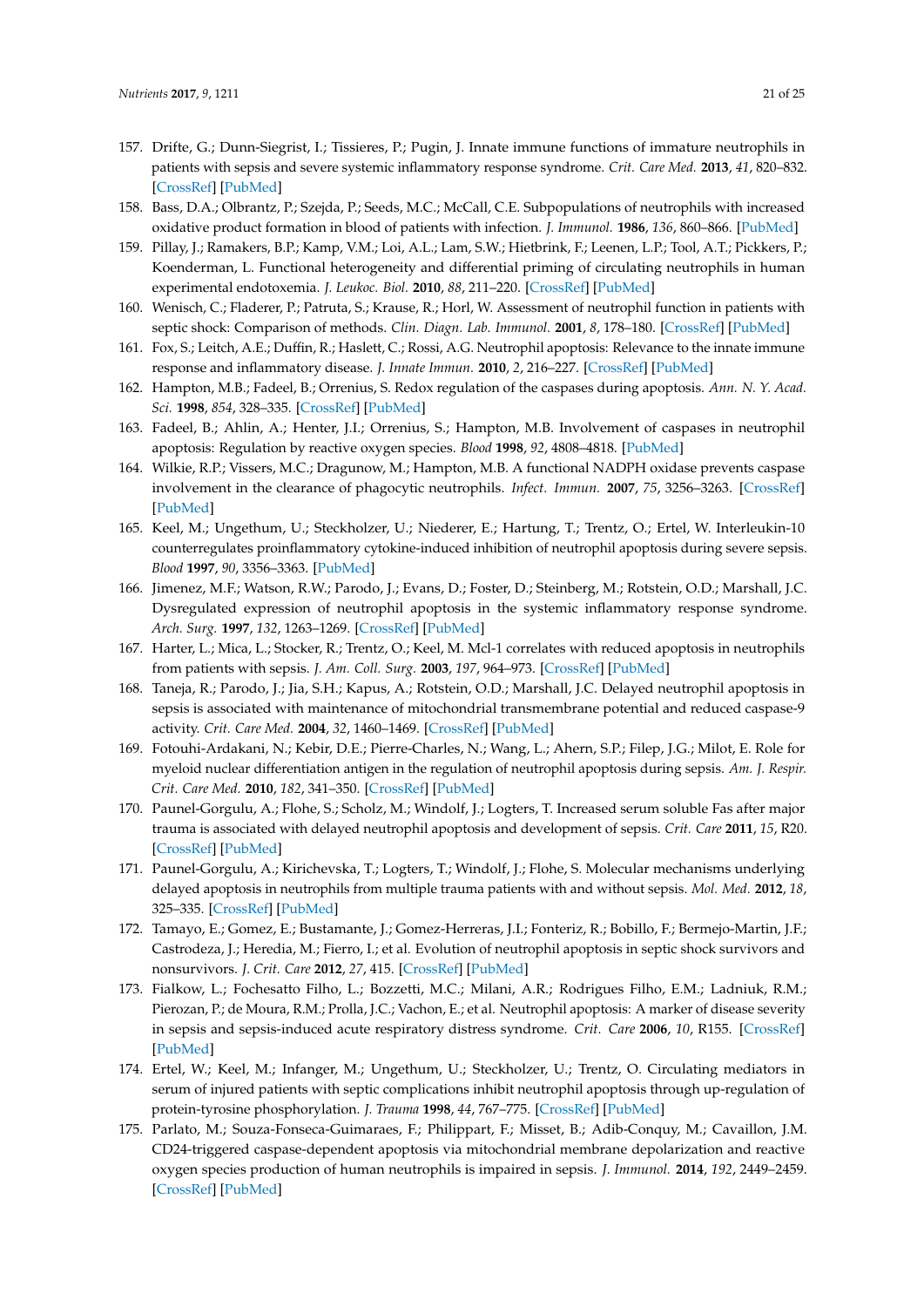- <span id="page-21-0"></span>176. Colotta, F.; Re, F.; Polentarutti, N.; Sozzani, S.; Mantovani, A. Modulation of granulocyte survival and programmed cell death by cytokines and bacterial products. *Blood* **1992**, *80*, 2012–2020. [\[PubMed\]](http://www.ncbi.nlm.nih.gov/pubmed/1382715)
- <span id="page-21-1"></span>177. Mikirova, N.; Riordan, N.; Casciari, J. Modulation of Cytokines in Cancer Patients by Intravenous Ascorbate Therapy. *Med. Sci. Monit.* **2016**, *22*, 14–25. [\[CrossRef\]](http://dx.doi.org/10.12659/MSM.895368) [\[PubMed\]](http://www.ncbi.nlm.nih.gov/pubmed/26724916)
- <span id="page-21-2"></span>178. Ferron-Celma, I.; Mansilla, A.; Hassan, L.; Garcia-Navarro, A.; Comino, A.M.; Bueno, P.; Ferron, J.A. Effect of vitamin C administration on neutrophil apoptosis in septic patients after abdominal surgery. *J. Surg. Res.* **2009**, *153*, 224–230. [\[CrossRef\]](http://dx.doi.org/10.1016/j.jss.2008.04.024) [\[PubMed\]](http://www.ncbi.nlm.nih.gov/pubmed/18952228)
- <span id="page-21-3"></span>179. Pechous, R.D. With Friends like These: The Complex Role of Neutrophils in the Progression of Severe Pneumonia. *Front. Cell. Infect. Microbiol.* **2017**, *7*, 160. [\[CrossRef\]](http://dx.doi.org/10.3389/fcimb.2017.00160) [\[PubMed\]](http://www.ncbi.nlm.nih.gov/pubmed/28507954)
- <span id="page-21-4"></span>180. Zawrotniak, M.; Rapala-Kozik, M. Neutrophil extracellular traps (NETs)—Formation and implications. *Acta Biochim. Pol.* **2013**, *60*, 277–284. [\[PubMed\]](http://www.ncbi.nlm.nih.gov/pubmed/23819131)
- <span id="page-21-5"></span>181. Fuchs, T.A.; Abed, U.; Goosmann, C.; Hurwitz, R.; Schulze, I.; Wahn, V.; Weinrauch, Y.; Brinkmann, V.; Zychlinsky, A. Novel cell death program leads to neutrophil extracellular traps. *J. Cell Biol.* **2007**, *176*, 231–241. [\[CrossRef\]](http://dx.doi.org/10.1083/jcb.200606027) [\[PubMed\]](http://www.ncbi.nlm.nih.gov/pubmed/17210947)
- <span id="page-21-6"></span>182. Brinkmann, V.; Reichard, U.; Goosmann, C.; Fauler, B.; Uhlemann, Y.; Weiss, D.S.; Weinrauch, Y.; Zychlinsky, A. Neutrophil extracellular traps kill bacteria. *Science* **2004**, *303*, 1532–1535. [\[CrossRef\]](http://dx.doi.org/10.1126/science.1092385) [\[PubMed\]](http://www.ncbi.nlm.nih.gov/pubmed/15001782)
- <span id="page-21-7"></span>183. Parker, H.; Albrett, A.M.; Kettle, A.J.; Winterbourn, C.C. Myeloperoxidase associated with neutrophil extracellular traps is active and mediates bacterial killing in the presence of hydrogen peroxide. *J. Leukoc. Biol.* **2012**, *91*, 369–376. [\[CrossRef\]](http://dx.doi.org/10.1189/jlb.0711387) [\[PubMed\]](http://www.ncbi.nlm.nih.gov/pubmed/22131345)
- <span id="page-21-8"></span>184. Czaikoski, P.G.; Mota, J.M.; Nascimento, D.C.; Sonego, F.; Castanheira, F.V.; Melo, P.H.; Scortegagna, G.T.; Silva, R.L.; Barroso-Sousa, R.; Souto, F.O.; et al. Neutrophil extracellular traps induce organ damage during experimental and clinical sepsis. *PLoS ONE* **2016**, *11*, e0148142. [\[CrossRef\]](http://dx.doi.org/10.1371/journal.pone.0148142) [\[PubMed\]](http://www.ncbi.nlm.nih.gov/pubmed/26849138)
- <span id="page-21-9"></span>185. Camicia, G.; Pozner, R.; de Larranaga, G. Neutrophil extracellular traps in sepsis. *Shock* **2014**, *42*, 286–294. [\[CrossRef\]](http://dx.doi.org/10.1097/SHK.0000000000000221) [\[PubMed\]](http://www.ncbi.nlm.nih.gov/pubmed/25004062)
- <span id="page-21-10"></span>186. Silk, E.; Zhao, H.; Weng, H.; Ma, D. The role of extracellular histone in organ injury. *Cell Death Dis.* **2017**, *8*, e2812. [\[CrossRef\]](http://dx.doi.org/10.1038/cddis.2017.52) [\[PubMed\]](http://www.ncbi.nlm.nih.gov/pubmed/28542146)
- <span id="page-21-11"></span>187. Margraf, S.; Logters, T.; Reipen, J.; Altrichter, J.; Scholz, M.; Windolf, J. Neutrophil-derived circulating free DNA (cf-DNA/NETs): A potential prognostic marker for posttraumatic development of inflammatory second hit and sepsis. *Shock* **2008**, *30*, 352–358. [\[CrossRef\]](http://dx.doi.org/10.1097/SHK.0b013e31816a6bb1) [\[PubMed\]](http://www.ncbi.nlm.nih.gov/pubmed/18317404)
- <span id="page-21-12"></span>188. Natarajan, R.; Fisher, B.J.; Syed, A.A.; Fowler, A.A. Impact of intravenous ascorbic acid infusion on novel biomarkers in patients with severe sepsis. *J. Pulm. Respir. Med.* **2014**, *4*, 8. [\[CrossRef\]](http://dx.doi.org/10.4172/2161-105X.1000214)
- <span id="page-21-13"></span>189. Elks, P.M.; van Eeden, F.J.; Dixon, G.; Wang, X.; Reyes-Aldasoro, C.C.; Ingham, P.W.; Whyte, M.K.; Walmsley, S.R.; Renshaw, S.A. Activation of hypoxia-inducible factor-1alpha (Hif-1alpha) delays inflammation resolution by reducing neutrophil apoptosis and reverse migration in a zebrafish inflammation model. *Blood* **2011**, *118*, 712–722. [\[CrossRef\]](http://dx.doi.org/10.1182/blood-2010-12-324186) [\[PubMed\]](http://www.ncbi.nlm.nih.gov/pubmed/21555741)
- <span id="page-21-14"></span>190. Hirota, K.; Semenza, G.L. Regulation of hypoxia-inducible factor 1 by prolyl and asparaginyl hydroxylases. *Biochem. Biophys. Res. Commun.* **2005**, *338*, 610–616. [\[CrossRef\]](http://dx.doi.org/10.1016/j.bbrc.2005.08.193) [\[PubMed\]](http://www.ncbi.nlm.nih.gov/pubmed/16154531)
- <span id="page-21-15"></span>191. McInturff, A.M.; Cody, M.J.; Elliott, E.A.; Glenn, J.W.; Rowley, J.W.; Rondina, M.T.; Yost, C.C. Mammalian target of rapamycin regulates neutrophil extracellular trap formation via induction of hypoxia-inducible factor 1 alpha. *Blood* **2012**, *120*, 3118–3125. [\[CrossRef\]](http://dx.doi.org/10.1182/blood-2012-01-405993) [\[PubMed\]](http://www.ncbi.nlm.nih.gov/pubmed/22919032)
- <span id="page-21-16"></span>192. Hong, J.M.; Kim, J.H.; Kang, J.S.; Lee, W.J.; Hwang, Y.I. Vitamin C is taken up by human T cells via sodium-dependent vitamin C transporter 2 (SVCT2) and exerts inhibitory effects on the activation of these cells in vitro. *Anat. Cell Biol.* **2016**, *49*, 88–98. [\[CrossRef\]](http://dx.doi.org/10.5115/acb.2016.49.2.88) [\[PubMed\]](http://www.ncbi.nlm.nih.gov/pubmed/27382510)
- <span id="page-21-17"></span>193. Bergsten, P.; Yu, R.; Kehrl, J.; Levine, M. Ascorbic acid transport and distribution in human B lymphocytes. *Arch. Biochem. Biophys.* **1995**, *317*, 208–214. [\[CrossRef\]](http://dx.doi.org/10.1006/abbi.1995.1155) [\[PubMed\]](http://www.ncbi.nlm.nih.gov/pubmed/7872786)
- <span id="page-21-18"></span>194. Lenton, K.J.; Therriault, H.; Fulop, T.; Payette, H.; Wagner, J.R. Glutathione and ascorbate are negatively correlated with oxidative DNA damage in human lymphocytes. *Carcinogenesis* **1999**, *20*, 607–613. [\[CrossRef\]](http://dx.doi.org/10.1093/carcin/20.4.607) [\[PubMed\]](http://www.ncbi.nlm.nih.gov/pubmed/10223188)
- <span id="page-21-19"></span>195. Campbell, J.D.; Cole, M.; Bunditrutavorn, B.; Vella, A.T. Ascorbic acid is a potent inhibitor of various forms of T cell apoptosis. *Cell. Immunol.* **1999**, *194*, 1–5. [\[CrossRef\]](http://dx.doi.org/10.1006/cimm.1999.1485) [\[PubMed\]](http://www.ncbi.nlm.nih.gov/pubmed/10357874)
- <span id="page-21-20"></span>196. Huijskens, M.J.; Walczak, M.; Sarkar, S.; Atrafi, F.; Senden-Gijsbers, B.L.; Tilanus, M.G.; Bos, G.M.; Wieten, L.; Germeraad, W.T. Ascorbic acid promotes proliferation of natural killer cell populations in culture systems applicable for natural killer cell therapy. *Cytotherapy* **2015**, *17*, 613–620. [\[CrossRef\]](http://dx.doi.org/10.1016/j.jcyt.2015.01.004) [\[PubMed\]](http://www.ncbi.nlm.nih.gov/pubmed/25747742)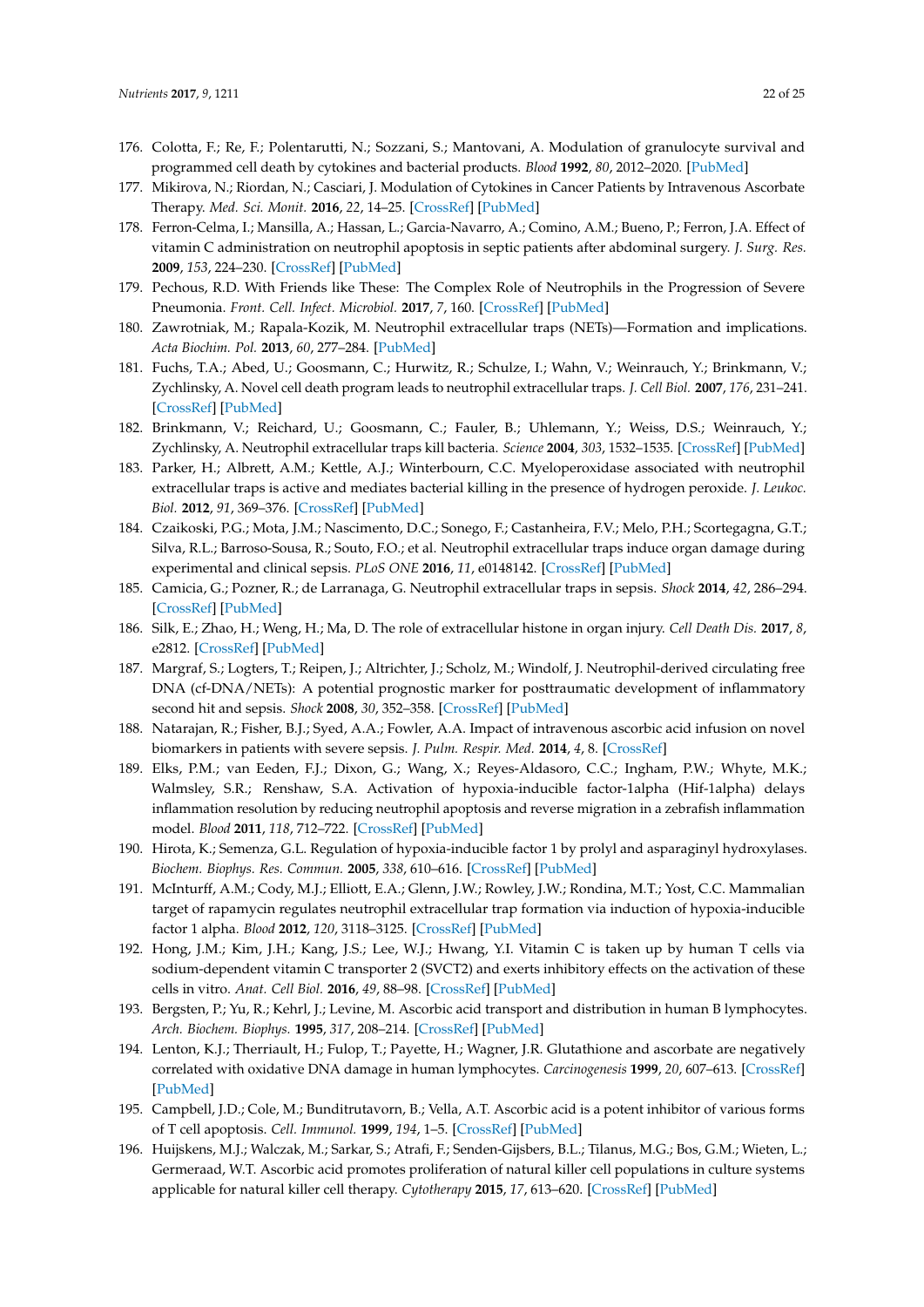- <span id="page-22-0"></span>197. Penn, N.D.; Purkins, L.; Kelleher, J.; Heatley, R.V.; Mascie-Taylor, B.H.; Belfield, P.W. The effect of dietary supplementation with vitamins A, C and E on cell-mediated immune function in elderly long-stay patients: A randomized controlled trial. *Age Ageing* **1991**, *20*, 169–174. [\[CrossRef\]](http://dx.doi.org/10.1093/ageing/20.3.169) [\[PubMed\]](http://www.ncbi.nlm.nih.gov/pubmed/1853789)
- <span id="page-22-1"></span>198. Heuser, G.; Vojdani, A. Enhancement of natural killer cell activity and T and B cell function by buffered vitamin C in patients exposed to toxic chemicals: The role of protein kinase-C. *Immunopharmacol. Immunotoxicol.* **1997**, *19*, 291–312. [\[CrossRef\]](http://dx.doi.org/10.3109/08923979709046977) [\[PubMed\]](http://www.ncbi.nlm.nih.gov/pubmed/9248859)
- <span id="page-22-2"></span>199. Sasidharan Nair, V.; Song, M.H.; Oh, K.I. Vitamin C Facilitates Demethylation of the Foxp3 Enhancer in a Tet-Dependent Manner. *J. Immunol.* **2016**, *196*, 2119–2131. [\[CrossRef\]](http://dx.doi.org/10.4049/jimmunol.1502352) [\[PubMed\]](http://www.ncbi.nlm.nih.gov/pubmed/26826239)
- <span id="page-22-3"></span>200. Nikolouli, E.; Hardtke-Wolenski, M.; Hapke, M.; Beckstette, M.; Geffers, R.; Floess, S.; Jaeckel, E.; Huehn, J. Alloantigen-Induced Regulatory T Cells Generated in Presence of Vitamin C Display Enhanced Stability of Foxp3 Expression and Promote Skin Allograft Acceptance. *Front. Immunol.* **2017**, *8*, 748. [\[CrossRef\]](http://dx.doi.org/10.3389/fimmu.2017.00748) [\[PubMed\]](http://www.ncbi.nlm.nih.gov/pubmed/28702031)
- <span id="page-22-4"></span>201. Monfort, A.; Wutz, A. Breathing-in epigenetic change with vitamin C. *EMBO Rep.* **2013**, *14*, 337–346. [\[CrossRef\]](http://dx.doi.org/10.1038/embor.2013.29) [\[PubMed\]](http://www.ncbi.nlm.nih.gov/pubmed/23492828)
- <span id="page-22-5"></span>202. Song, C.X.; He, C. Potential functional roles of DNA demethylation intermediates. *Trends Biochem. Sci.* **2013**, *38*, 480–484. [\[CrossRef\]](http://dx.doi.org/10.1016/j.tibs.2013.07.003) [\[PubMed\]](http://www.ncbi.nlm.nih.gov/pubmed/23932479)
- <span id="page-22-6"></span>203. Johnston, C.S.; Barkyoumb, G.M.; Schumacher, S.S. Vitamin C supplementation slightly improves physical activity levels and reduces cold incidence in men with marginal vitamin C status: A randomized controlled trial. *Nutrients* **2014**, *6*, 2572–2583. [\[CrossRef\]](http://dx.doi.org/10.3390/nu6072572) [\[PubMed\]](http://www.ncbi.nlm.nih.gov/pubmed/25010554)
- <span id="page-22-7"></span>204. Haryanto, B.; Suksmasari, T.; Wintergerst, E.; Maggini, S. Multivitamin supplementation supports immune function and ameliorates conditions triggered by reduced air quality. *Vitam. Miner.* **2015**, *4*, 1–15.
- <span id="page-22-8"></span>205. Romieu, I.; Castro-Giner, F.; Kunzli, N.; Sunyer, J. Air pollution, oxidative stress and dietary supplementation: A review. *Eur. Respir. J.* **2008**, *31*, 179–196. [\[CrossRef\]](http://dx.doi.org/10.1183/09031936.00128106) [\[PubMed\]](http://www.ncbi.nlm.nih.gov/pubmed/18166596)
- <span id="page-22-9"></span>206. Kelly, F.; Dunster, C.; Mudway, I. Air pollution and the elderly: Oxidant/antioxidant issues worth consideration. *Eur. Respir. J.* **2003**, *21*, 70s–75s. [\[CrossRef\]](http://dx.doi.org/10.1183/09031936.03.00402903)
- <span id="page-22-10"></span>207. Marmot, A.; Eley, J.; Stafford, M.; Stansfeld, S.; Warwick, E.; Marmot, M. Building health: An epidemiological study of "sick building syndrome" in the Whitehall II study. *Occup. Environ. Med.* **2006**, *63*, 283–289. [\[CrossRef\]](http://dx.doi.org/10.1136/oem.2005.022889) [\[PubMed\]](http://www.ncbi.nlm.nih.gov/pubmed/16556750)
- <span id="page-22-11"></span>208. Pozzer, A.; Zimmermann, P.; Doering, U.; van Aardenne, J.; Tost, H.; Dentener, F.; Janssens-Maenhout, G.; Lelieveld, J. Effects of business-as-usual anthropogenic emissions on air quality. *Atmos. Chem. Phys.* **2012**, *12*, 6915–6937. [\[CrossRef\]](http://dx.doi.org/10.5194/acp-12-6915-2012)
- <span id="page-22-12"></span>209. Sram, R.J.; Binkova, B.; Rossner, P., Jr. Vitamin C for DNA damage prevention. *Mutat. Res.* **2012**, *733*, 39–49. [\[CrossRef\]](http://dx.doi.org/10.1016/j.mrfmmm.2011.12.001) [\[PubMed\]](http://www.ncbi.nlm.nih.gov/pubmed/22178550)
- <span id="page-22-13"></span>210. Tribble, D.; Giuliano, L.; Fortmann, S. Reduced plasma ascorbic acid concentrations in nonsmokers regularly exposed to environmental tobacco smoke. *Am. J. Clin. Nutr.* **1993**, *58*, 886–890. [\[PubMed\]](http://www.ncbi.nlm.nih.gov/pubmed/8249873)
- <span id="page-22-14"></span>211. Valkonen, M.; Kuusi, T. Passive smoking induces atherogenic changes in low-density lipoprotein. *Circulation* **1998**, *97*, 2012–2016. [\[CrossRef\]](http://dx.doi.org/10.1161/01.CIR.97.20.2012) [\[PubMed\]](http://www.ncbi.nlm.nih.gov/pubmed/9610530)
- 212. Schectman, G.; Byrd, J.C.; Hoffmann, R. Ascorbic acid requirements for smokers: Analysis of a population survey. *Am. J. Clin. Nutr.* **1991**, *53*, 1466–1470. [\[PubMed\]](http://www.ncbi.nlm.nih.gov/pubmed/2035475)
- <span id="page-22-15"></span>213. Preston, A.M.; Rodriguez, C.; Rivera, C.E.; Sahai, H. Influence of environmental tobacco smoke on vitamin C status in children. *Am. J. Clin. Nutr.* **2003**, *77*, 167–172. [\[PubMed\]](http://www.ncbi.nlm.nih.gov/pubmed/12499337)
- <span id="page-22-16"></span>214. Strauss, R. Environmental tobacco smoke and serum vitamin C levels in children. *Pediatrics* **2001**, *107*, 540–542. [\[CrossRef\]](http://dx.doi.org/10.1542/peds.107.3.540) [\[PubMed\]](http://www.ncbi.nlm.nih.gov/pubmed/11230596)
- <span id="page-22-17"></span>215. Panda, K.; Chattopadhyay, R.; Chattopadhyay, D.J.; Chatterjee, I.B. Vitamin C prevents cigarette smoke-induced oxidative damage in vivo. *Free Radic. Biol. Med.* **2000**, *29*, 115–124. [\[CrossRef\]](http://dx.doi.org/10.1016/S0891-5849(00)00297-5)
- <span id="page-22-18"></span>216. Dietrich, M.; Block, G.; Benowitz, N.; Morrow, J.; Hudes, M.; Jacob, P., III; Norkus, E.; Packer, L. Vitamin C supplementation decreases oxidative stress biomarker f2-isoprostanes in plasma of nonsmokers exposed to environmental tobacco smoke. *Nutr. Cancer* **2003**, *45*, 176–184. [\[CrossRef\]](http://dx.doi.org/10.1207/S15327914NC4502_06) [\[PubMed\]](http://www.ncbi.nlm.nih.gov/pubmed/12881011)
- <span id="page-22-19"></span>217. Bagaitkar, J.; Demuth, D.; Scott, D. Tobacco use increases susceptibility to bacterial infection. *Tob. Induc. Dis.* **2008**, *4*, 12. [\[CrossRef\]](http://dx.doi.org/10.1186/1617-9625-4-12) [\[PubMed\]](http://www.ncbi.nlm.nih.gov/pubmed/19094204)
- <span id="page-22-20"></span>218. Arcavi, L.; Benowitz, N.L. Cigarette smoking and infection. *Arch. Intern. Med.* **2004**, *164*, 2206–2216. [\[CrossRef\]](http://dx.doi.org/10.1001/archinte.164.20.2206) [\[PubMed\]](http://www.ncbi.nlm.nih.gov/pubmed/15534156)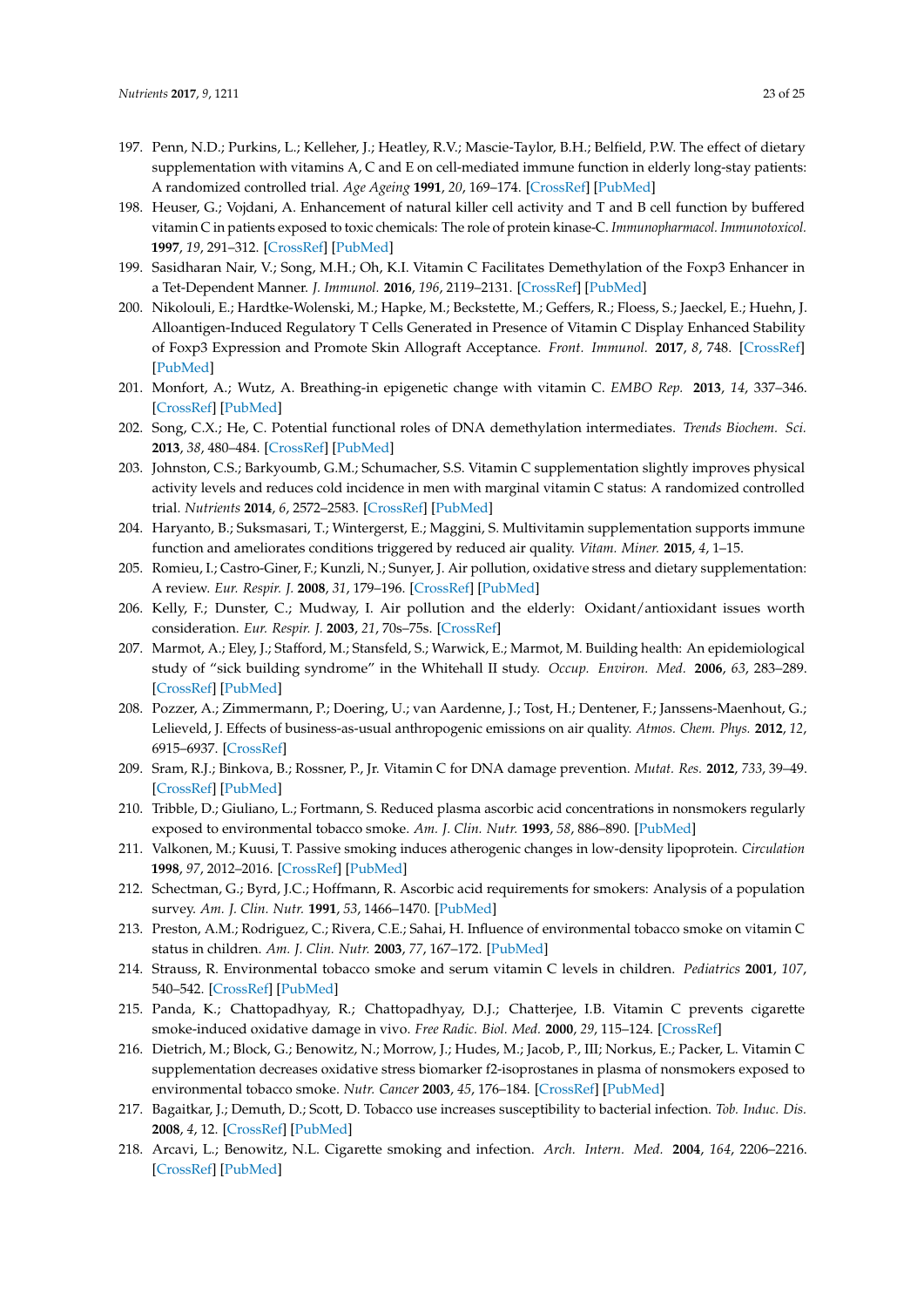- <span id="page-23-0"></span>219. Sargeant, L.; Jaeckel, A.; Wareham, N. Interaction of vitamin C with the relation between smoking and obstructive airways disease in EPIC Norfolk. European Prospective Investigation into Cancer and Nutrition. *Eur. Respir. J.* **2000**, *16*, 397–403. [\[CrossRef\]](http://dx.doi.org/10.1034/j.1399-3003.2000.016003397.x) [\[PubMed\]](http://www.ncbi.nlm.nih.gov/pubmed/11028650)
- <span id="page-23-1"></span>220. Peleg, A.Y.; Weerarathna, T.; McCarthy, J.S.; Davis, T.M. Common infections in diabetes: Pathogenesis, management and relationship to glycaemic control. *Diabetes Metab. Res. Rev.* **2007**, *23*, 3–13. [\[CrossRef\]](http://dx.doi.org/10.1002/dmrr.682) [\[PubMed\]](http://www.ncbi.nlm.nih.gov/pubmed/16960917)
- <span id="page-23-2"></span>221. Narayan, K.M.V.; Williams, D.; Gregg, E.W.; Cowie, C.C. (Eds.) *Diabetes Public Health: From Data to Policy*; Oxford University Press: Oxford, UK, 2011.
- <span id="page-23-3"></span>222. Pirola, L.; Ferraz, J. Role of pro- and anti-inflammatory phenomena in the physiopathology of type 2 diabetes and obesity. *World J. Biol. Chem.* **2017**, *8*, 120–128. [\[CrossRef\]](http://dx.doi.org/10.4331/wjbc.v8.i2.120) [\[PubMed\]](http://www.ncbi.nlm.nih.gov/pubmed/28588755)
- <span id="page-23-4"></span>223. Donath, M. Targeting inflammation in the treatment of type 2 diabetes: Time to start. *Nat. Rev. Drug Discov.* **2014**, *13*, 465–476. [\[CrossRef\]](http://dx.doi.org/10.1038/nrd4275) [\[PubMed\]](http://www.ncbi.nlm.nih.gov/pubmed/24854413)
- <span id="page-23-5"></span>224. Ferrante, A.W., Jr. Macrophages, fat, and the emergence of immunometabolism. *J. Clin. Investig.* **2013**, *123*, 4992–4993. [\[CrossRef\]](http://dx.doi.org/10.1172/JCI73658) [\[PubMed\]](http://www.ncbi.nlm.nih.gov/pubmed/24292661)
- <span id="page-23-6"></span>225. Osborn, O.; Olefsky, J.M. The cellular and signaling networks linking the immune system and metabolism in disease. *Nat. Med.* **2012**, *18*, 363–374. [\[CrossRef\]](http://dx.doi.org/10.1038/nm.2627) [\[PubMed\]](http://www.ncbi.nlm.nih.gov/pubmed/22395709)
- <span id="page-23-7"></span>226. Wilson, R.; Willis, J.; Gearry, R.; Skidmore, P.; Fleming, E.; Frampton, C.; Carr, A. Inadequate vitamin C status in prediabetes and type 2 diabetes mellitus: Associations with glycaemic control, obesity, and smoking. *Nutrients* **2017**, *9*, 997. [\[CrossRef\]](http://dx.doi.org/10.3390/nu9090997) [\[PubMed\]](http://www.ncbi.nlm.nih.gov/pubmed/28891932)
- <span id="page-23-8"></span>227. Maggini, S.; Wenzlaff, S.; Hornig, D. Essential role of vitamin C and zinc in child immunity and health. *J. Int. Med. Res.* **2010**, *38*, 386–414. [\[CrossRef\]](http://dx.doi.org/10.1177/147323001003800203) [\[PubMed\]](http://www.ncbi.nlm.nih.gov/pubmed/20515554)
- <span id="page-23-9"></span>228. Wintergerst, E.; Maggini, S.; Hornig, D. Immune-enhancing role of vitamin C and zinc and effect on clinical conditions. *Ann. Nutr. Metab.* **2006**, *50*, 85–94. [\[CrossRef\]](http://dx.doi.org/10.1159/000090495) [\[PubMed\]](http://www.ncbi.nlm.nih.gov/pubmed/16373990)
- <span id="page-23-10"></span>229. Harding, A.H.; Wareham, N.J.; Bingham, S.A.; Khaw, K.; Luben, R.; Welch, A.; Forouhi, N.G. Plasma vitamin C level, fruit and vegetable consumption, and the risk of new-onset type 2 diabetes mellitus: The European prospective investigation of cancer—Norfolk prospective study. *Arch. Intern. Med.* **2008**, *168*, 1493–1499. [\[CrossRef\]](http://dx.doi.org/10.1001/archinte.168.14.1493) [\[PubMed\]](http://www.ncbi.nlm.nih.gov/pubmed/18663161)
- 230. Kositsawat, J.; Freeman, V.L. Vitamin C and A1c relationship in the National Health and Nutrition Examination Survey (NHANES) 2003–2006. *J. Am. Coll. Nutr.* **2011**, *30*, 477–483. [\[CrossRef\]](http://dx.doi.org/10.1080/07315724.2011.10719993) [\[PubMed\]](http://www.ncbi.nlm.nih.gov/pubmed/22331682)
- 231. Carter, P.; Gray, L.J.; Talbot, D.; Morris, D.H.; Khunti, K.; Davies, M.J. Fruit and vegetable intake and the association with glucose parameters: A cross-sectional analysis of the Let's Prevent Diabetes Study. *Eur. J. Clin. Nutr.* **2013**, *67*, 12–17. [\[CrossRef\]](http://dx.doi.org/10.1038/ejcn.2012.174) [\[PubMed\]](http://www.ncbi.nlm.nih.gov/pubmed/23299789)
- <span id="page-23-11"></span>232. Mazloom, Z.; Hejazi, N.; Dabbaghmanesh, M.H.; Tabatabaei, H.R.; Ahmadi, A.; Ansar, H. Effect of vitamin C supplementation on postprandial oxidative stress and lipid profile in type 2 diabetic patients. *Pak. J. Biol. Sci.* **2011**, *14*, 900–904. [\[PubMed\]](http://www.ncbi.nlm.nih.gov/pubmed/22518934)
- <span id="page-23-12"></span>233. Ashor, A.W.; Werner, A.D.; Lara, J.; Willis, N.D.; Mathers, J.C.; Siervo, M. Effects of vitamin C supplementation on glycaemic control: A systematic review and meta-analysis of randomised controlled trials. *Eur. J. Clin. Nutr.* **2017**. [\[CrossRef\]](http://dx.doi.org/10.1038/ejcn.2017.24) [\[PubMed\]](http://www.ncbi.nlm.nih.gov/pubmed/28294172)
- <span id="page-23-13"></span>234. Hajishengallis, G. Too old to fight? Aging and its toll on innate immunity. *Mol. Oral Microbiol.* **2010**, *25*, 25–37. [\[CrossRef\]](http://dx.doi.org/10.1111/j.2041-1014.2009.00562.x) [\[PubMed\]](http://www.ncbi.nlm.nih.gov/pubmed/20305805)
- <span id="page-23-14"></span>235. Cheng, L.; Cohen, M.; Bhagavan, H. Vitamin C and the elderly. In *CRC Handbook of Nutrition in the Aged*; Watson, R., Ed.; CRC Press Inc.: Boca Raton, FL, USA, 1985; pp. 157–185.
- <span id="page-23-15"></span>236. Simon, J.; Hudes, E.; Tice, J. Relation of serum ascorbic acid to mortality among US adults. *J. Am. Coll. Nutr.* **2001**, *20*, 255–263. [\[CrossRef\]](http://dx.doi.org/10.1080/07315724.2001.10719040) [\[PubMed\]](http://www.ncbi.nlm.nih.gov/pubmed/11444422)
- <span id="page-23-16"></span>237. Fletcher, A.; Breeze, E.; Shetty, P. Antioxidant vitamins and mortality in older persons: Findings from the nutrition add-on study to the Medical Research Council Trial of Assessment and Management of Older People in the Community. *Am. J. Clin. Nutr.* **2003**, *78*, 999–1010. [\[PubMed\]](http://www.ncbi.nlm.nih.gov/pubmed/14594788)
- <span id="page-23-17"></span>238. Thurman, J.; Mooradian, A. Vitamin supplementation therapy in the elderly. *Drugs Aging* **1997**, *11*, 433–449. [\[CrossRef\]](http://dx.doi.org/10.2165/00002512-199711060-00003) [\[PubMed\]](http://www.ncbi.nlm.nih.gov/pubmed/9413701)
- 239. Hanck, A. Vitamin C in the elderly. *Int. J. Vitam. Nutr. Res. Suppl.* **1983**, *24*, 257–269. [\[PubMed\]](http://www.ncbi.nlm.nih.gov/pubmed/6414976)
- <span id="page-23-18"></span>240. Schorah, C.J. The level of vitamin C reserves required in man: Towards a solution to the controversy. *Proc. Nutr. Soc.* **1981**, *40*, 147–154. [\[CrossRef\]](http://dx.doi.org/10.1079/PNS19810023) [\[PubMed\]](http://www.ncbi.nlm.nih.gov/pubmed/7017736)